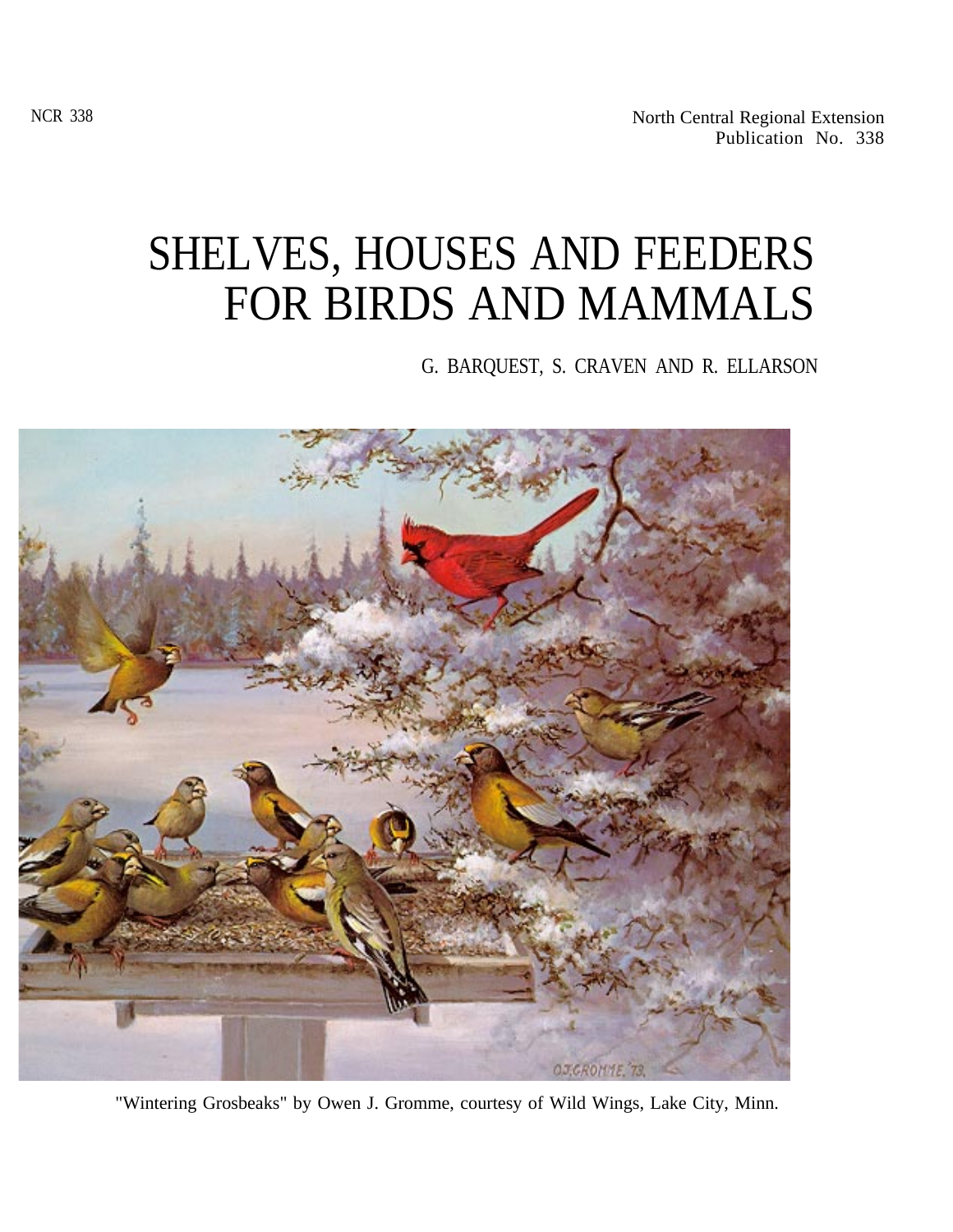#### INTRODUCTION, 2

A Rewarding Activity, 2 Construction Guidelines, 3

#### SHELVES, 4

Nest Shelf for Robins and Phoebes, 4 Roofed Shelf for Robins and Phoebes, 4

#### HOUSES, 6

Houses for Wrens, Bluebirds and Tree Swallows, 6 Wren House, 7 House for Wrens, Bluebirds and Tree Swallows, 8 Tin Can House, 9 Bluebird Houses, 10 Vince Bauldry Bluebird House, 10 Hill Lake Bluebird House, 11 Peterson Bluebird House, 12 Herman Olson Bluebird House, 13 Houses for Purple Martins, 14 Martin House Pole, 15 Two Story Martin House, 16 Ranch Style Martin House, 20 Houses for Sparrow Hawks and Screech Owls, 22 Sparrow Hawk and Screech Owl House, 22 Barn Owl Housing, 24 Barn Owl Nest Box, 24 Houses for Wood Ducks, 26 Wood Duck House, 26 Houses for Chickadees, Titmice and Nuthatches, 28

Rustic House for Chickadees, Titmice and Nuthatches, 28 Houses for Fox and Gray Squirrels, 30

Bat Conservation Internationals Official Bat House, 31

#### FEEDERS, 33

Sheltered Feeder, 34 Window Sill Feeder, 34 Log Suet Feeder, 36 Suet Feeder, 36 Circular Feeder, 36 Tin Can Feeder, 38

#### RECYLING FOR FEEDERS AND HOUSES, 39

Milk Jug or Bleach Bottle Feeder, 39 Cardboard Milk or Juice Carton Feeder, 39 Sunflower/Safflower Seed Feeder, 40 Thistle Seed Feeder, 41 Tire Shelters, 42 Plastic Pail Wood Duck Houses, 44

FOR MORE INFORMATION, 46

NOTES, 47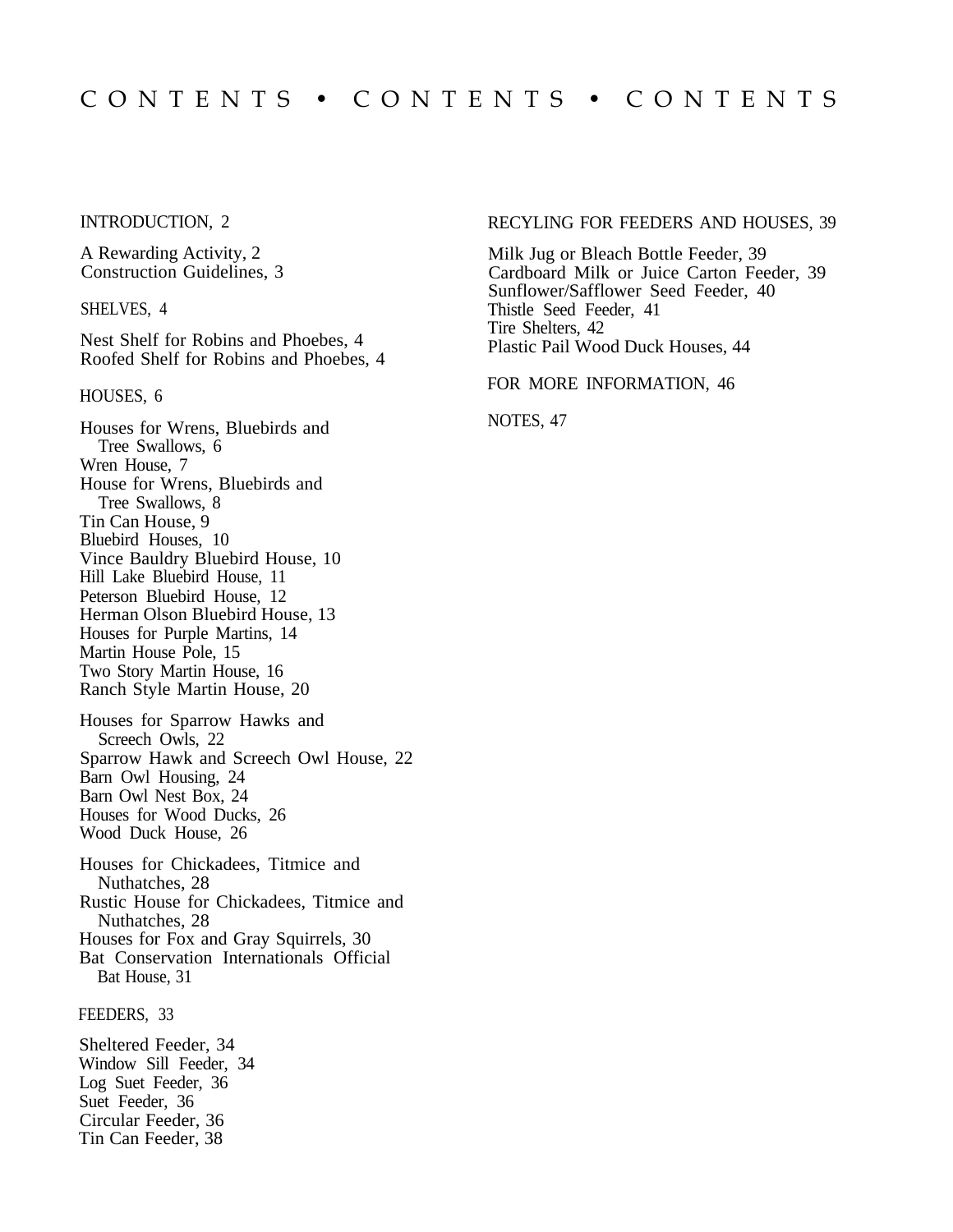# A REWARDING ACTIVITY

The study of birds and other wildlife is one of the fastest growing outdoor activities in this country today. Anyone can participate. There are no age limitations.

One of the most rewarding aspects of this activity is attracting wildlife to where they can be conveniently seen and studied. Ways in which this can be done depend on the kinds of animals we are interested in attracting.

Nesting and dwelling houses encourage certain birds and mammals to take up residence, while food can be used to attract most wintering birds.

Attracting and studying wildlife becomes doubly satisfying when we build the houses, shelters and feeders and then see how they are used by wildlife.

There are an amazing number of different designs and types of such structures, but the basic requirements are few.

They should provide for animals' safety and comfort, and they must be located in an area that will be attractive to the animals for which they were designed. If they are improperly located in relation to the needs and habits of the animals, they will go unused.

The demand for lumber and firewood, land development and changes in fence and building construction have reduced the number of nesting sites available for cavity-dependent birds and mammals. You can help many desirable species by providing nest structures.

Bird house and feeder construction can be an excellent project for school classes, FFA, Scouts, 4-H, conservation clubs and other groups. The finished products can be installed for public service projects, used as gifts, or sold as a fund-raiser.

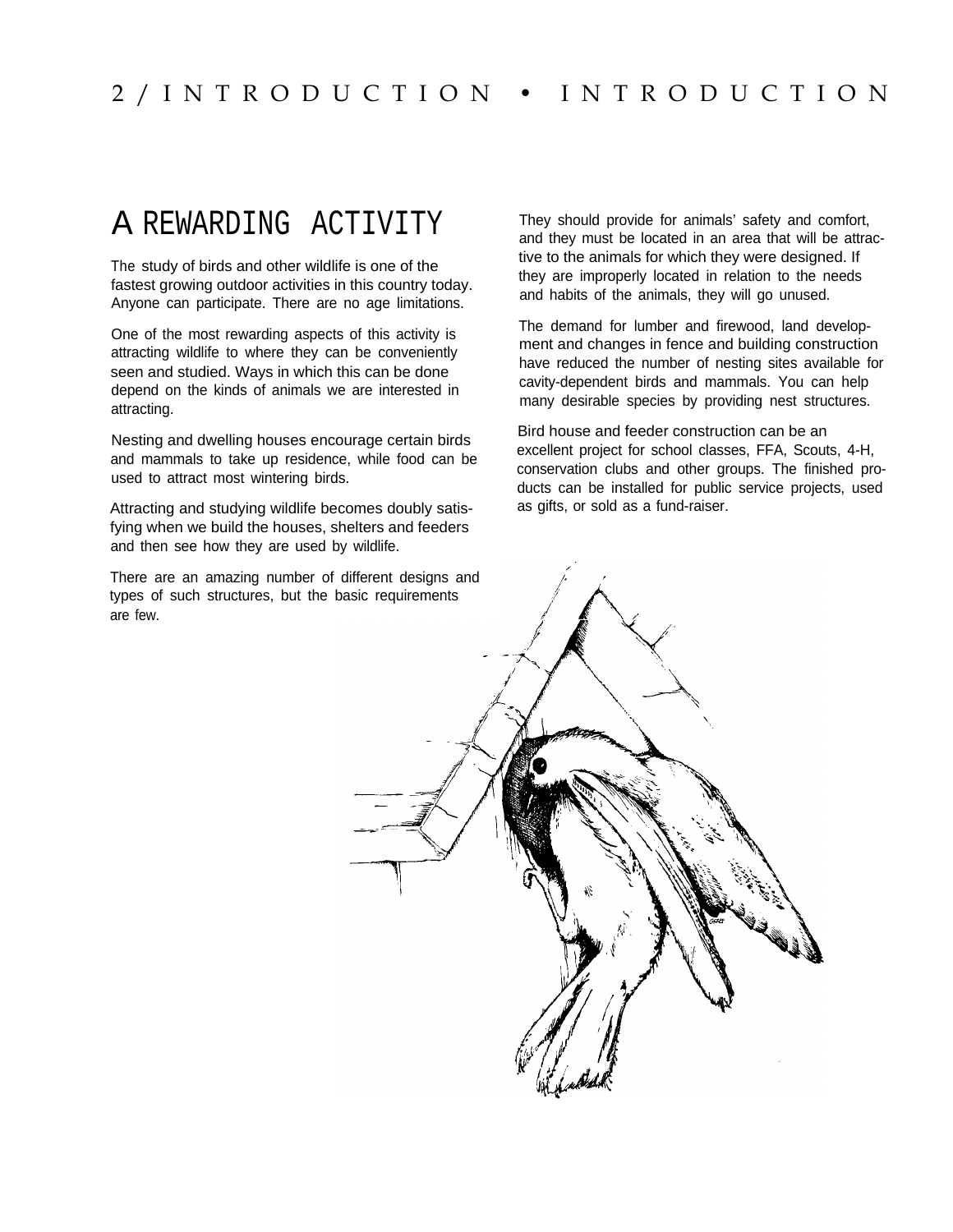# CONSTRUCTION GUIDELINES

The structures for birds and squirrels in this publication were designed with attractiveness, space requirements and efficient use of modern materials in mind. They provide ventilation, drainage and easy cleaning (nest houses should be cleaned each fall to protect young birds from lice and mites). You may increase inside dimensions slightly, but do not decrease them.

# **MATERIALS**

A list of generally available materials is provided for each house or feeder. Lumber dimensions are given in standard "full-inch" sizes, but in reality the lumber you purchase will be thinner and narrower. (A 1 x 8 board is actually about 3/4 inch thick and 7 1/4 inches wide.) Where specified dimensions contain no inch marks ("), we are referring to the "nominal" lumber dimensions. Where inch marks are used, we are giving actual measurements.

Most kinds of lumber are satisfactory as long as the recommended sizes are used. Heartwoods of redwood and cedar are decay-resistant. However, they are expensive and have a tendency to split when nails are driven into short pieces without predrilled nail holes. (A nail with the head cut off may be used as a drill bit.)

Pine and spruce are more susceptible to decay than redwood and cedar, but they should last at least 6 to 10 years. Of the four woods mentioned, pine is the most split-resistant. Number 2 or 3 grades of either pine or spruce are the most economical overall and are generally satisfactory. Some spruce boards that are rough on one side and smooth on the other are available. The knots in these woods are not objectionable, and the wood may be assembled with either the smooth or rough side out.

Exterior grade 1/2" or 3/4" plywood may be used in place of lumber with a nominal thickness of 1 inch. (Actual measurements are used to express plywood thicknesses.) Plywood intended for sheathing and underlayment is not a suitable substitute for exterior grade because the plies may separate when it is completely exposed to the weather.

# WOOD PRESERVATIVES AND TREATED WOOD

Do not use wood treated with creosote or pentachlorophenol (penta). We don't recommend using wood treated with greenish water-borne salts either because it is not yet known whether it may be harmful to wildlife. This type of wood preservative contains a combination of copper, chromium and arsenic.

#### ASSEMBLY

We recommend rust-resistant nails and screws. Galvanized 7d or 2 1/4" siding nails and galvanized 3d or 1¼" shingle nails are available at most hardware stores and lumber yards. Some stores also stock aluminum and stainless steel nails. Zinc-plated or zinc chromate-treated screws are rust-resistant.

Use only waterproof glue. We recommend liquid resorcinol with catalyst. Wood pieces may be held together with clamps or nails while the glue cures.

# EXTERIOR FINISHES

A wide selection of exterior finishes is available. But the finish selected may please the maker more than the occupant. Unfinished structures made of redwood or cedar heartwood, pine, spruce or plywood will turn gray and last for years. Wood weathers away at the rate of about 1/4" per hundred years.

If you want a colored structure, semi-transparent oilbase stains commonly used on homes, resorts and fences are the most practical because they penetrate into wood without forming a film on the surface. They will not blister, crack, peel or scale even if moisture penetrates the wood. One application will last 3 years on smooth surfaces and 5 years on rough surfaces. Select a stain that does not contain pentachlorophenol preservative.

Latex stain can be used in place of an oil-base stain, but it is less durable. A workable latex stain can be prepared by diluting 1 part of exterior latex paint with 2 parts of water.

If you prefer a painted surface, treat it with a waterrepellent solution and let it dry for a day or two before applying the primer. Use an oil-base primer and two top coats of acrylic latex house paint.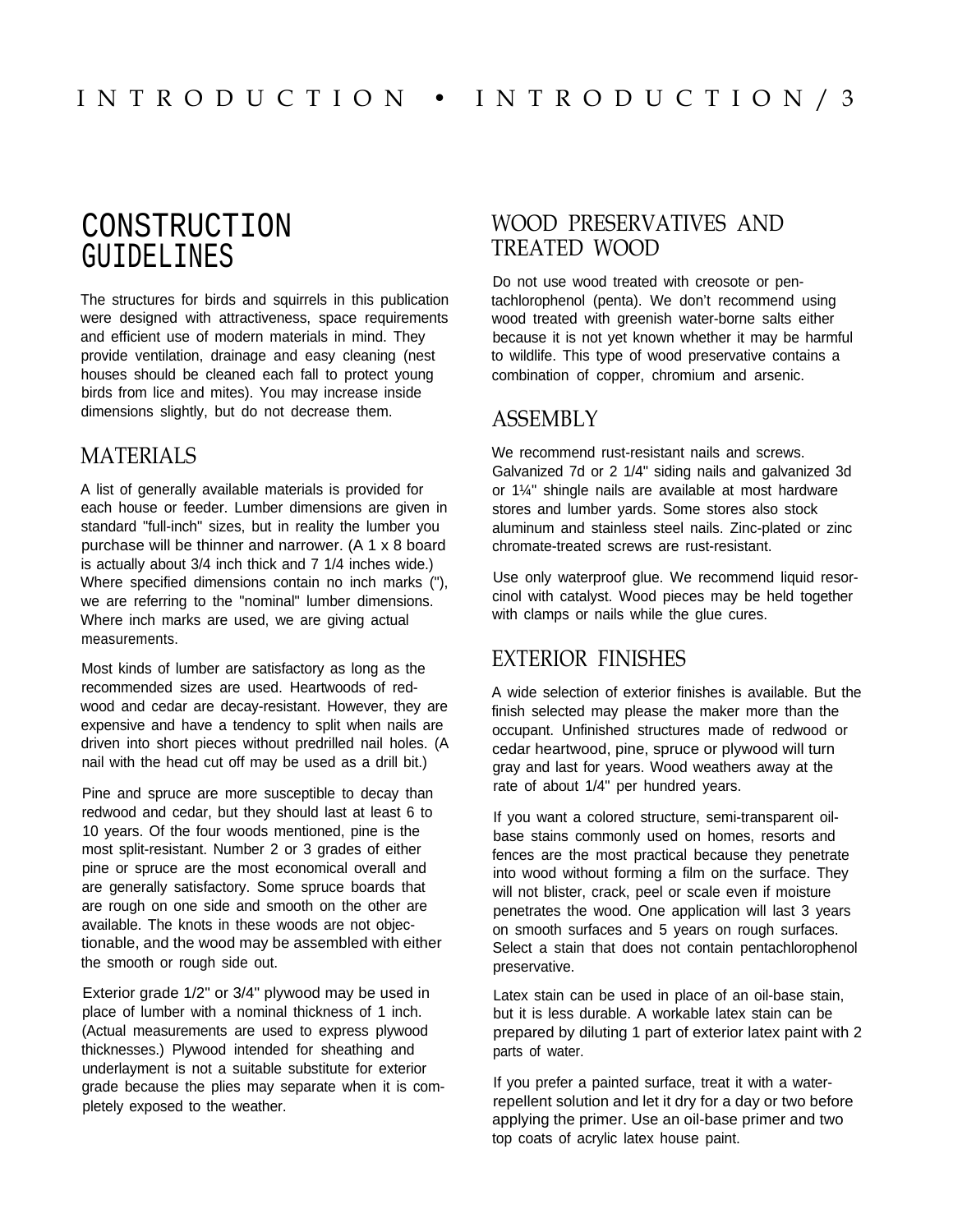Robins and phoebes will not nest in enclosed nest  $\quad\quad\quad$  AND PHOEBES boxes. However, they both readily use platforms or shelves in sheltered areas around buildings. One favored spot is under the eaves of buildings where they are protected by the overhang. Allow 6" to 7" clearance from the shelf to the overhang for robins and 4" to 5" clearance for phoebes.

Nesting platforms for robins may also be mounted on Nesting platforms for robins may also be mounted on MOUNTING<br>the trunk or main branches of a tree.

# SHELVES NEST SHELF FOR ROBINS

#### MATERIALS

1 piece 1 x 6 (about 3/4" x 5½") x 18" 1 piece 1 x 2 (about 3/4" x 1½") **x** 10" 8 1¾" or 2¼" nails

Attach to the side of a building at least 10' to 12' above the ground in the shelter of the eaves or on the main branch of a tree in a shaded area.



# ROOFED SHELF FOR ROBINS AND PHOEBES

# MATERIALS

1 piece 1 x 10 (about 3/4" x 9¼") x 30" 1 piece 1 x 2 (about 3/4" x 1½") x 36" 1¾" or 2¼" nails 1¼" nails

#### MOUNTING

Use roundhead or lag screws to mount on the south or east side of a building or in a tree at least 10' to 12' above the ground.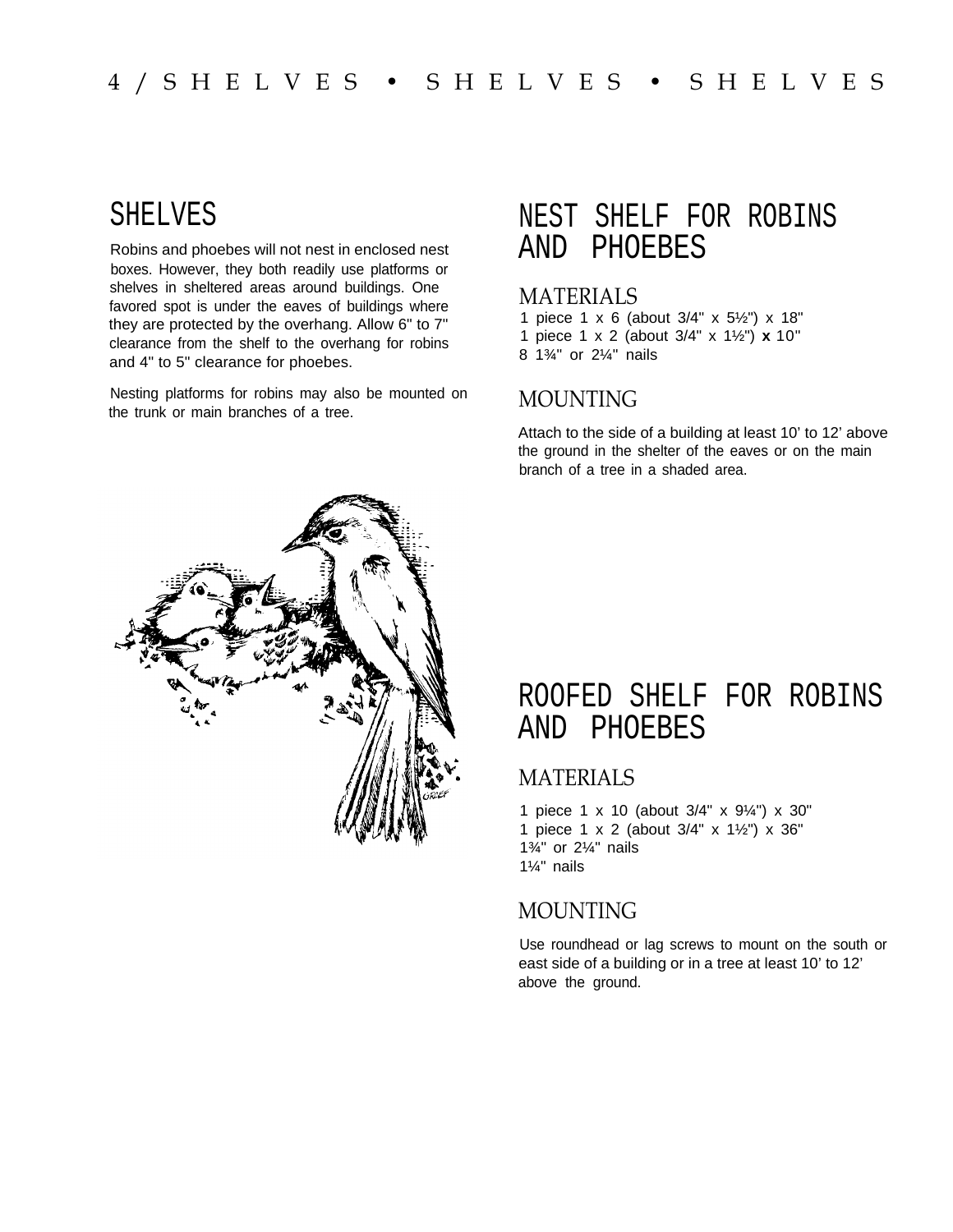

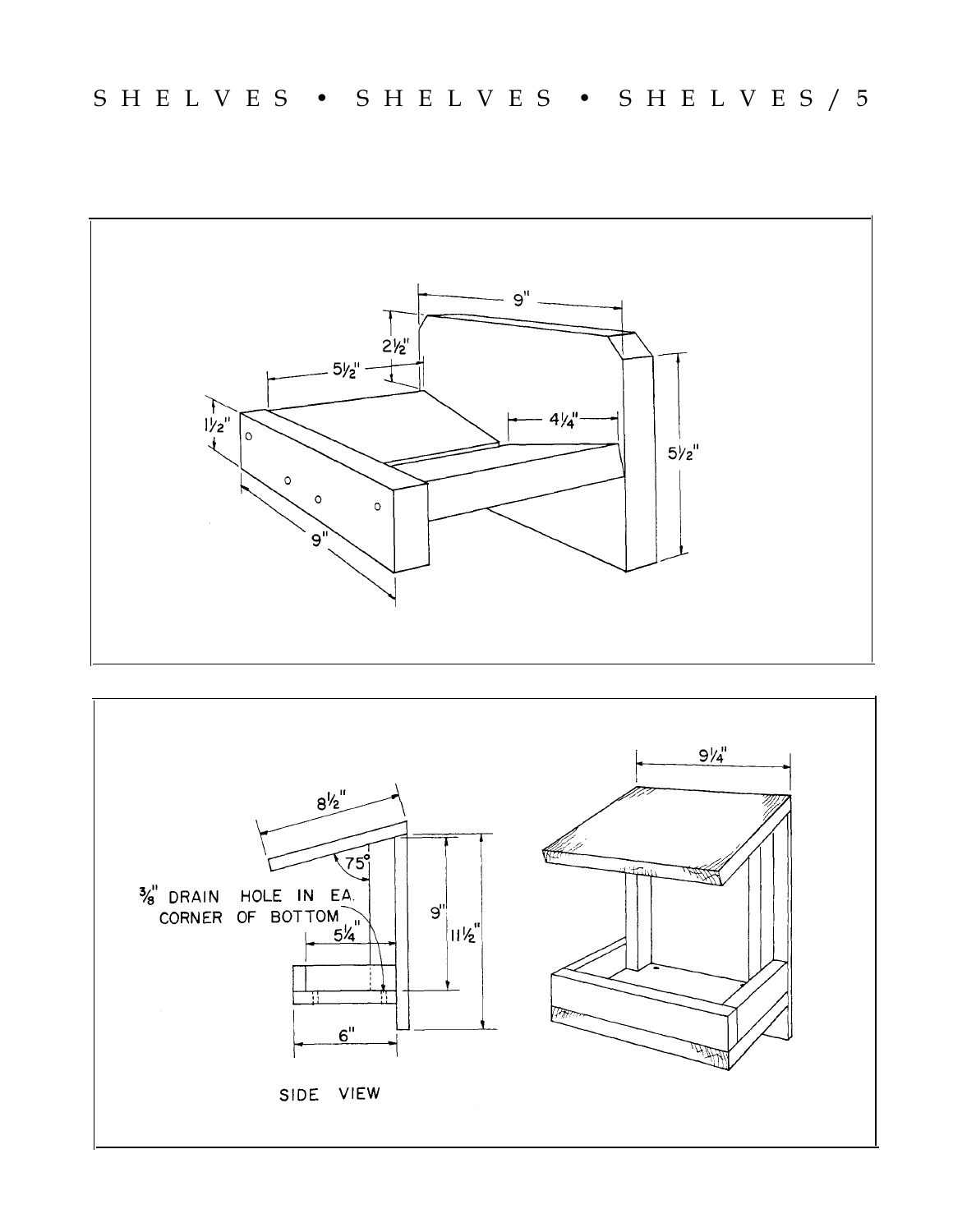# HOUSES FOR WRENS, BLUEBIRDS AND TREE SWALLOWS

Wrens, bluebirds and tree swallows are the birds most commonly attracted to single-unit, enclosed bird houses. Each species prefers certain locations and habitats in which to nest and rear its young.

# WRENS PREFER THICK COVER

To attract house wrens, place the box very close to or actually in the cover of a bush or small tree. Wrens seek the shade and protection of thick bushes where mated pairs find nesting materials and food for themselves and their young. The box may be placed 3' to 10' from the ground. In our university studies we placed wren boxes at about 5'. If cover is available, wrens will nest as high as 15' from the ground.

# BLUEBIRDS CHOOSE FENCEROWS

Bluebirds and tree swallows are more exacting. Bluebirds will tolerate a shaded box but usually choose fairly open areas interspersed with trees and shrubs. Place bluebird boxes 4' to 6' above the ground. The bluebird is truly a bird of the fencerow, preferring cavities of rotted wooden fence posts. In recent years, bluebird numbers have greatly diminished, but in some localities well-placed nest boxes along fencerows or in orchards have helped this handsome species maintain its numbers.

# TREE SWALLOWS SEEK THE OPEN

The tree swallow feeds on the wing and seeks open agricultural fields and meadows or treeless and shrubless wild areas as its nesting place. A nest box for the tree swallow must be placed in the open on a fence post or special box support. A broad sweep of open country in front of the box opening is the best inducement for the tree swallow to accept the box. This graceful swallow is not particular about the height of its nest cavity, provided the above requirements are met. We recommend placing tree swallow boxes 5' to 6' above the ground.

# NESTING MATERIAL VARIES

The wren builds the bulk of its nest of sticks, the bluebird uses grass, and the tree swallow gathers large chicken, duck or gamebird feathers to line a shallow nest of grass and roots. Usually there is no lack of these materials in the wild, but we have encouraged tree swallows and wrens to use our boxes by placing nesting material near the boxes.

# SPACE THE BOXES

Spacing of boxes is necessary because birds space themselves naturally during the nesting period. Some birds, such as purple martins, gulls, cliff swallows or ledge-nesting sea birds, will tolerate other nests at very close quarters. But others—hawks, owls, kingbirds, and even robins—cannot be crowded into small spaces, nor can you get wrens to nest together in a house like martins.

The spacing of nest boxes depends on the arrangement of the food and cover and the degree of isolation this arrangement affords. In general, the average city back yard or garden is large enough for one or perhaps two families of wrens. The large expanses required for tree swallows and bluebirds eliminates these birds from most city locations. In farm yards or in rural areas, a tree swallow box should be at least 30 feet away from any other box. Bluebird spacing is less critical than that for tree swallows, but a box every 150 feet should be adequate.

Put the bird boxes up by March 15 so they will be ready when the birds arrive from the South. Occasionally, unwanted birds like the English sparrow or European starlings take over boxes. You can discourage them by repeatedly removing their nests. A periodic check will tell you if you have desirable tenants to encourage or undesirable ones to evict.

It often takes several boxes placed in the most likely sites to attract one pair of birds.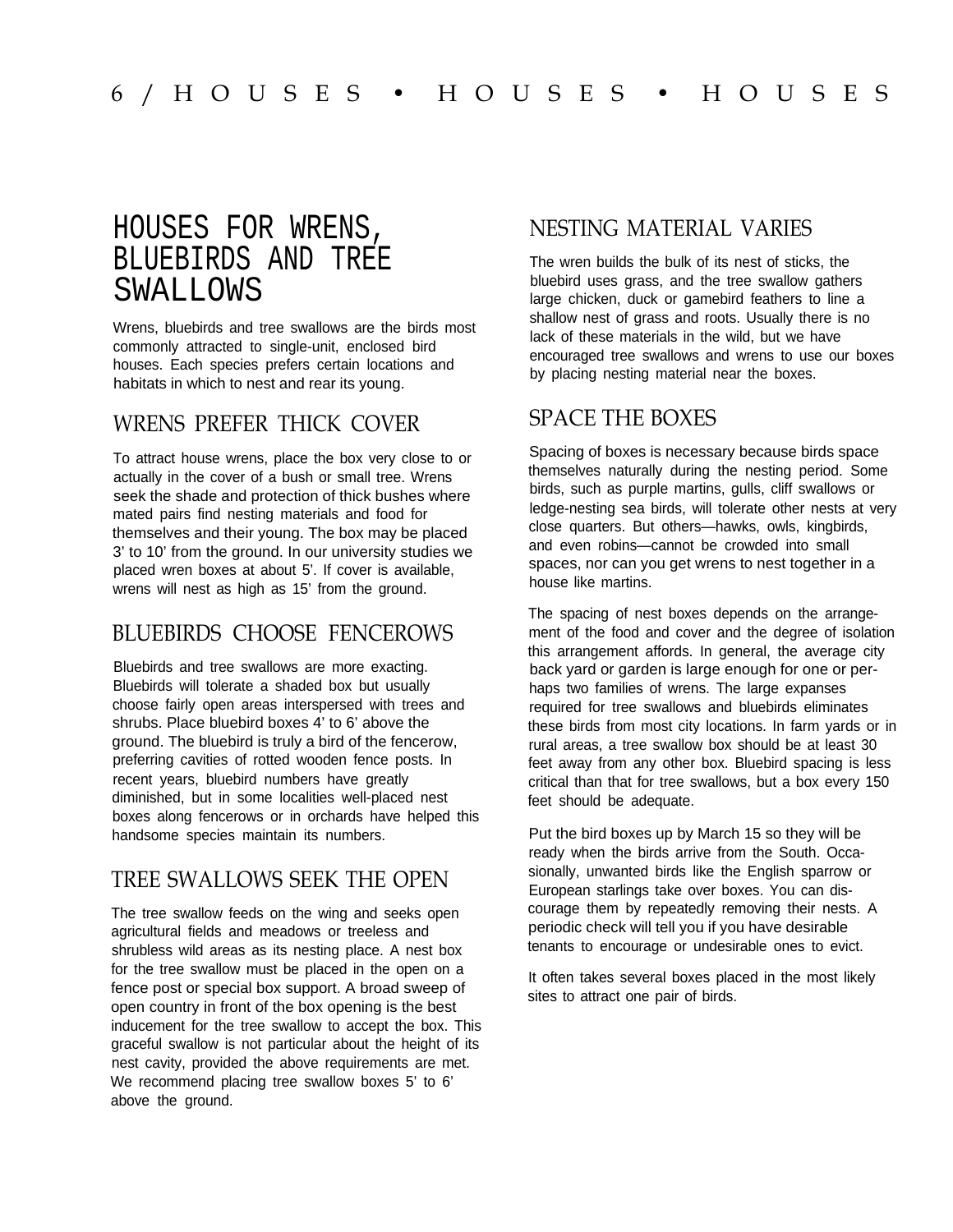# WREN HOUSE

# MATERIALS

- 1 piece 1 x 6 (about 3/4" x 5½") x 24"
- 1 piece 1 x 4 (about 3/4" x 3½") x 12"
- Use box lumber, bevel siding, exterior plywood, heavy asphalt roofing or tin for roof.
- 4 roundhead wood screws to attach one side of roof
- 9 1¾" or 2¼" nails
- 8 1¼" nails

#### **CONSTRUCTION**

Attach one side of roof with wood screws, so it can be removed for annual house cleaning.

# MOUNTING

Attach to a tree or post 5' to 6' above ground with roundhead or lag screws.

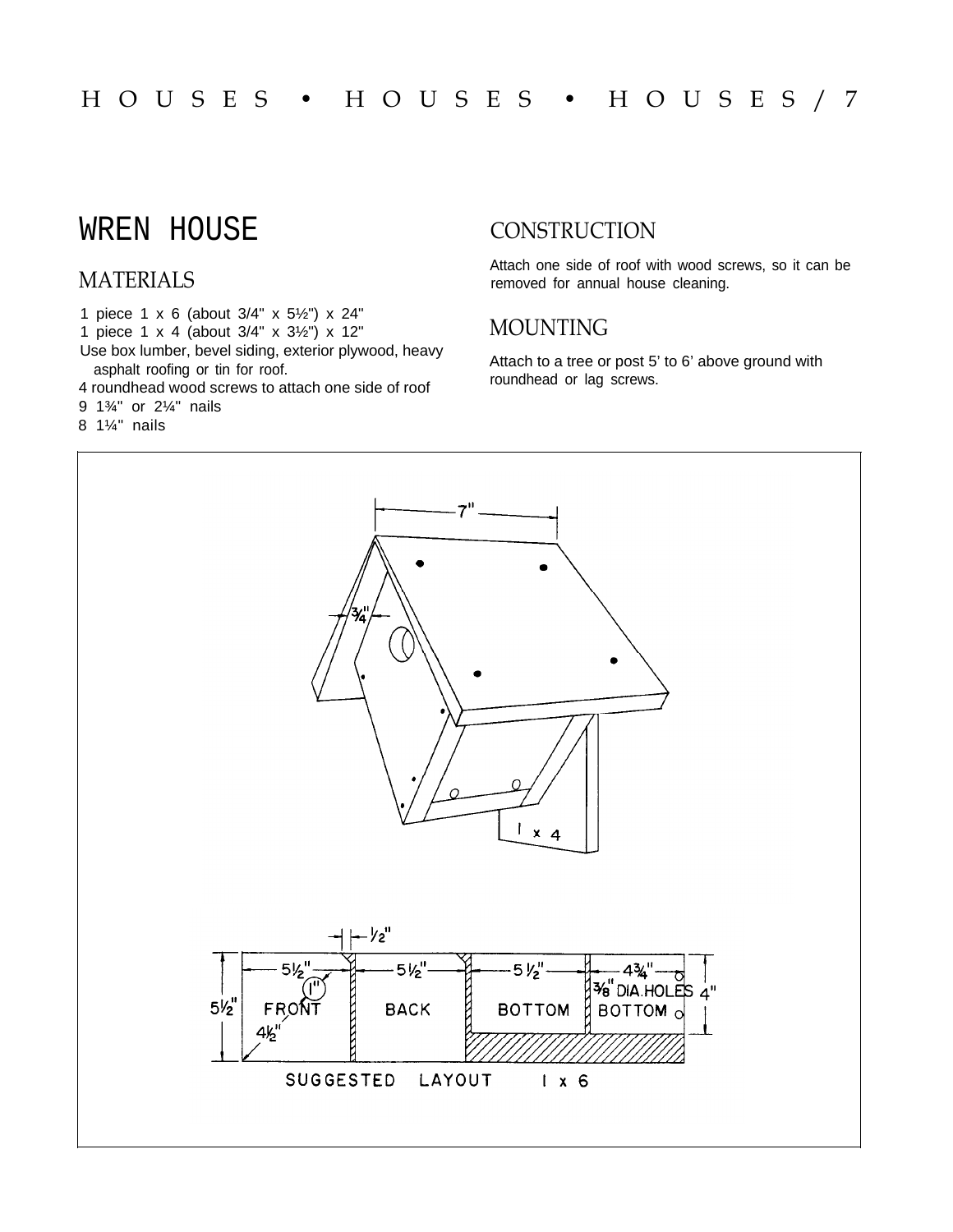# HOUSE FOR WRENS, BLUEBIRDS, TREES SWALLOWS

# MATERIALS side.

- 1 piece 1 x 6 (about 3/4" x 5½") x 54"
- 1 piece 3/4" x 10" x 8" bevel siding or other material for roof
- 1 piece 1 x 4 (about  $3/4$ " x  $3\frac{1}{2}$ ") x 4" for coon or starling guard
- 3 1½" #10 roundhead wood screws
- 1¼" nails—roof and guard
- 1¾" or 2¼" nails

#### **CONSTRUCTION**

- 1. Drill 3/8" diameter drain hole in each corner of the bottom.
- 2. Hinged side should be 1/16" shorter than the other
- 3. Drill holes in front and back pieces slightly larger than shank of pivot screws.

#### MOUNTING

Attach to a tree or post 5' to 6' above ground with roundhead or lag screws through the bottom of the back piece.

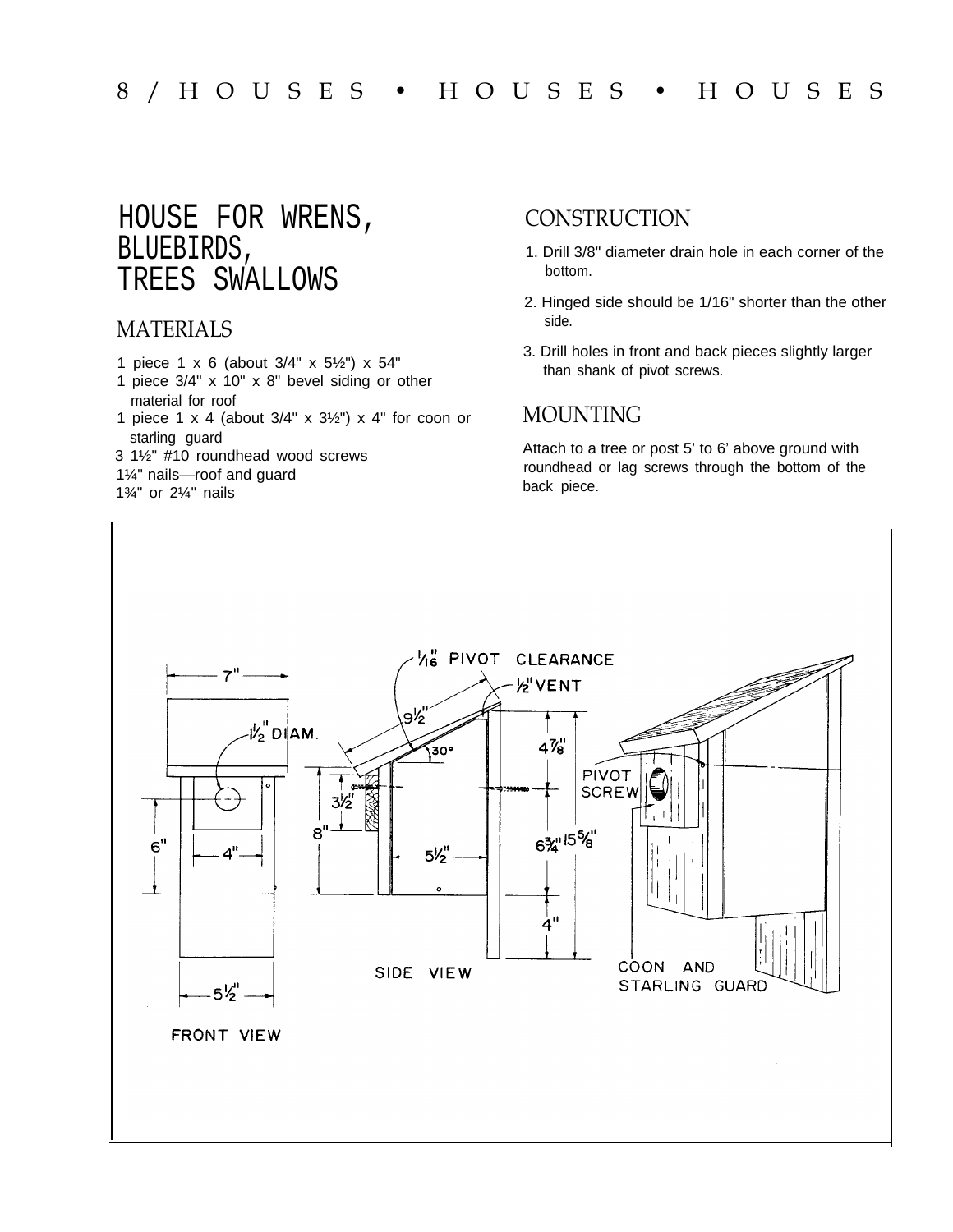# TIN CAN HOUSE

# MATERIALS

- 1 can about 7" tall and 6" in diameter
- 1 piece 1 x 8 (about 3/4" x 7¼") x 10" or equivalent 1/2" or 3/4" exterior grade plywood
- 1 piece 1 x 2 (about  $3/4$ " x  $1\frac{1}{2}$ ) x 10" for diagonal cleat. (May be omitted if plywood is used for roof)
- 2 screw eyes
- 1 piece of 11 gauge wire 8" long. A section of wire clothes hanger may be substituted
- 4 1¼" galvanized nails to attach cleat

#### FINISH

Wash can with vinegar, allow to dry, then wash with clean water and allow to dry. Paint with a good grade exterior house paint, metal paint or enamel. Use metal primer if available.

#### MOUNTING

Attach to a fence post or tree trunk with stove pipe wire or similar size wire.

NOTE: While ventilation is important for all bird houses, it is especially important with the tin can design. Do not overlook the vent holes.

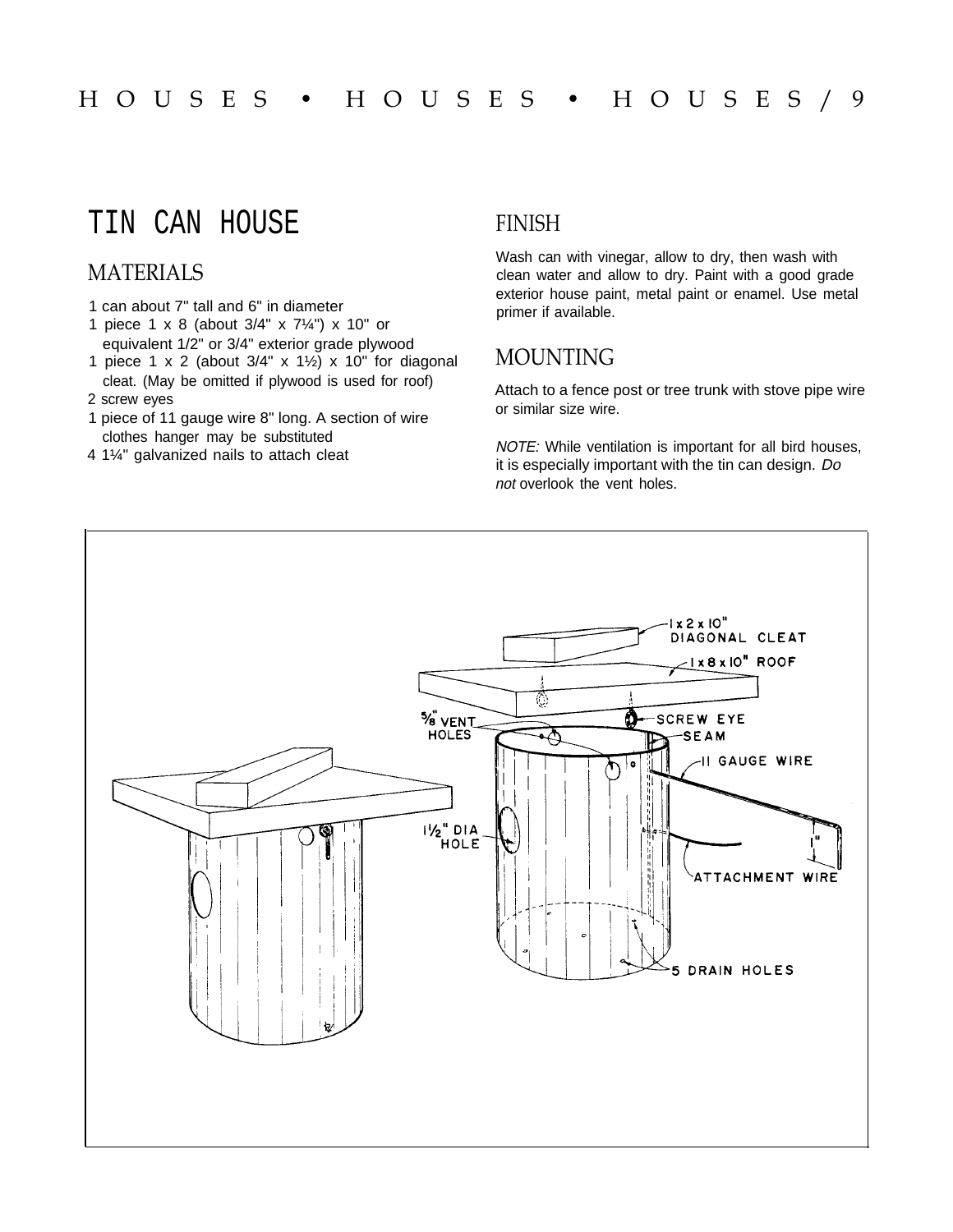# BLUEBIRD HOUSES

The Bluebird Restoration Association of Wisconsin has been instrumental in the recovery of Wisconsin bluebird populations. For more information about the association, contact the BRAW coordinator in your Wisconsin county or the Wisconsin Department of Natural Resources, Bureau of Endangered Resources, Box 7921, Madison, WI 53707. The following house designs are recommended by BRAW.

# VINCE BAULDRY BLUEBIRD HOUSE

#### MATERIALS AND CONSTRUCTION

- 1. Front: Wood—3/4" x 5½" x 14" (Std. 6" board)
- 2. Front: Wood—1½" x 3½" x 4½" (Std. 2" x 4")
- 3. Top: Wood—3/4" x 7" x 8" (Std. 8" board) Hole 3½" dia. located 2 7/8" from back edge. Screen 5" square held between wood. Tack in place before assembly.
- 4. Sides: Wood—3/4" x 4" x 14". 2 needed. Locate left-hand side 1/8" lower than other and nail only at top. Loose pin or nail will keep door closed.
- 5. Bottom: Wood—3/4" x 4" x 4". Nail on three sides.
- 6. Back: Wood—3/4" x 5½" x 18" (Std. 6" board)
- 7. Nails: Galvanized, 1½" long. 26 needed.

3/4" Exterior plywood may be used.

Rough side of lumber to outside.

Leave exterior natural or paint with light shades of gray, beige or green. DO NOT paint interior or entry hole. Use wood stain or latex paint. Make 2 parallel saw cuts, 1/8" deep, beneath the entry hole.

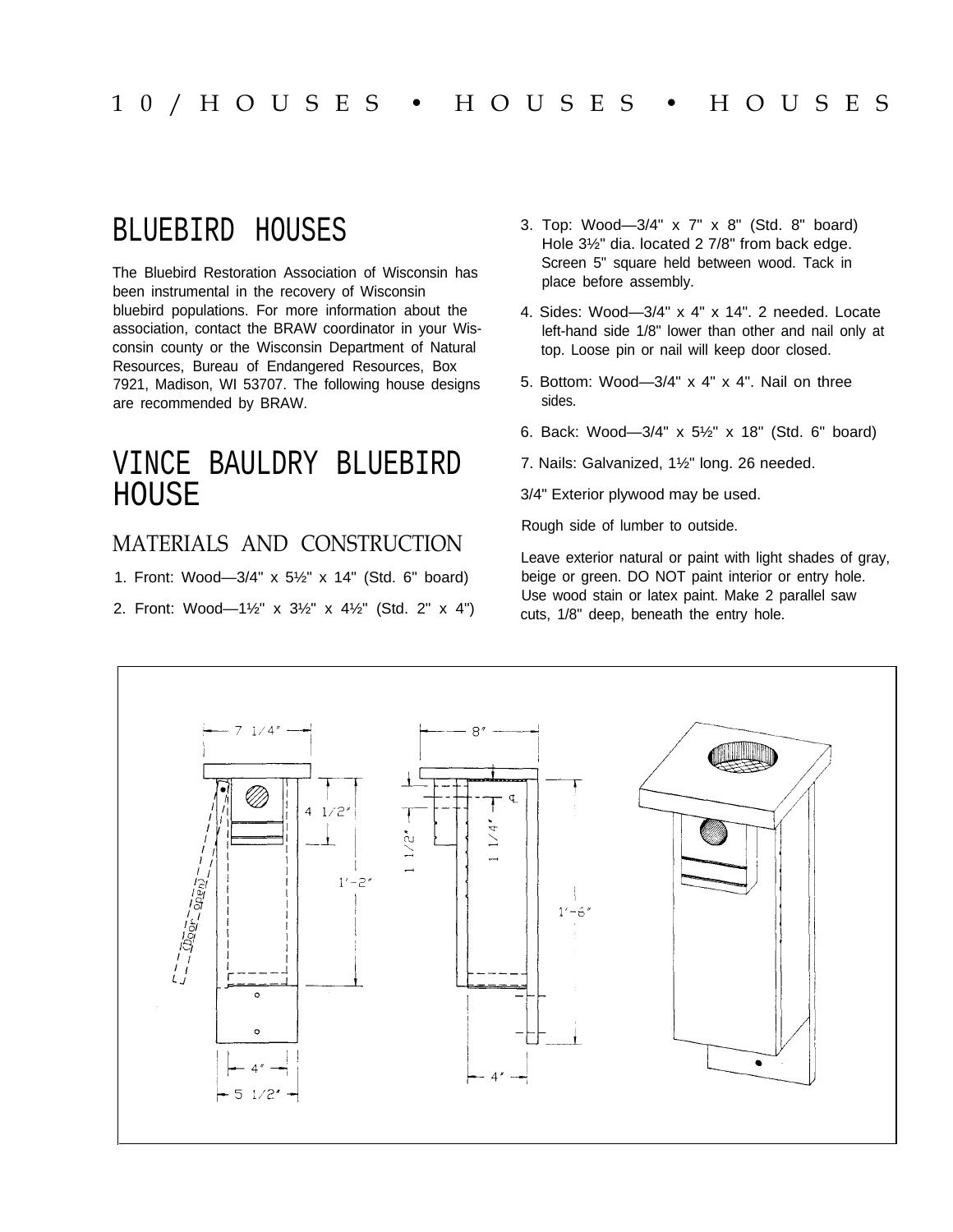# HOUSES • HOUSES • HOUSES/11

#### HILL LAKE BLUEBIRD HOUSE (Using All Standard Lumber)

#### MATERIALS AND CONSTRUCTION

- 1. Front: Wood—3/4" x 5½" x 14" (Std. 6" board)
- 2. Front: Wood—1½" x 3½" x 4½" (Std. 2" x 4").
- 3. Top: Wood—3/4" x 7¼" x 9½" (Std. 8" board)
- 4. Top: Wood—3/4" x 5½" x 13 3/8" (Std. 6" bd.). 2 needed.

Locate left hand side (access door) flush with bottom of front and nail only at top for pivot points. (5/8" vent space above each side.) Loose pin or nail will keep door closed.

- 5. Bottom: Wood—3/4" x 5½" x 4". (Std. 6" bd.). Nail 3 sides.
- 6. Back: Wood—3/4" x 5½" x 18". (Std. 6" board)
- Nails: Galvanized, 1½" long. 26 needed.

3/4" Exterior plywood may be used.

Rough side of lumber to outside.

Leave exterior natural or paint with light shades of gray, beige or green. DO NOT paint interior or entry hole. Use wood stain or latex paint. Make 2 parallel saw cuts 1/8" deep, beneath the entry hole.

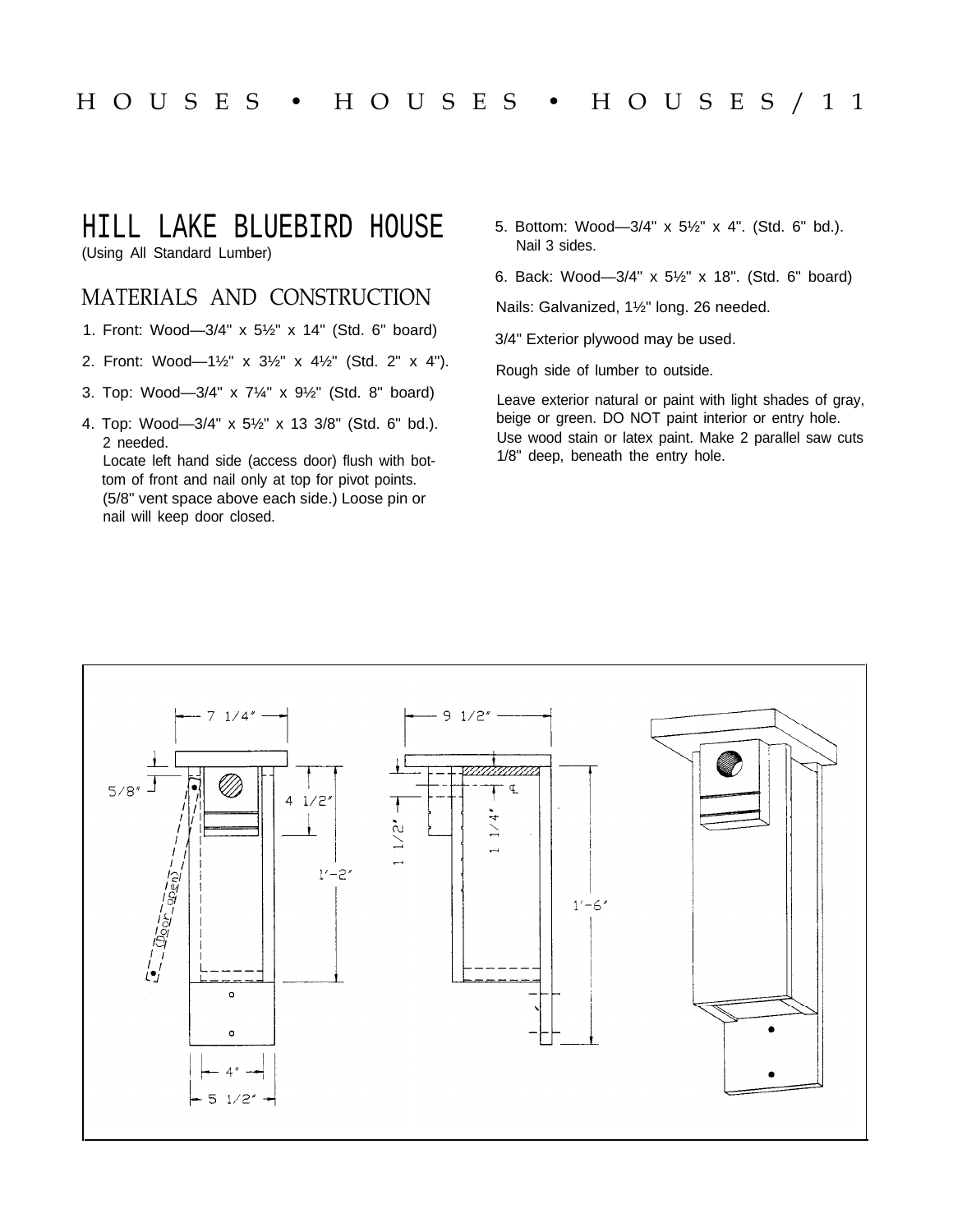# 12/HOUSES • HOUSES • HOUSES

# PETERSON BLUEBIRD HOUSE

# MATERIALS AND CONSTRUCTION

- 1. Back: Wood—1½" x 3½" x 24"
- 2. Front: Wood—3/4" x 3 3/8 x 12½"
- 3. Inner Top: Wood—½" x 3½" x 8 3/8"
- 4. Top: Wood—3/4" x 9¼" x 13"
- 5. Sides: Wood—3/4" x 10¼" x 2¾" x 17½" x 14 3/8"
- 6. Bottom: Wood—1½" x 3½" x 3"

7. Pegs: Wood—1/4" dia. x 2¼" long. (1½ Projection inside.)

Nails: Galvanized, 1½" long. 26 needed.

Rough side of lumber to outside.

3/4" Exterior plywood may be used.

Leave exterior natural or paint with light shades of gray, beige or green. DO NOT paint interior or entry hole. Use wood stain or latex paint. Make 2 parallel saw cuts 1/8" deep, beneath the entry hole.

All lumber is standard 1" (actually 3/4" thick) except BACK, INNER TOP and BOTTOM, which are standard 2" x 4" (actually 1½" x 3½").

DO NOT USE OUTSIDE PERCH!

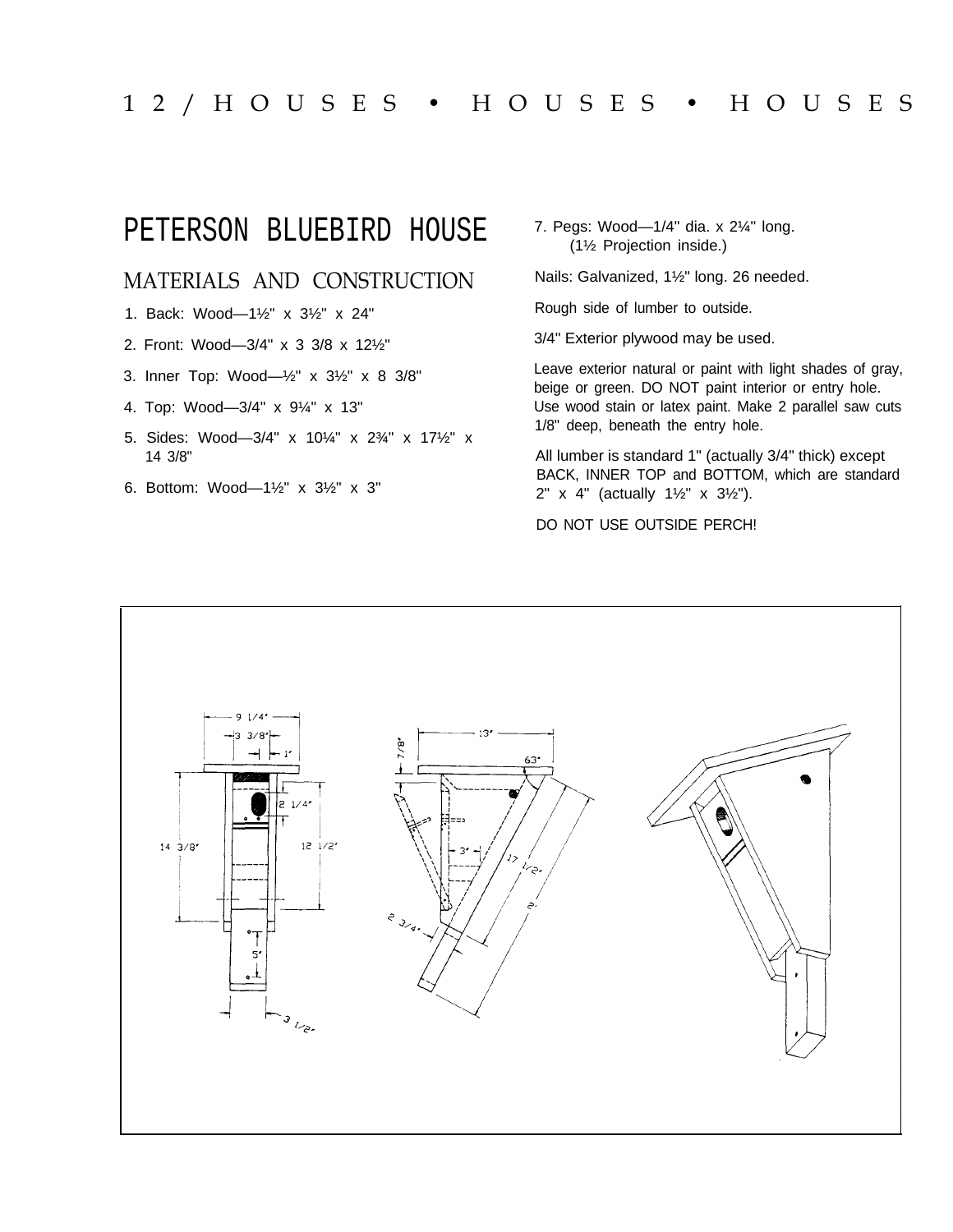# HERMAN OLSON BLUEBIRD 5. Bottom: Wood-3/4" x 5" x 5" HOUSE 6. Back: Wood—3/4" x 6½" x 14"

# MATERIALS AND CONSTRUCTION

- 1. Front: Wood—3/4" x 6½" x 10"
- 2. Front: Wood—3/4" x 3½" x 3½"
- 3. Top: Wood—3/4" x 7¼" x 9"
- 4. Sides: Wood—3/4" x 5" x 8½" (short side); 3/4" x 5" x 9½" (long side). 2 needed. Locate left hand side (access door) flush with bottom of front and nail only at top for pivot points. (1/2" vent space above each side.) Loose pin or nail will keep door closed.

Nails: Galvanized, 1½" long. 21 needed.

Rough side of lumber to outside.

3/4" Exterior plywood may be used.

Leave exterior natural or paint with light shades of gray, beige or green. DO NOT paint interior or entry hole. Use wood stain or latex paint. Make 2 parallel saw cuts 1/8" deep, beneath the entry hole.

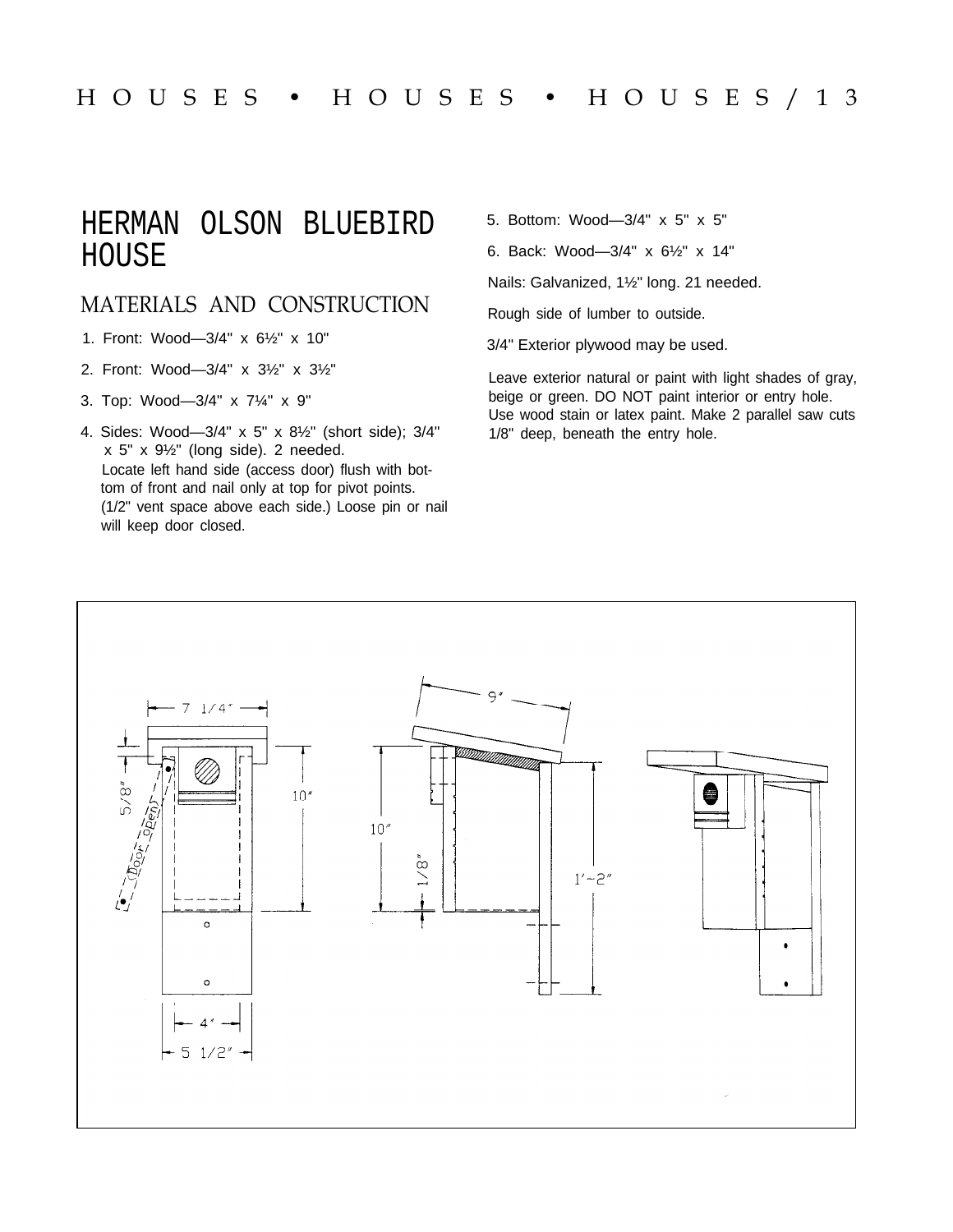# HOUSES FOR PURPLE MARTINS

A backyard colony of purple martins has become a status symbol. It is one status symbol, however, that cannot be purchased. Whether you are fortunate enough to have a colony rests with these handsome swallows themselves. But there are a number of things you can do to improve your chances of establishing a colony.



# SELECT OPEN AREA

A martin house should be placed in an open area where the birds have clear access from all sides. Never place it where trees are closer than 30'. Martins like to perch on utility wires near their house. Houses near open water appear to have added appeal, but this is not essential.

Martin houses should be painted a light color to reflect the sun's heat and make the houses more comfortable for the birds. White is commonly used.

The height of the pole on which the house is mounted is important. A 12' to 15' pole is high enough in most open locations. Sixteen to 18 feet is better if buildings are nearby, and even taller poles may be used in areas having considerable shrub and small tree cover.

# HOUSES SHOULD BE REMOVABLE

The pole should allow you to easily lower the house to the ground for winter storage, for cleaning and repairing or painting, and to prevent English sparrows and starlings from using it while the martins are gone.

Take the house down after the martins have left in fall (usually by September), and remove all old nesting material. Put it up shortly before the martins return in the spring. In Wisconsin this is usually the first week of April in the south, and somewhat later in the north.

# PROTECT HOUSE FROM INTRUDERS

English sparrows and starlings compete with martins for nest houses, but you can discourage them by repeatedly destroying their nests. This will not cause the martins to abandon the house if you do the job with reasonable speed and care. Martins readily take to a variety of colony-type bird houses, and either the ranch type or conventional two-story house should be equally effective in attracting them. The style you build is up to you.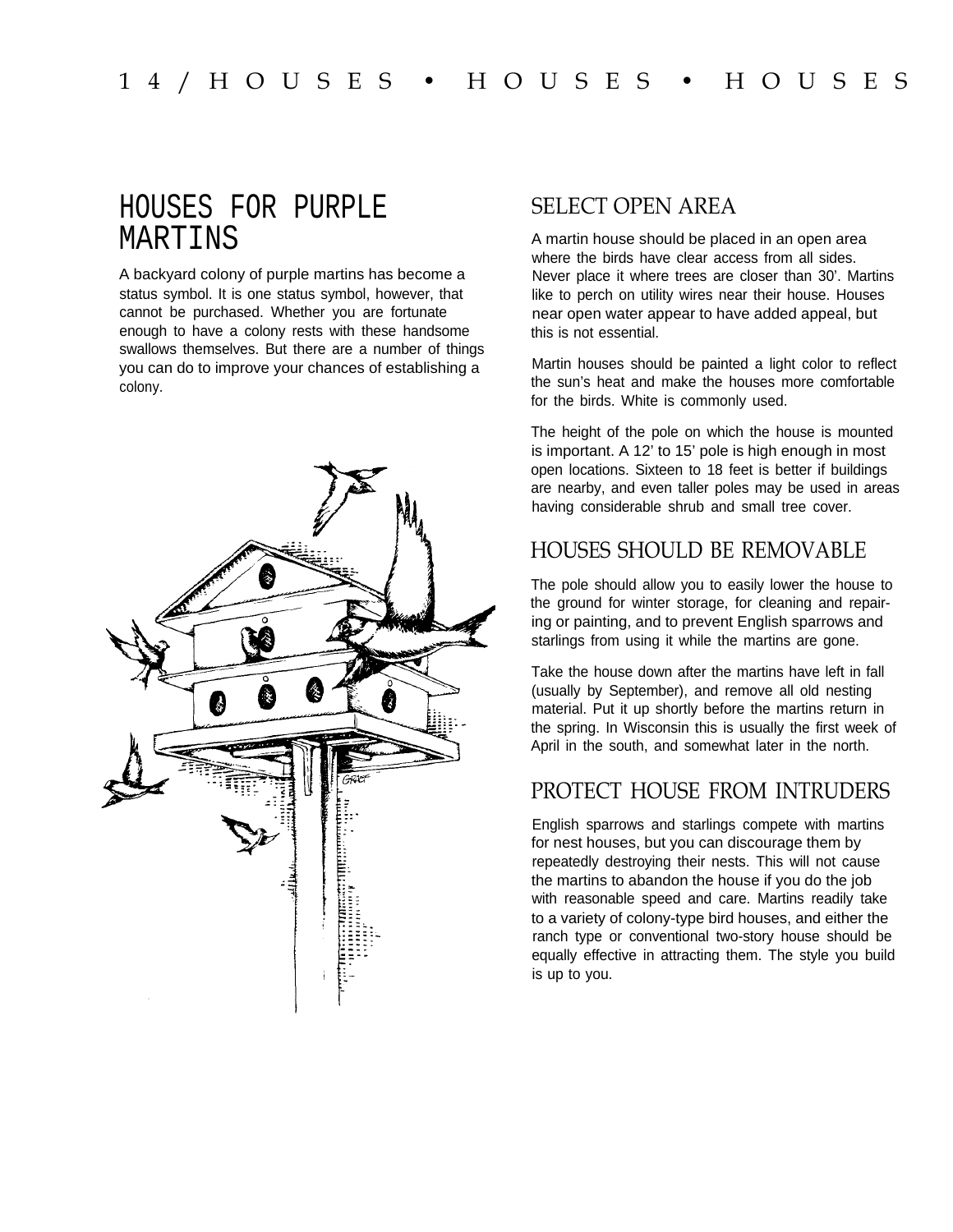# MARTIN HOUSE POLE ASSEMBLY

# **MATERIALS**

- 1 piece 4 x 4 (about  $3\frac{1}{2}$ " x  $3\frac{1}{2}$ ") x 8' CCA-treated wood rated for ground contact
- 1 piece 4 x 4 (about 3½" x 3½") x 10' CCAtreated wood rated for ground contact
- 1 piece 4 x 4 (about 3½" x 3½") x 12' to 18' CCAtreated wood rated for above-ground use
- 1 piece 1 x 4 (about  $3/4$ " x  $3/2$ ") x 4' CCA-treated wood rated for ground contact
- 1 1/2" x 24" or 36" threaded rod
- 4 1/2" steel washers
- 4 1/2" nuts
- 7d galvanized nails

- 1. The pole supports, pieces number 1 and 2, are 4 x 4 x 8'. They are held in a spread position by pieces (a)  $(4 \times 4 \times 6)$  and nailed in place with pieces (b). The pole supports are set 4' in the ground.
- 2. The pole is hinged on the lower bolt.
- 3. It is also possible to build a  $4\frac{1}{4}$ " x  $4\frac{1}{4}$ " pole of four 1 x 4 boards.

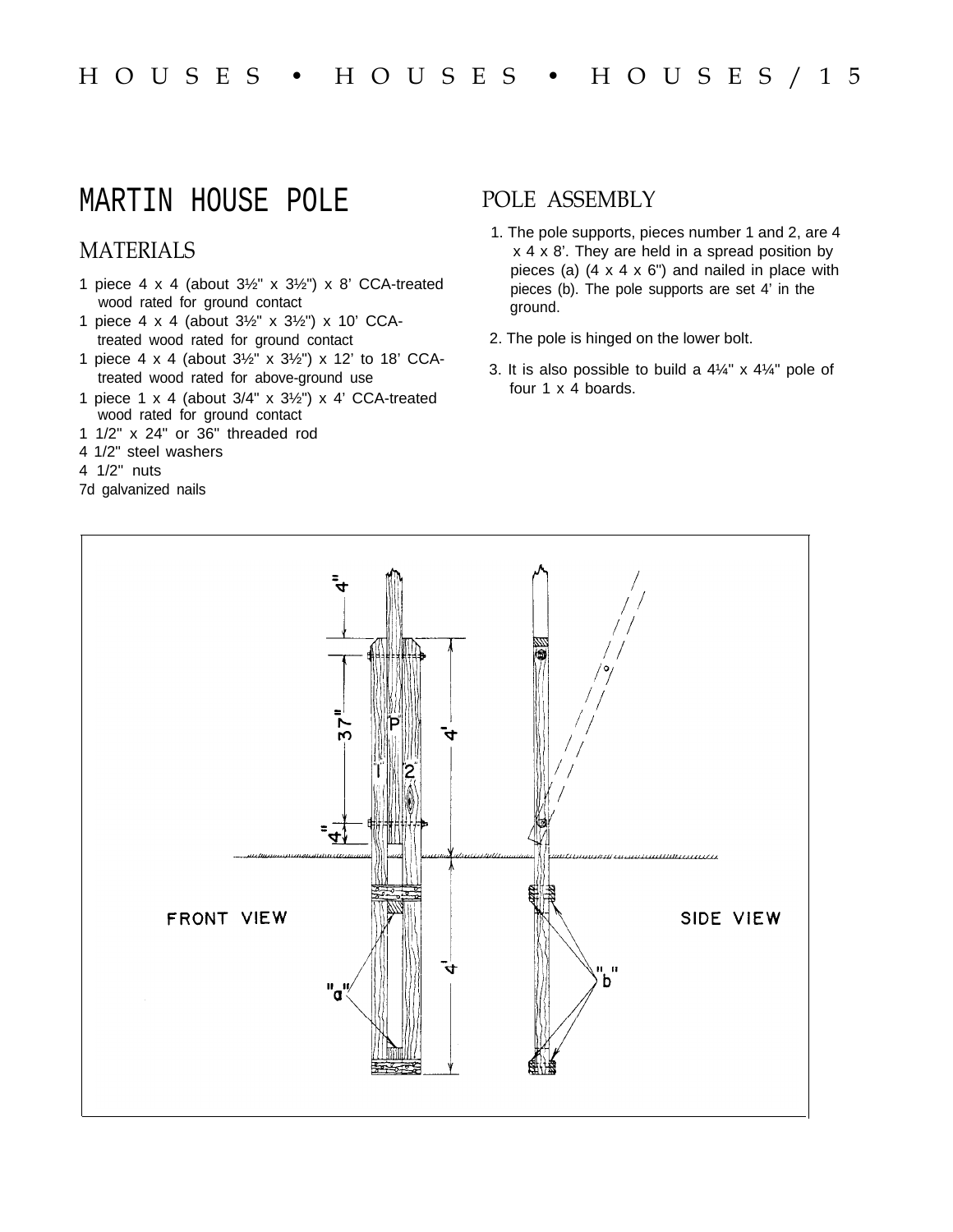

# TWO-STORY MARTINHOUSE

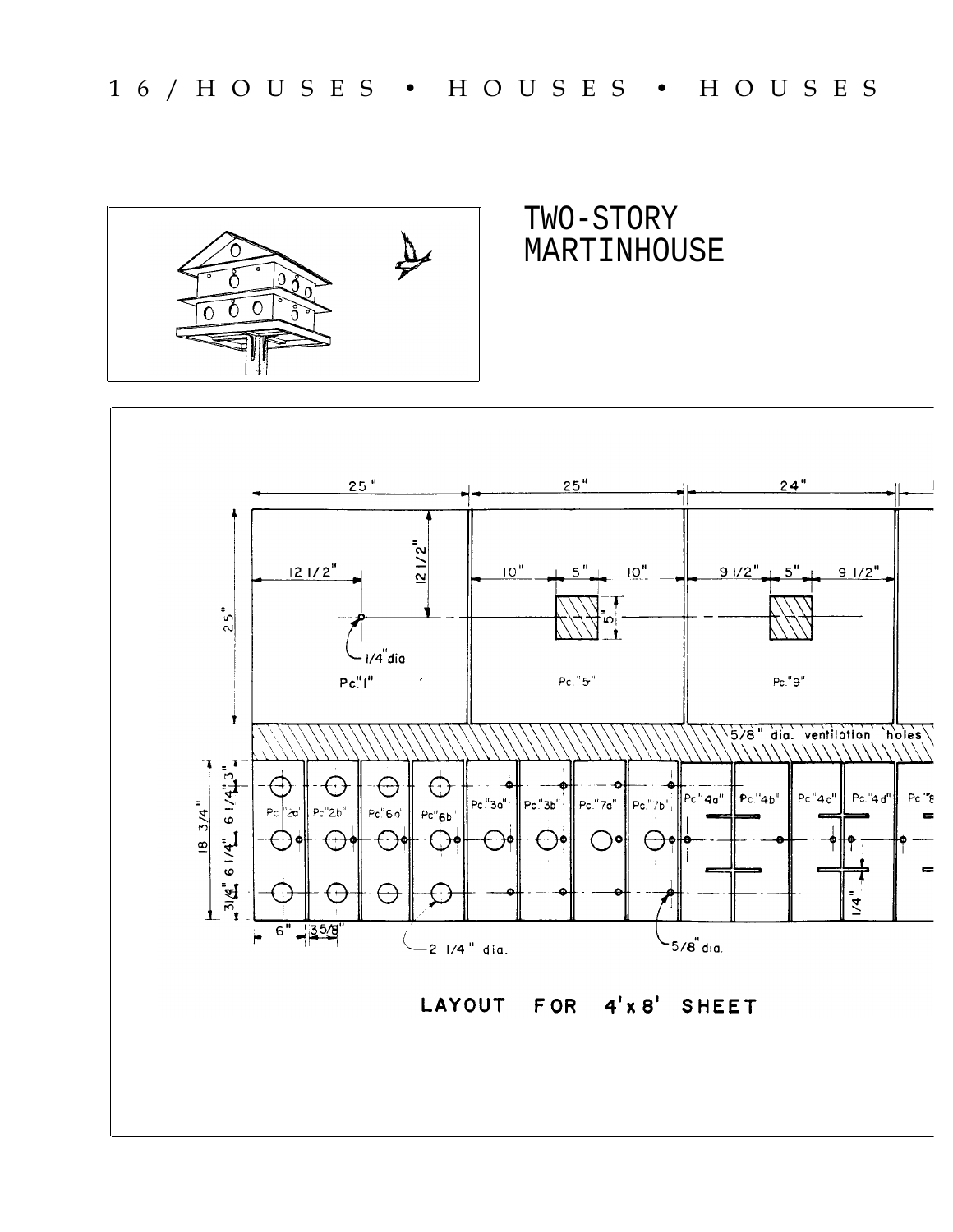- 1 sheet 4' x 8' exterior type 1/4" plywood
- 1 sheet 2' x 4' exterior type 1/4" plywood (with face grain in 2' direction)
- 1 piece 2 x 2 (about  $1\frac{1}{2}$ " x  $1\frac{1}{2}$ ") x 6" for chimney
- 1 piece 1 x 2 (about 3/4" x 1½") x 14' pine or spruce
- 1 piece 1 x 1 (about 3/4" x 3/4") x 8' pine or spruce

MATERIALS 1 piece 4" x 8" aluminum or copper window screen Wire cloth staples

2" or 2¼" nails

- 1" wire nails or 3/4" #6 flathead screws (rust-resistant) Resorcinol glue (waterproof)
- 1 each 1/4" x 24" or 30" thread rod with 2 nuts and 2 washers



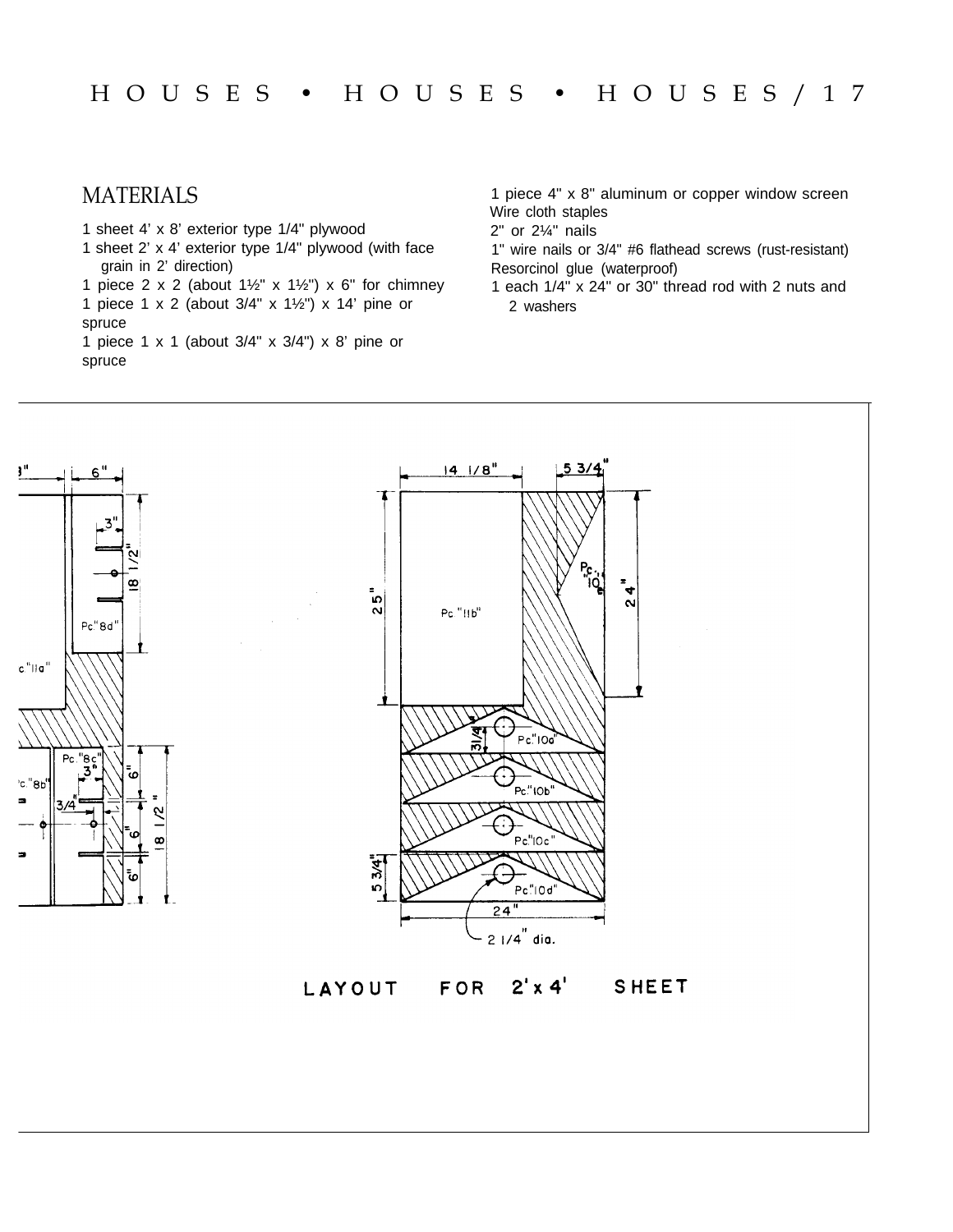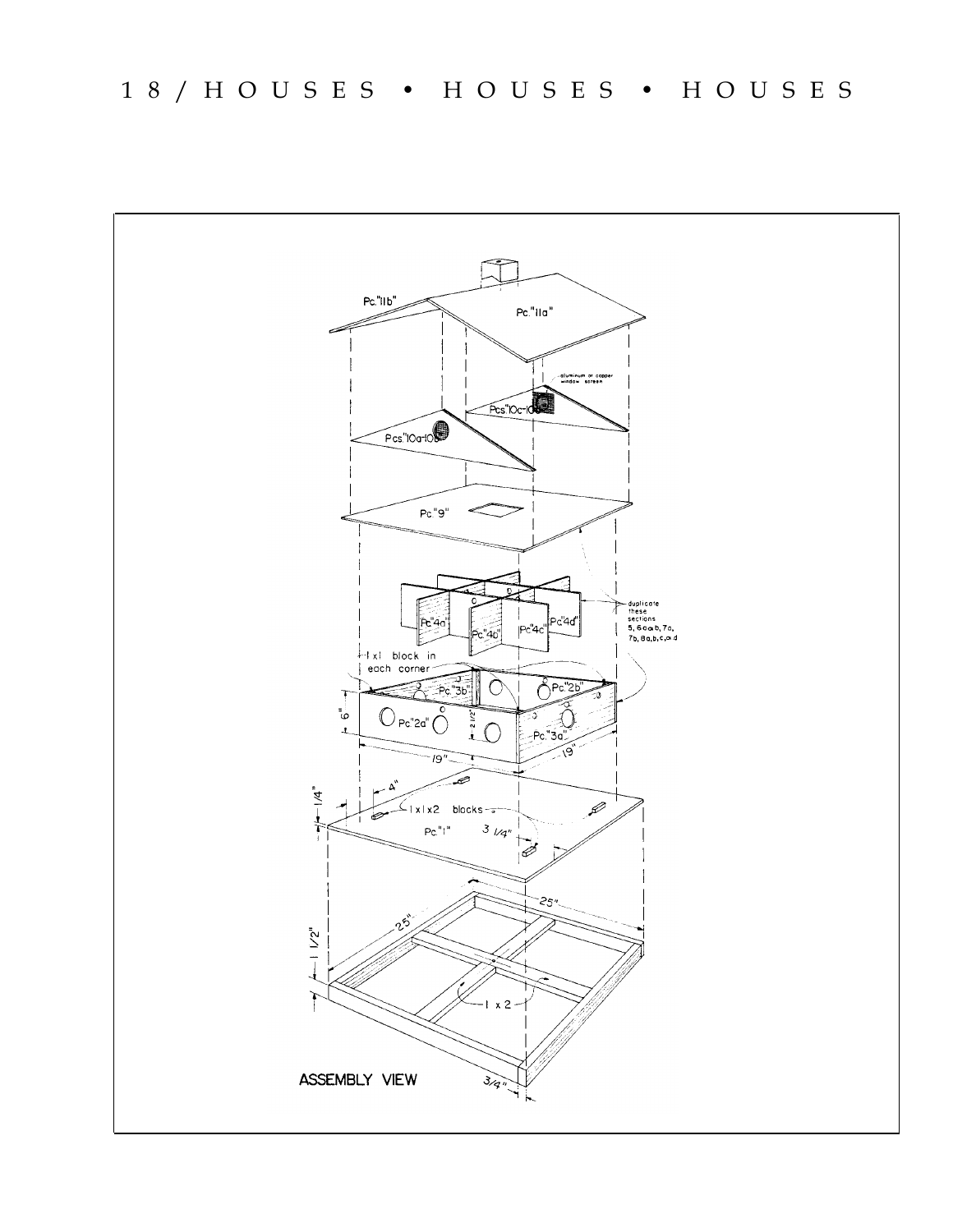#### **CONSTRUCTION**

NOTE: This unit is held together by a thread rod extending from underside of 1 x 2 base frame through the center of the chimney.

- 1. Lay out all pieces on plywood sheets, then cut them out. Make eight 1 x 1 x 5 7/8" corner blocks and sixteen 1  $\times$  1  $\times$  2" blocks to position the parts.
- 2. Cut out and assemble base from 1 x 2. Use 7d galvanized siding nails. Attach piece 1 with glue and 1" or 1¼" nails.
- 3. Assemble sidewalls for first story (pieces 2a, 2b, 3a and 3b) and for second story (pieces 6a, 6b, 7a and 7b). Use glue and 1" nails or 3/4" #6 flathead wood screws. Use three at each end of each piece.
- 4. Position first-story sidewalls on base piece. Mark position for each 1 x 1 x 2" block to hold sidewall in position. Attach blocks to piece 1 with glue and two 1" nails or 3/4" #6 flathead wood screws. Place sidewall in position on piece 1. Insert partitions. Position piece 5 and mark for the location of 1 x 1 x 2" blocks near corners on the underside. Attach the blocks.
- 5. Place piece 5 in position. Position the second story sidewalls on piece 5, and mark for the location of the 1  $\times$  1  $\times$  2" blocks. Move them to the opposite side of the corner from the blocks underneath for convenience in attachment to piece 5. Attach blocks. Position sidewalls. Insert partitions.
- 6. Position piece 9. Mark location for 1 x 1 x 2" positioning blocks on underside. Attach blocks.
- 7. Glue pieces 10a, 10b, 10c and 10d together to form gable ends 1/2" thick. Attach screen. Position and mark. Glue scrap pieces to piece 10e to make it 1/2" thick. It will be positioned adjacent to the threaded rod going up through the exact center of the house. Attach these pieces with glue and nails or flathead wood screws from the underside. Attach roof pieces with glue and nails or screws.
- 8. Make chimney from a piece of 2 x 2. Cut V-notch on end to fit roof. Have it extend 2½" above roof peak. Drill 1/4" hole in chimney and roof for rod. Nail chimney in place. Insert rod and tighten up.
- 9. Drill hole in top of pole to accommodate nut on lower end of threaded rod.

#### **MOUNTING**

Use four 4" x 5" shelf brackets with 1/4" or 3/16" x 1½" roundhead stove bolts and 1" #8 flathead wood screws to attach to pole. See plans for ranch style martin house for pole detail and location.

NOTE: Additional stories may be added if desired.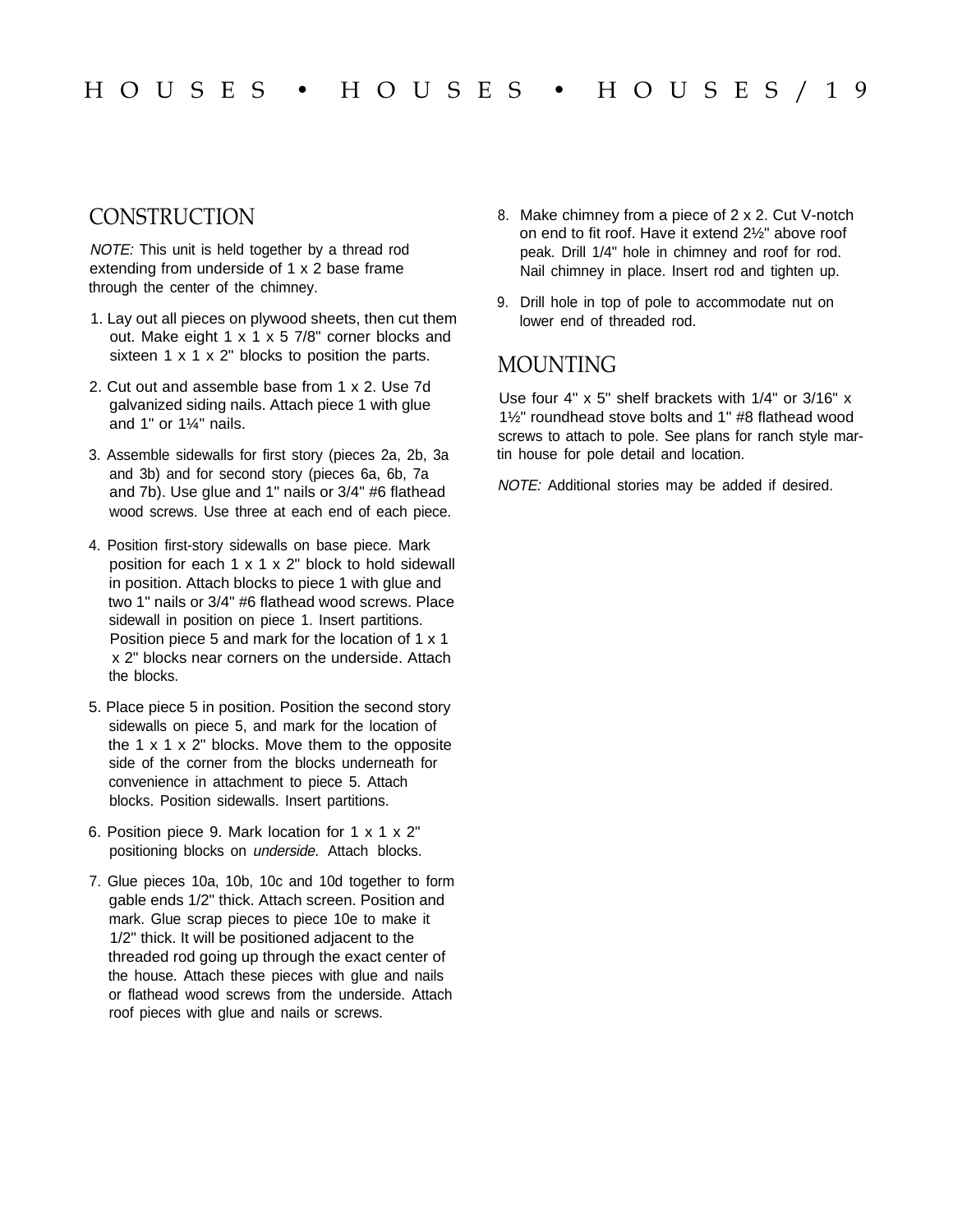

# RANCH STYLE MARTIN HOUSE

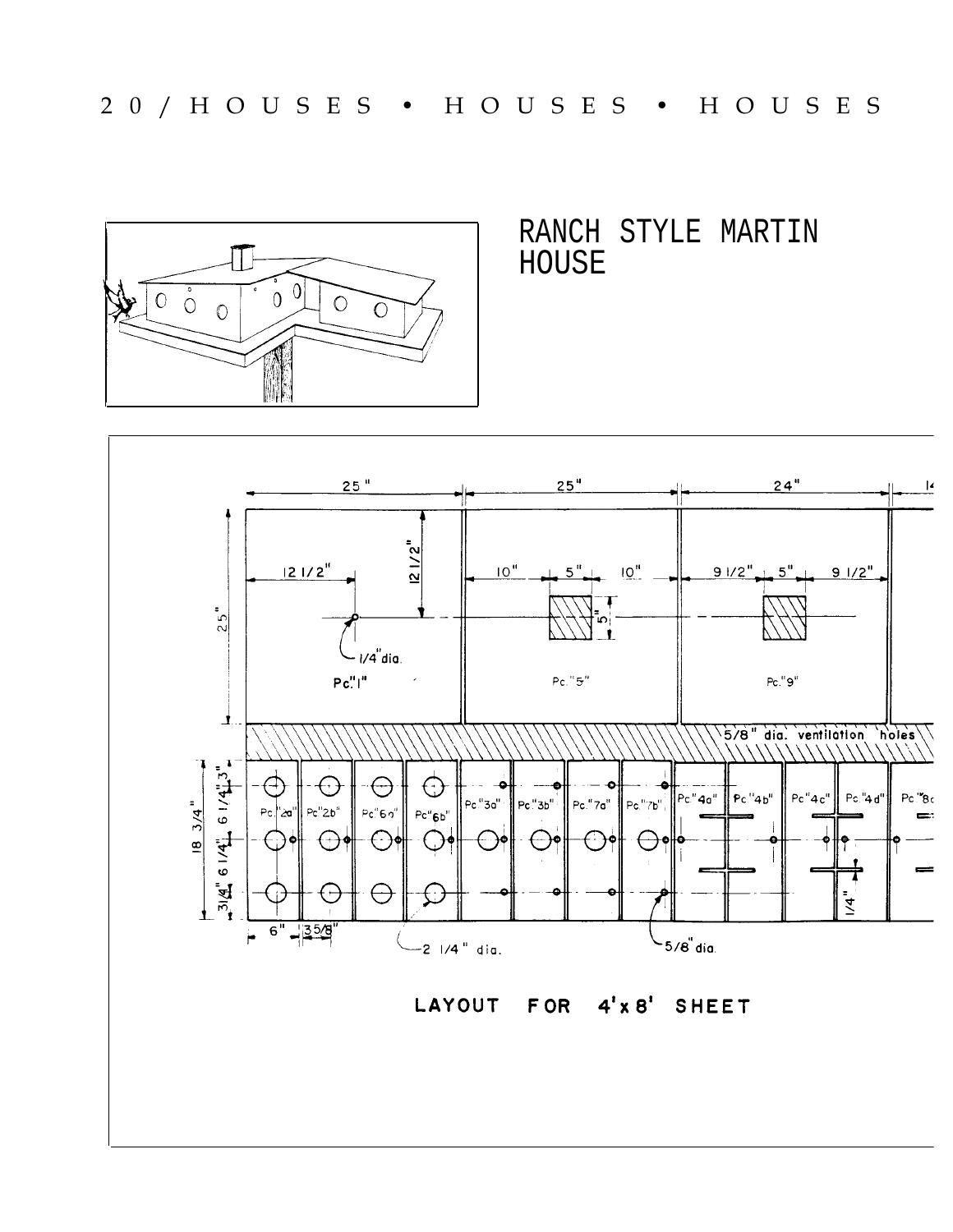# MATERIALS

1 sheet 4' x 8' exterior type 1/4" plywood 1 piece 1 x 4 (about 3/4" x 3½") x 4' pine 1 piece 1 x 2 (about 3/4" x 1½") x 16' pine 1 piece 1 x 1 (about 3/4" x 3/4") x 10' pine 4 8" x 10" shelf brackets 12 1/4" x 1/2" flathead stove bolts 12 1¼" #10 flathead wood screws 10 3/4" #8 roundhead wood screws to attach roof 1¾" or 2¼" nails 1" wire nails Resorcinol glue Paint

# HOUSE ASSEMBLY

- 1. Use resorcinol glue for all joints. Use nails or clamps to hold pieces while the glue is setting.
- 2. Paint with a good exterior type house paint

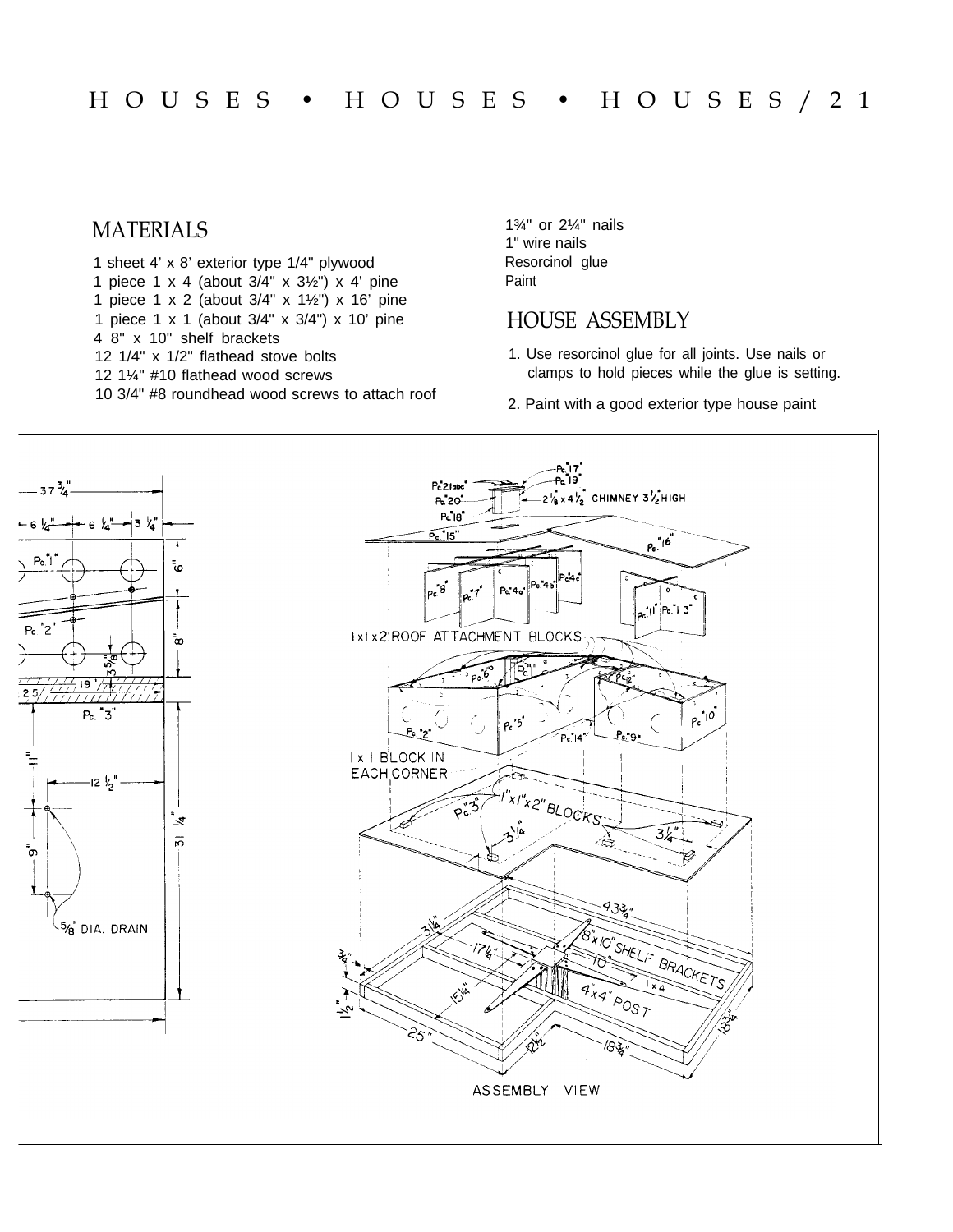# HOUSES FOR SPARROW HAWKS AND SCREECH OWLS

Most people do not consider the possibility of attracting hawks and owls with houses. However, sparrow hawks (also called kestrels) and screech owls will readily use houses placed in suitable habitat.

Hawks and owls are highly territorial birds, so their nesting densities are low compared to songbirds'. Nevertheless, the satisfaction of attracting these birds to an area is well worth the effort of putting up several houses in likely spots. Sparrow hawks are our smallest true falcons. They are birds of open fields and meadows, where they hunt their prey—primarily meadow mice and insects such as grasshoppers. Locate houses on isolated living or dead trees, or possibly on poles. Houses should be at least 12' to 15' above the ground, with no obstructions in front of the hole. You are most likely to attract a nesting pair in areas where you've seen sparrow hawks perched on wires and feeding. Place an inch or two of coarse sawdust in the house before putting it up.

Screech owls are primarily woodland birds, and prefer houses in wooded areas. Attach the houses to trees 15' or more above the ground. The owls use the houses for shelter the year 'round, as well as for nesting sites during spring. During the winter they often sun themselves at the entrance hole, so nail a small cleat to the inside of the box 5" below the hole. Face the house so that the entrance will get the winter sun. Place several inches of sawdust or dry leaves in the house to make it more attractive.

# SPARROW HAWK AND SCREECH OWL HOUSE

#### **MATERIALS**

- 1 piece 1 x 10 (about 3/4" x 9¼") x 4'
- 1 piece 1 x 8 (about 3/4" x 7¼") x 4'
- 1 piece 1 x 2 (about  $3/4$ " x  $1/2$ ") x 1' for cleat 1¾" or 2¼" nails
- 1¼" nails for roof section assembly
- 1 1¼" roundhead wood screw to attach roof

# **CONSTRUCTION**

Use a piece of 1 x 10, with grain direction front to back, for roof. To reduce warping and keep the roof piece in position, attach a piece of  $1 \times 8$ , with grain direction side to side, on the underside. Reduce in size and slightly bevel the front edge of the 1 x 8 piece so it can be raised when the screw is removed. The 1 x 2 permanently attached cleat in the back and the screw in front keep the roof in place.

#### MOUNTING

Attach to tree trunk 12' to 30' above the ground. Use a lag screw and washer at both top and bottom of the back piece.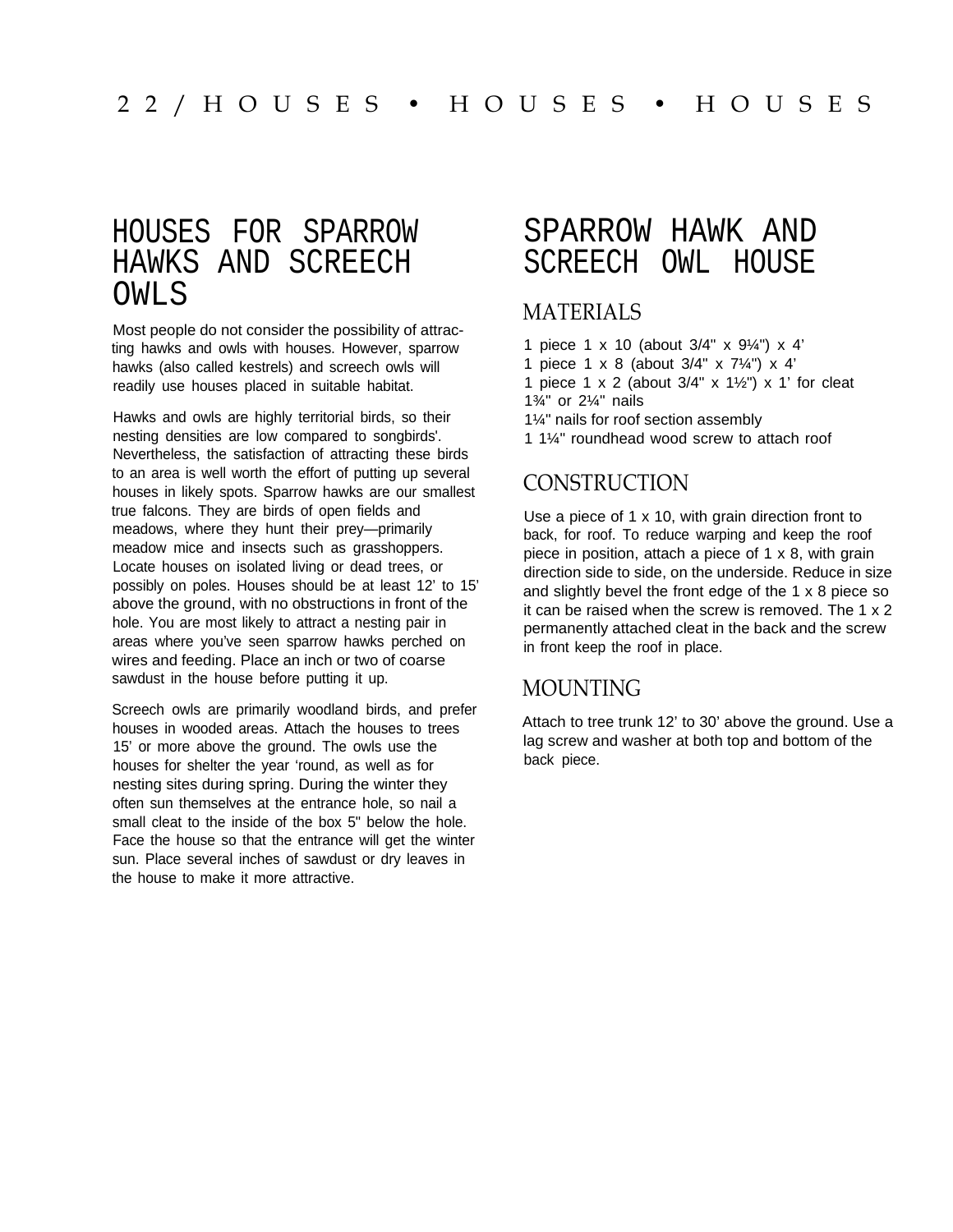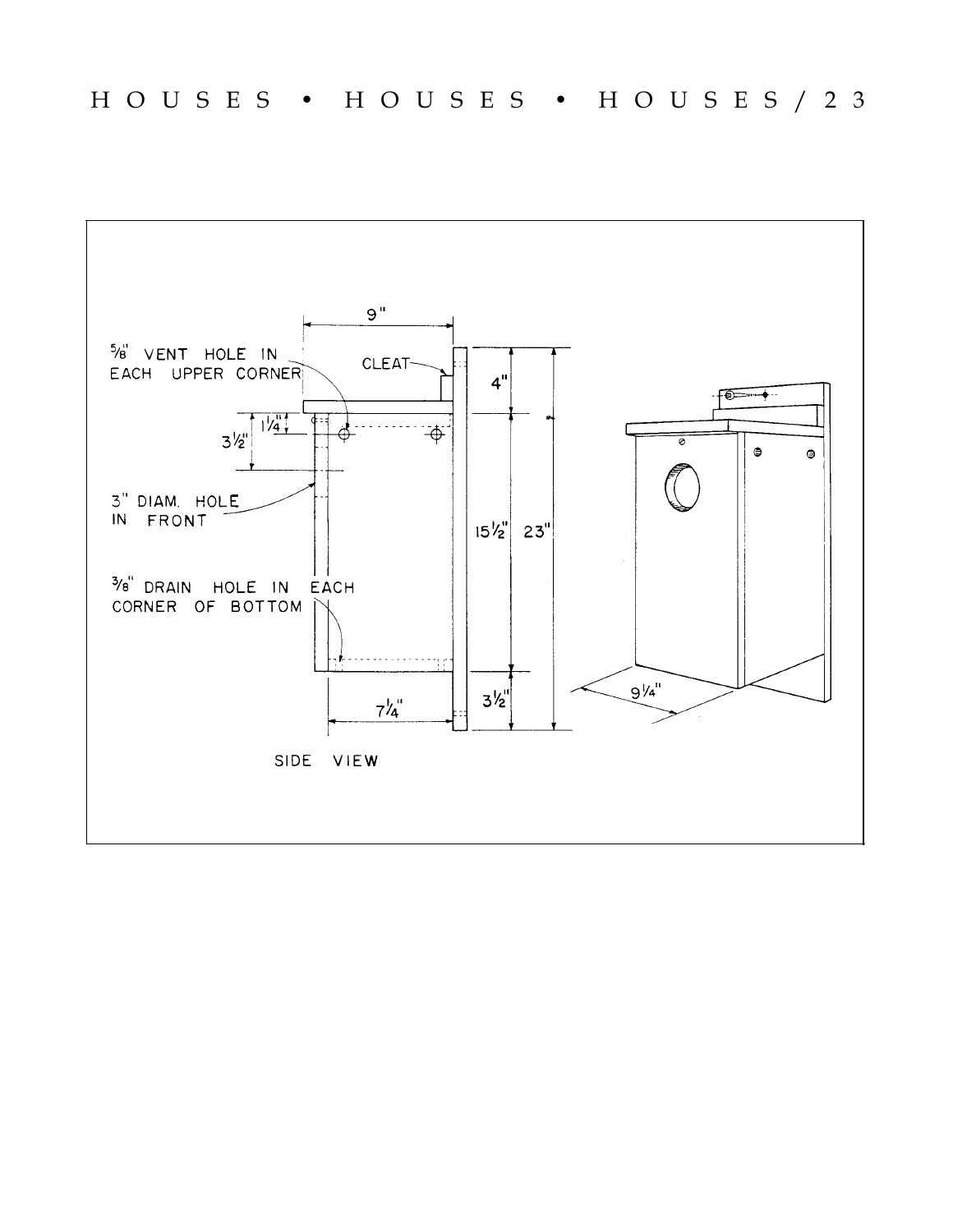# BARN OWL HOUSING

Barn owls live throughout most of the United States. But their populations have declined in much of the Midwest, especially on the northern edge of their range. In Wisconsin barn owls are an endangered species. Most wildlife managers attribute this decline to a lack of secure nesting sites and changes in farming practices. Old, abandoned farms provided ideal nesting sites in lofts, rafters, and empty silos. Modern construction and materials do not provide such opportunities, but a well built, properly placed nest box can.

# BARN OWL ECOLOGY

Barn owls—sometimes called "living mousetraps"—are very efficient predators of rodents. A barn owl may eat a dozen mice a night. To a farmer, there are real benefits to having barn owls around besides the satisfaction of helping a rare species.

Barn owls migrate south for the winter and usually return to Wisconsin in March. Their young hatch in May or June and are ready to leave by October. Adults generally stay in Wisconsin until early January, and may not leave at all during mild winters. Prior to human settlement, barn owls nested in large hollow trees. caves, or other natural cavities.

# NEST BOX PLACEMENT

Barn owls are rather nervous and easily disturbed, so be sure to choose nest box sites that minimize potential disturbances. Unused barns, outbuildings, or silos are best. Church steeples and other obscure sites are also good. If you find evidence of previous use, such as regurgitated pellets or whitewash, that site is an excellent choice for a nest box. Place the nest box high on a wall or in a silo to protect the owls from marauding raccoons, cats or dogs.

# IF YOU ATTRACT BARN OWLS...

If barn owls use your nest box, please write or call the Wisconsin Department of Natural Resources, Bureau of Endangered Resources, Box 7921, Madison, WI 53707; phone (608) 266-7012. Nesting information is very valuable and will help wildlife managers determine population status and better manage barn owls in the future.

# BARN OWL NEST BOX

You can build the nest box from a 6-foot length of 1 x 12 pine board and 1/2" utility grade plywood, or entirely from 1/2" plywood. Materials and general dimensions of the box can vary depending upon materials available.

# **MATERIALS**

1 bottom, 1 x 12 (about 3/4" x 11¼") x 40"—pine 2 ends, 1 x 12 x 16"—pine 1 back, 16" x 41½"—plywood 1 top, 11 3/4" x 41½"—plywood or

2 ends, each 12" x 16"—plywood 1 back, 16" x 41"—plywood 1 top, 12½" x 41"—plywood 7d or 8d box nails 1 bottom, 12" x 40"—plywood

# **MOUNTING**

The barn wall acts as the front of the box. Nail the box together with 7d or 8d box nails. The top should be removable for cleaning the box but secured by hinges and a latch, or partially nailed in place, to keep raccoons out.

Mount the box on a cross beam against the inside wall of the barn after cutting a 6" x 6" hole above the beam. Entrance placement is important to prevent young owls from falling out of the box. Position the box with the entrance about 2 inches from one end and nail it securely to the cross beam, through the bottom of the box. If the beam is narrow, additional support under the box or a wire or rope extending from the lower corners of the box to the barn wall may be necessary.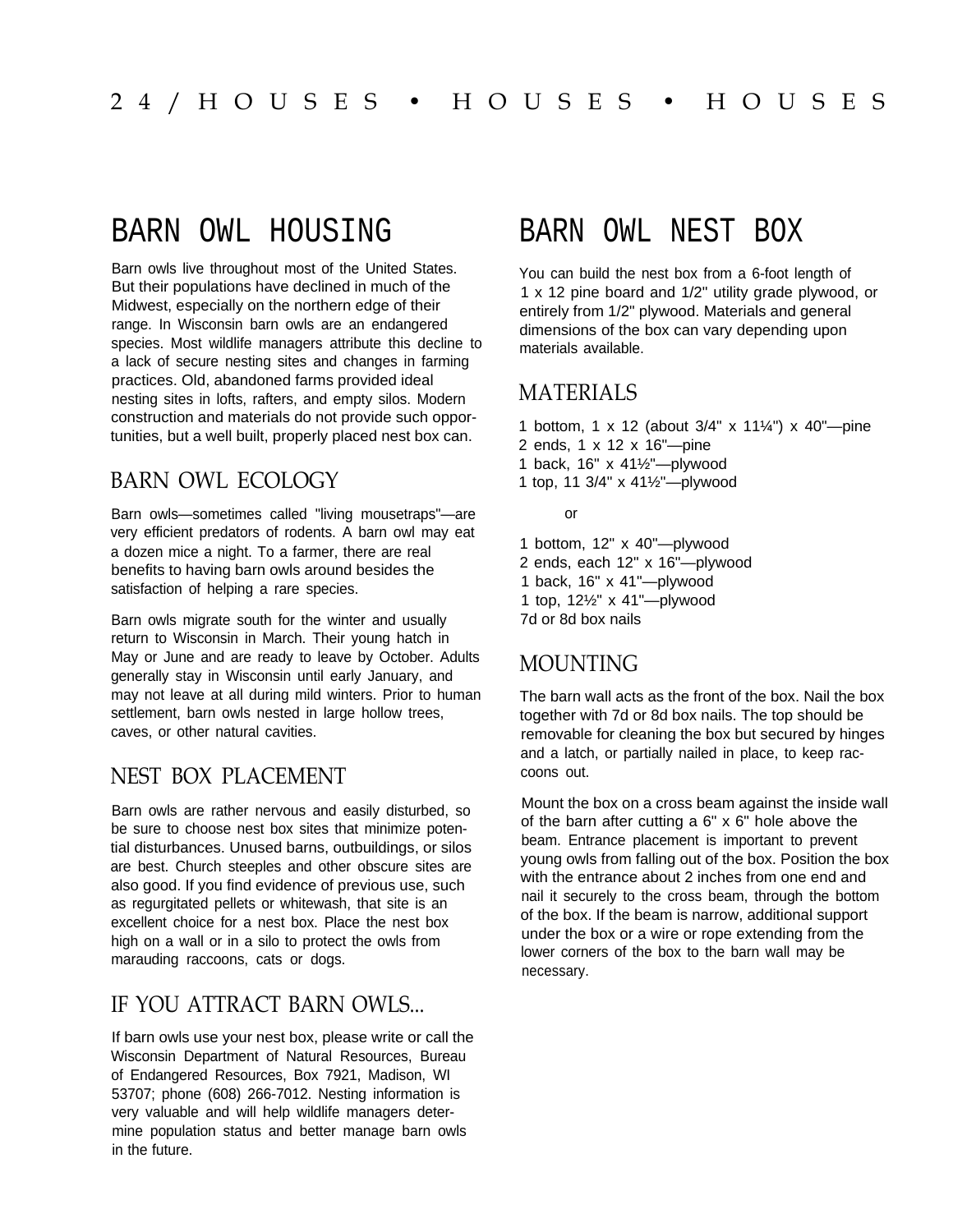



Nest box design and instructions Courtesy Of the Ohio Department of Natural Resources and the Wisconsin Department of Natural Resources.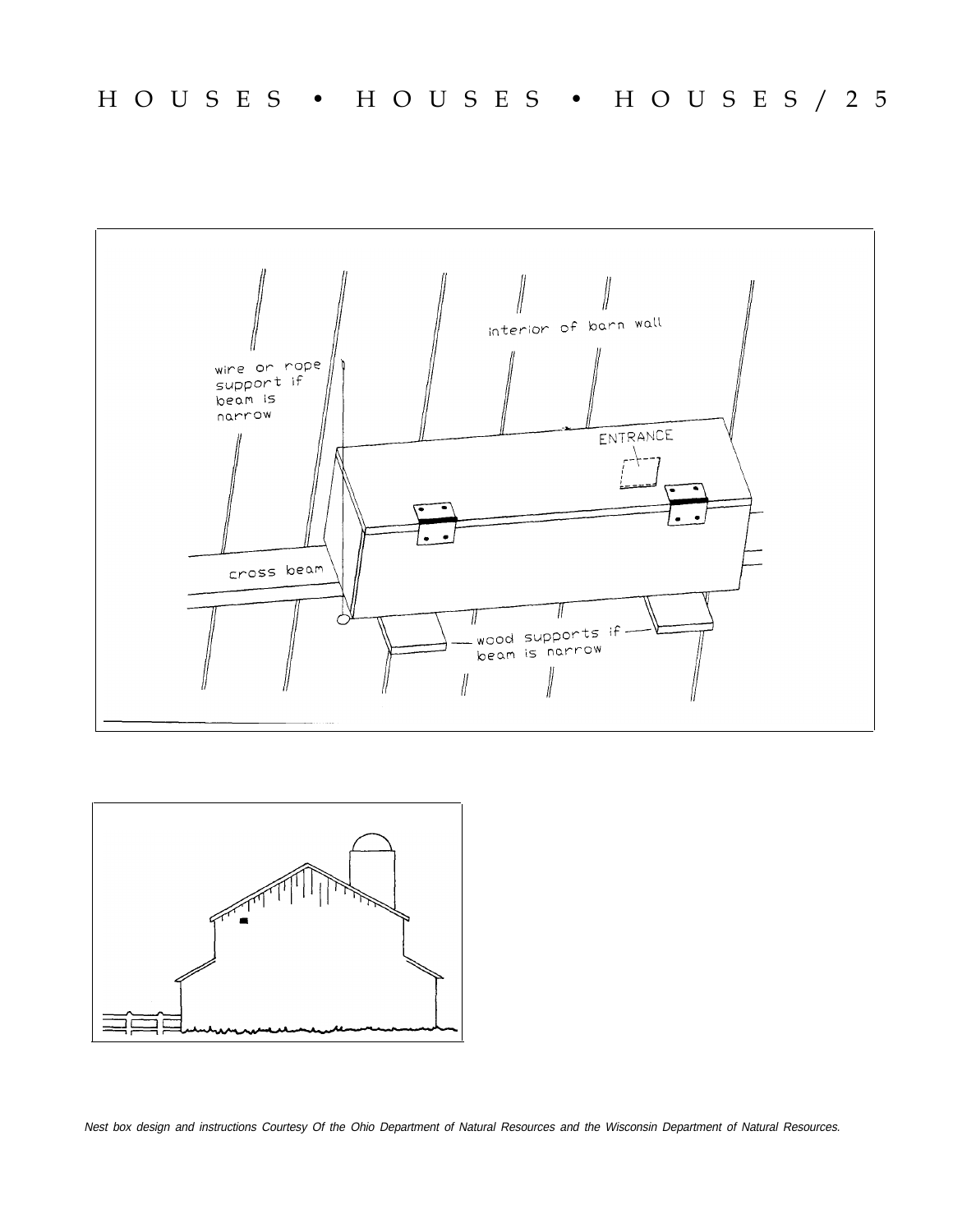# HOUSES FOR WOOD DUCKS

Wood ducks, the most beautiful of all North American waterfowl, normally nest in hollow trees near marshes, lakes and streams. They readily take to man-made structures, and their population can be increased by providing suitable houses.

Erect houses in a wet marsh by attaching to a sturdy pole set 4' to 6' or more above high water level. Houses may also be placed in trees up to 1/4 mile from the water. When placed in a tree, the house should be 8' to 30' above the ground. Take care that the house is plainly visible and that the entrance hole is not obstructed by leaves and branches. The house should be in a vertical position, but if it slants it must be forward. A backward slant prevents the young from climbing the sides and leaving the house after hatching. Place three or four inches of coarse sawdust or shavings in the house when it is erected.

Raccoons and tree-climbing snakes prey on wood duck nests. Protect houses with suitable guards, such as metal shields around the tree trunk or post, wherever these animals are apt to present a problem.

Occasionally birds such as starlings, flickers and screech owls will take over wood duck houses, and squirrels may also occupy them. Check the houses periodically to evict undesirable tenants, or erect additional houses for the ducks.

# WOOD DUCK HOUSE

#### MATERIALS

- 1 piece 1 x 12 (about 3/4" x 11¼") x 5'
- 1 piece 1 x 10 (about 3/4" x 9¼") x 6'
- 1 piece 1 x 2 (about  $3/4$ " x  $1\frac{1}{2}$ ") x 1' for cleat
- 1¾" or 2¼" nails
- 1¼" nails for roof section
- 1 1¼" roundhead wood screw
- 1 piece 3" x 12", 1/4" or 3/8" mesh hardware cloth (see construction notes)
- poultry netting staples (galvanized)

# CONSTRUCTION

If inside surface of front board is smooth, attach a 3" x 12" strip of hardware cloth on the inside. Have it extend from the bottom of the hole down 12 inches. Saw cuts 1/8" deep and 1/2" apart in the same area are suitable.

Use a piece of 1 x 12, with the grain direction front to back, for roof. To reduce warping and to keep the roof piece in position, attach a piece of 1 x 10, with the grain direction side to side, on the underside. Reduce in size and slightly bevel the front edge of the 1 x 10 piece so it can be raised when the screw is removed. The 1 x 2 permanently attached cleat in the back and the screw in front keep the roof in place.

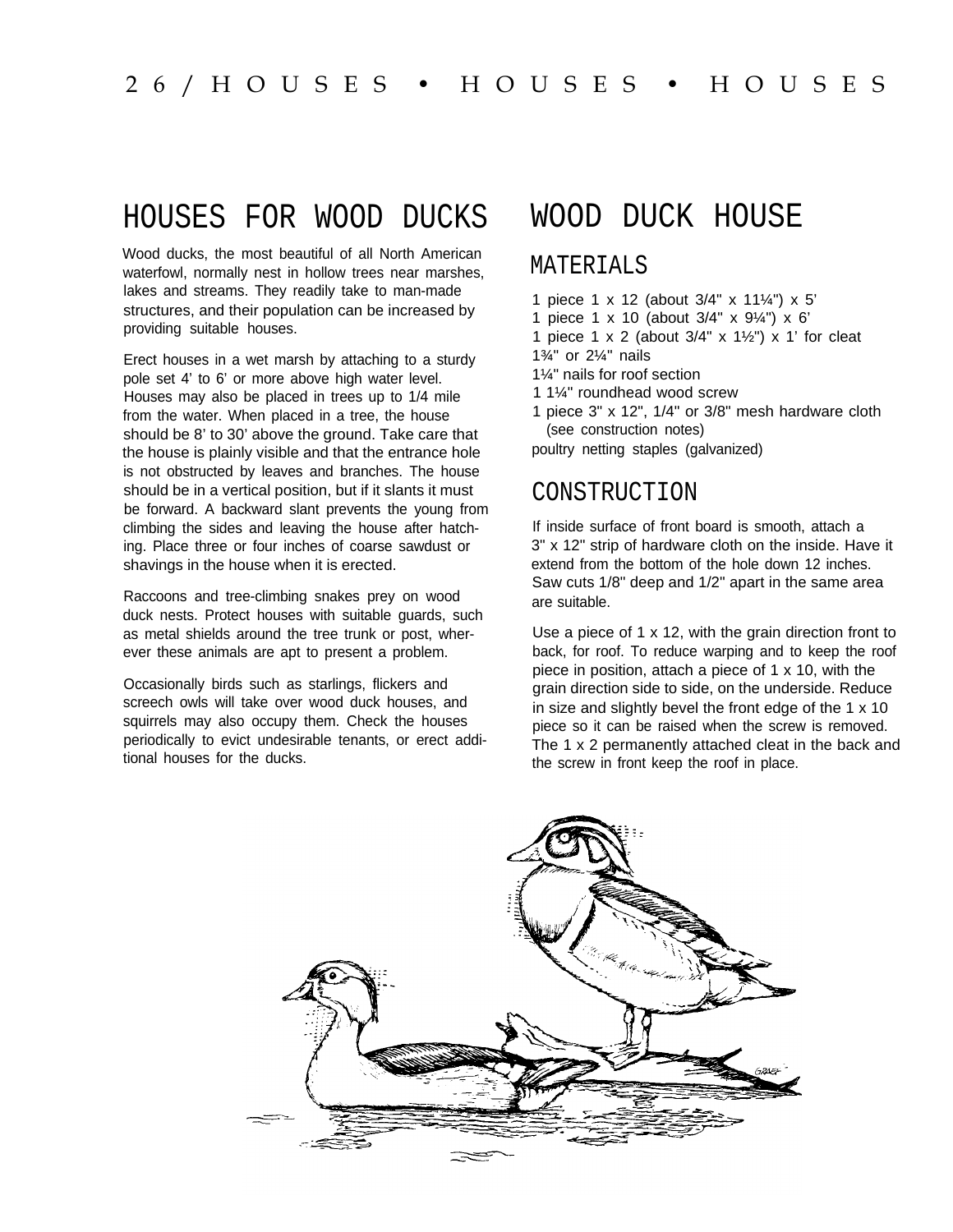# MOUNTING

Attach to tree trunk 8' to 30' above the ground where no branches shield the entrance. It may also be attached to a sturdy pole in shallow water just a few feet above the water. Use a lag screw and washer at both top and bottom of back piece.

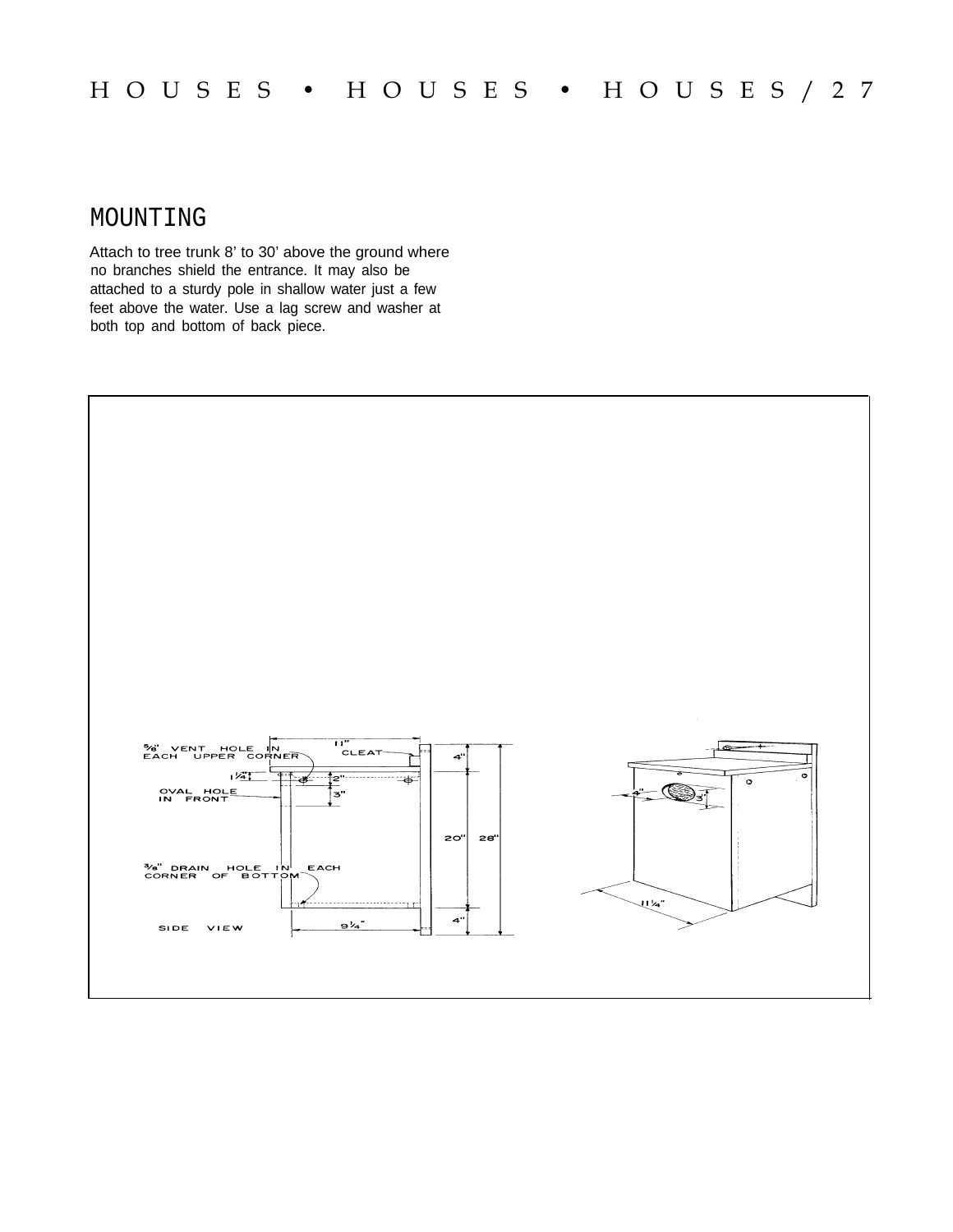# HOUSES FOR CHICKADEES, TITMICE, NUTHATCHES

Chickadees, titmice and nuthatches are woodland birds, and houses intended for them should be located in wooded areas. These birds also prefer a more natural house; hence this design.

An inch or two of coarse sawdust in the bottom of the house will simulate wood chips in a natural cavity and make the house more attractive.

Chickadees nest at low levels, so locate the house 3' to 10' above the ground for them. They also seem to prefer a house constructed from a birch log.

Titmice will use houses located 6' to 10' above the ground. Nuthatches prefer houses 10' to 20' above the ground. Attach houses to tree trunks in spots where they will be shaded by the foliage. The entrance hole should open to the east, south or west, away from the prevailing winter winds, because the same birds will use the houses for shelter during the winter.

# RUSTIC HOUSE FOR CHICKADEES, TITMICE AND NUTHATCHES

#### MATERIALS

1 section, 6" x 13 inches to 16 inches, of a tree trunk or branch. (Birch, pine, cedar or basswood preferred)

- 1 piece 1 x 8 (about  $3/4$ " x  $7\frac{1}{4}$ ") x 8" or exterior plywood for roof
- 1 piece 1 x 6 (about  $3/4$ " x  $5\frac{1}{2}$ ") x 5" or exterior plywood for bottom
- 8 1¾" or 2¼" nails. Use 4 for the sides and 4 for the floor
- 3 1¼" #10 roundhead wood screws to attach roof
- 1¼" x 2½" lag screw and washer for mounting

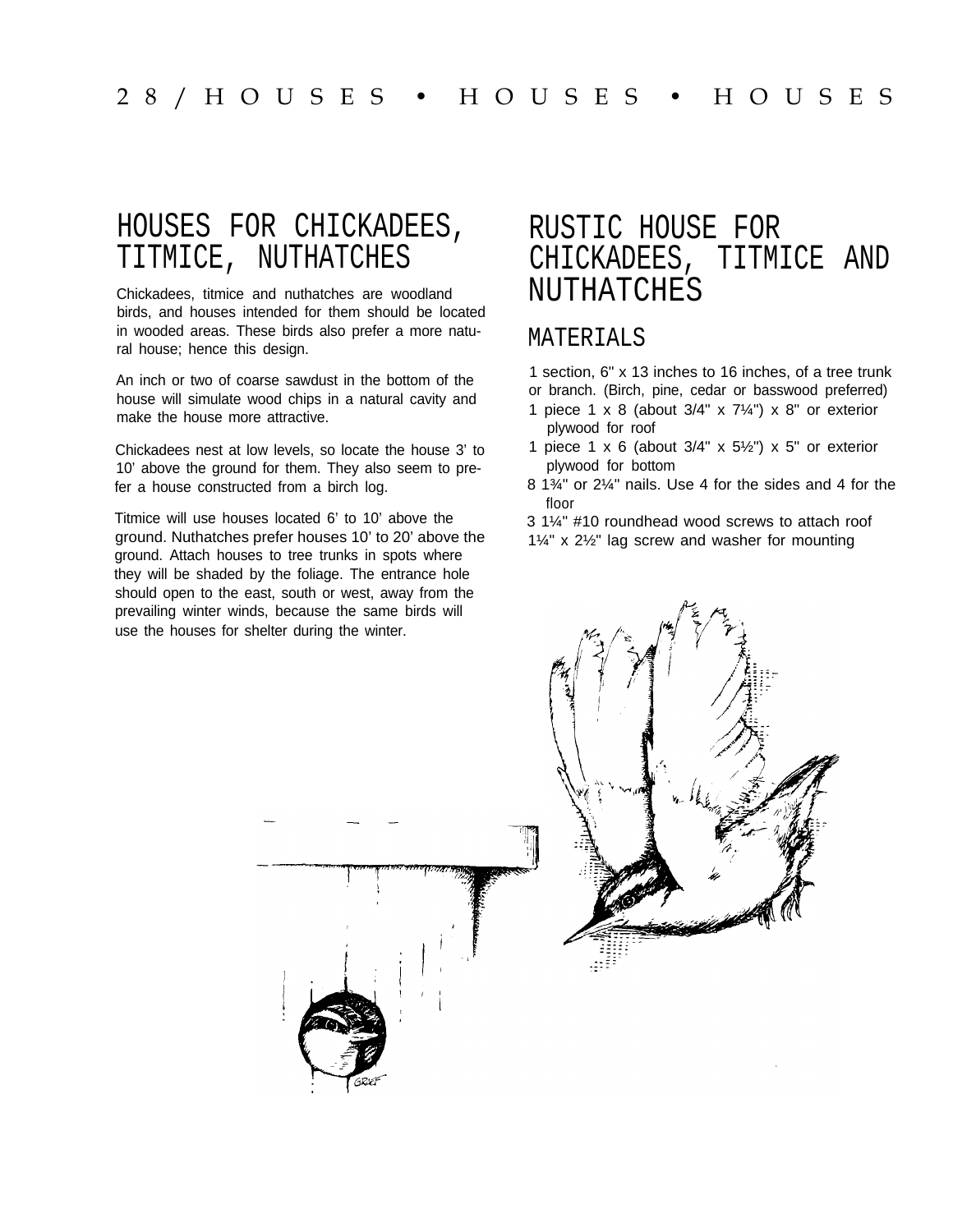# CONSTRUCTION

- 1. Cut block to overall length.
- 2. Split with axe or saw.
- 3. Cut front half to length.
- 4. Cut and split part of the back off so part is even with the front half and the remaining portion is about 1" thick.
- 5. Use hammer or mallet and chisel to split out center to make a 4" diameter tubular hollow.
- 6. Drill entrance hole and hole for lag screw and cut ventilation notches.
- 7. Nail halves together and attach roof and floor.

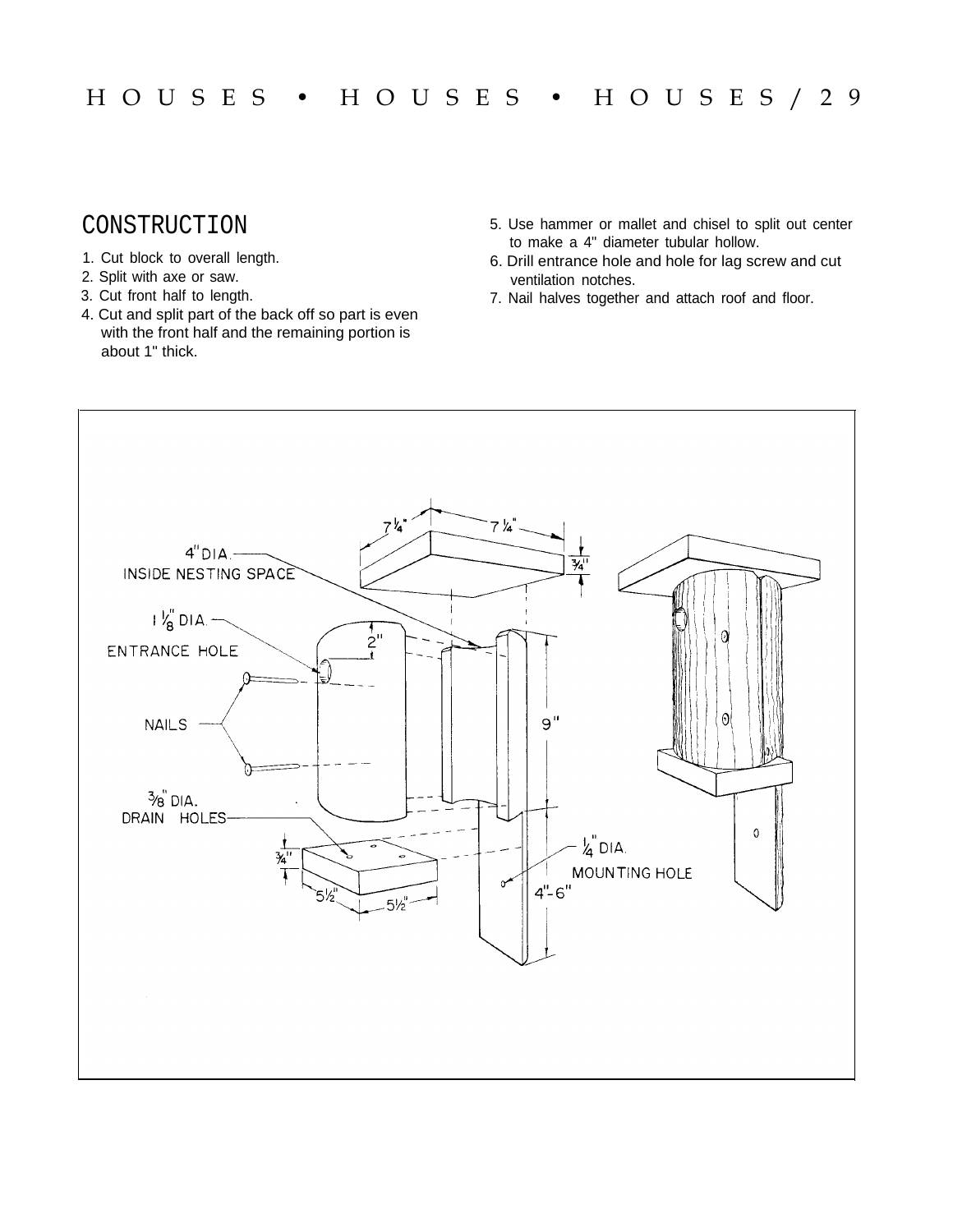# HOUSES FOR FOX AND GRAY SQUIRRELS

Tree squirrels such as the fox and gray squirrels readily use man-made houses. In areas lacking den trees, these houses can help to increase squirrel populations.

The squirrel house is identical to the wood duck house except for the size and location of the entrance hole and location of ventilation holes. Drill the vent holes on the side opposite the entrance. A smooth inside surface below the entrance hole is permissible.

Place houses at least 20' above the ground in trees that are at least 10" in diameter. The entrance hole should face south or east—away from prevailing winter winds—because squirrels will utilize houses not only for raising a family, but also for winter shelter.

The house can be half filled with dry leaves to make it more attractive to squirrels.

Houses in dense woods will be more apt to attract gray squirrels. Houses in open stands and on woods edges will probably attract fox squirrels.

One or two houses per acre in a woodland is usually sufficient to achieve a maximum squirrel population.

#### MOUNTING

Attach to tree trunk 20' to 30' above the ground. Use a lag screw and washer at both top and bottom of back piece.

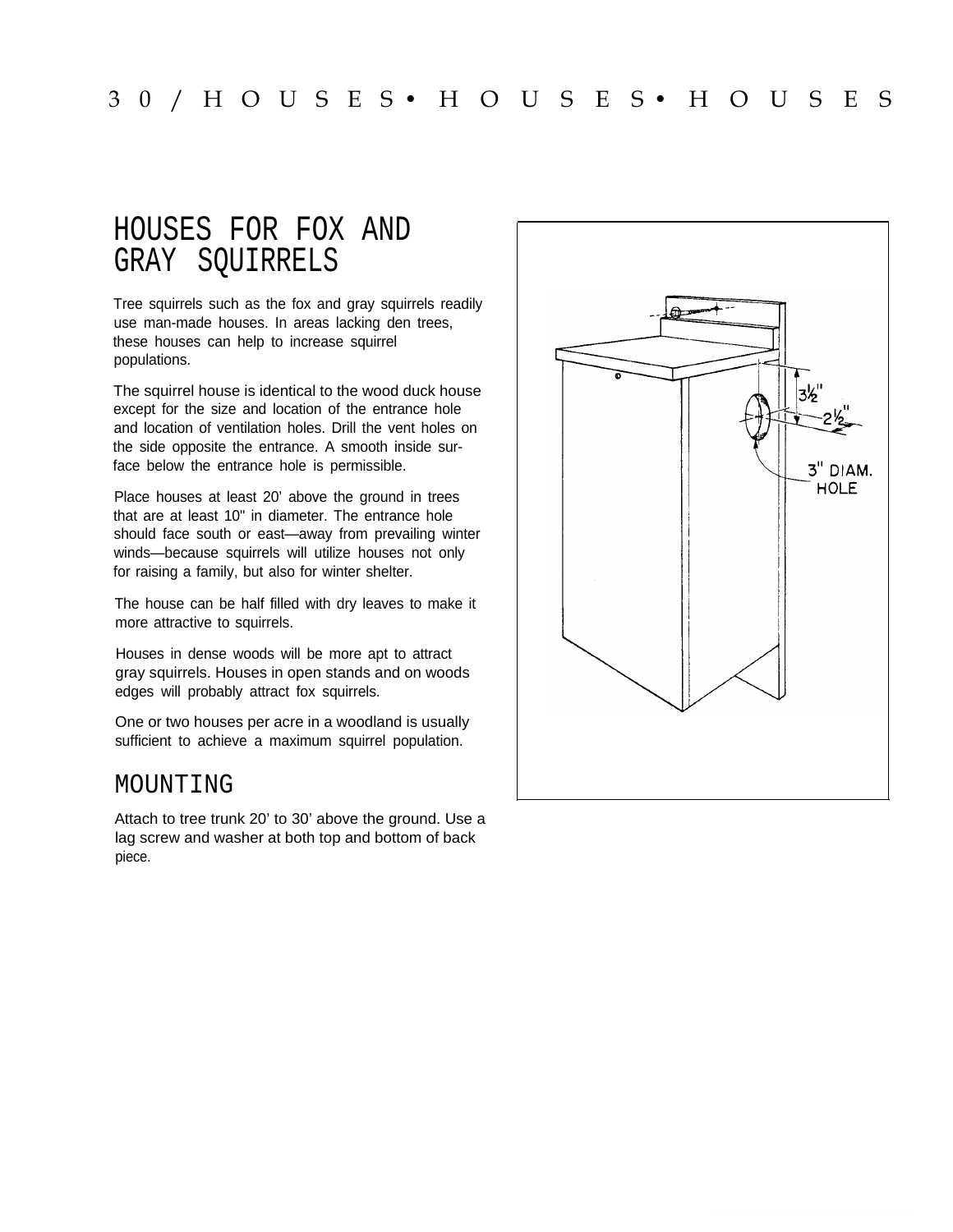# BAT CONSERVATION INTERNATIONAL'S OFFICIAL BAT HOUSE

More and more people are requesting information about bats and how to attract them. We hope this reflects a better public understanding of bats and bat ecology.

Bats respond to man-made housing in much the same way as birds. Unfortunately, they also respond to our houses and other buildings if access is available. The result is often an unwanted bat "infestation". If this is your problem, a bat house probably won't lure them away from your attic or barn. Bat proofing is the answer. For more information obtain UW-Extension Bulletin G3096, Bats: Information for Wisconsin Homeowners. Although a bat house will not solve a bat problem, it can attract bats to your yard where you can enjoy their magnificent flying skills and benefit from their insectivorous appetites.

The following design and instructions were provided by Bat Conservation International, a large conservation group dedicated to bats and worldwide bat conservation. If you want more information on bats and the activities of Bat Conservation International, write to BCI at PO Box 162603, Austin, Texas 78716.

The Little Brown Bat and the Big Brown Bat are most likely to use a bat house in Wisconsin.

To maximize your chances of attracting them, place your bat house 12' to 15' above the ground, and firmly attach it to the side of a building or a convenient tree. Sites near water are the most attractive. Try to shelter the bat house from prevailing winds. Bats are very temperature-sensitive and generally select stable temperatures between 80 and 100 degrees F. In our climate a sunny exposure will help maintain warm temperatures. A black roof on the house will also help.

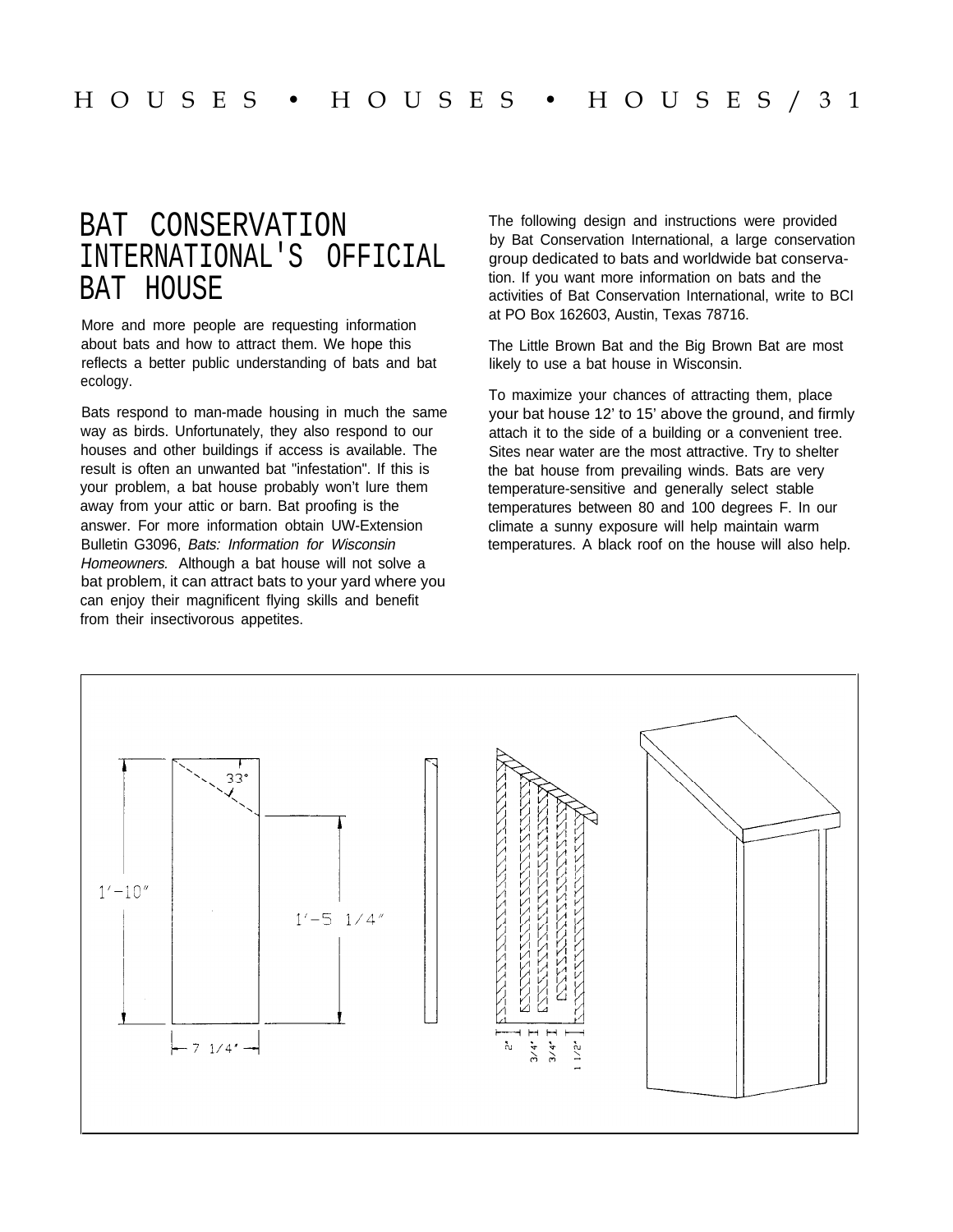#### MATERLALS

1 piece 1 x 8 (about  $3/4$ " x  $7\frac{1}{4}$ ") x 12' untreated, rough-sided cedar

1 piece 1 x 10 (about  $3/4$ " x  $9\frac{1}{4}$ ") x 11" untreated, rough-sided cedar for the top about 20 6d galvanized nails

Tools:

Skil saw with crosscut blade hammer ruler tape measure pencil

#### NOTES

- 1. Do not paint the sides or interior—the odor might repel bats.
- 2. Bats need a rough surface to secure a foothold. Be sure that all surfaces, especially those on the interior, are rough. If rough-sawn cedar is unavailable, roughen the boards by hand.
- 3. Some types of lumber split easily. You can avoid this by drilling small holes for the nails.

# CONSTRUCTION

- 1. Cut the 12-foot cedar board into the following lengths:
	- a) 3 pieces 22" (for two sides and the back)
	- b) 1 piece 17¼" (for the front)
	- c) 2 pieces 13" (for two of the three partitions)
	- d) 1 piece 11" (for the final partition)
- 2. Take two of the 22" pieces and measure off 17¼" on one side of each piece. Make a pencil mark at this point.
- 3. Draw a diagonal line from the mark to the closest corner on the other side of the board.
- 4. Repeat Step 3 on the second piece.
- 5. Using a Skil saw, cut along the diagonal lines. Set these pieces aside for the moment (these will be the sides).
- 6. Adjust your Skil saw to a 33 degree angle. Take the third 22" board (the one you didn't mark a diagonal line on) and angle off one of the ends. This piece will be the back of the box. Repeat the same for the front piece, top piece and the two partitions.
- 7. Take the two side pieces from Step 5 and, using a ruler and pencil, mark both pieces according to the measurements shown in this figure. Mark both sides of both boards.
- 8. You're ready to start building. Take the two sides, the 22" back, and the 17¼" front and nail them together as illustrated, angled ends up.

\*Note that the side pieces fit over the ends of the front and back pieces.

- 9. Insert the partitions. Lay the partially completed house on its side. Take the 13" internal partition and slide it into the box, centering it along the set of pencil lines closest to the back of the box. Position the partition so that it is flush with the tops of the sides.
- 10. Nail the partition in place from the outside. Use the outside lines as a guide for nail placement.
- 11. Follow the same procedure to nail both of the shorter partitions along the other two sets of lines near the front of the box.
- 12. Place the 10-inch 1 x 10 board on top so that its back edge is flush with the back of the box and creates an overhang in the front and on the sides. Hold firmly and nail the top to the main frame. The completed house should look like the drawing on the left.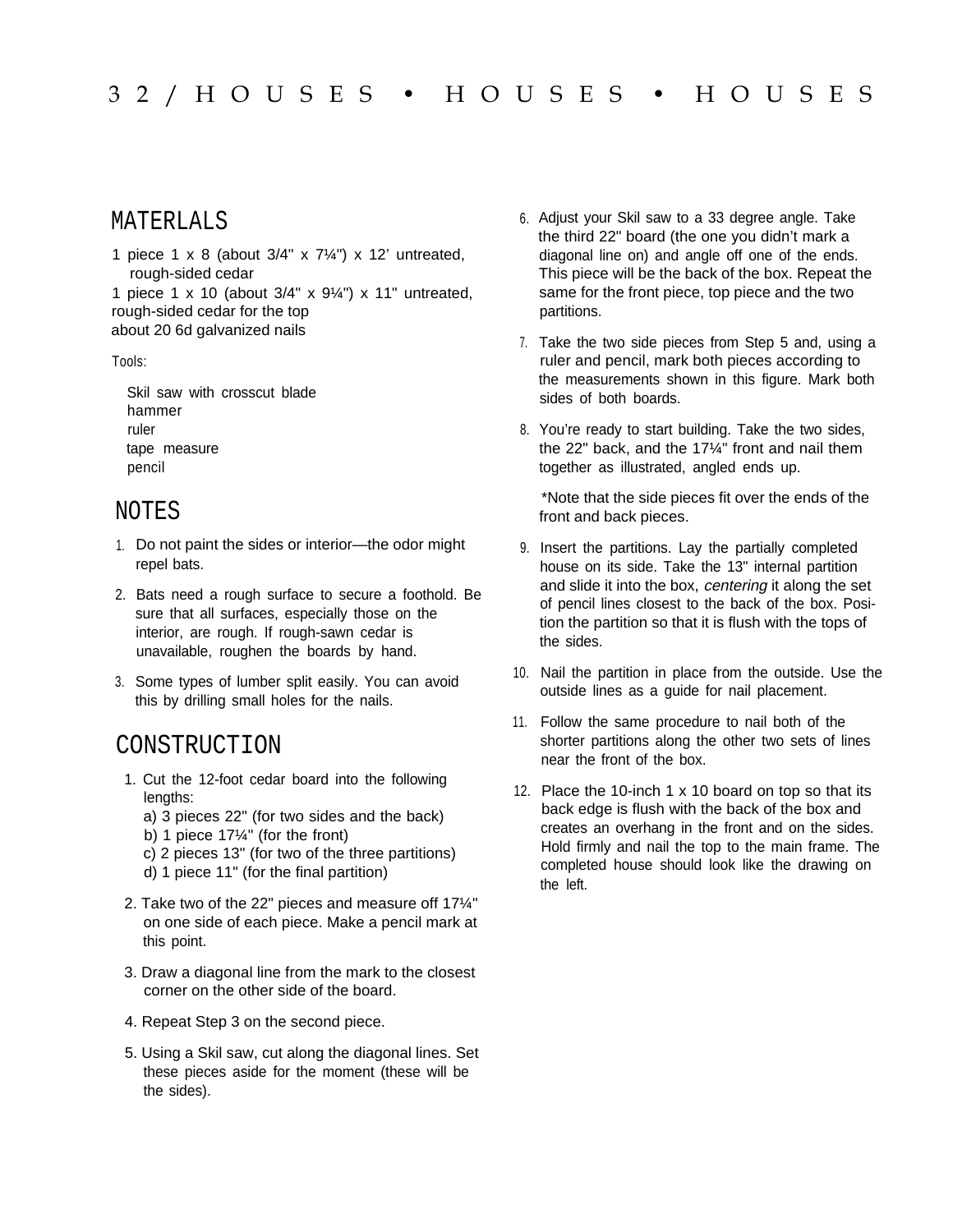# FEEDERS

Feeding song birds is rapidly becoming a national pastime. It is the simplest way to bring a variety of birds within easy viewing distance.

Bird feeding is most effective during the winter months, but some birds will use feeders periodically throughout the year if they are kept supplied with food. Keep in mind, though, that summer feeding can cause problems. Summer temperatures facilitate the spread of disease. Mourning doves are especially susceptible to a disease called trichomoniasis. If doves use your feeder, remove all feed and clean the feeder throughly in spring and discontinue feeding until cool weather returns. Natural food is usually abundant during summer, but specialized feeders—a syrup feeder for hummingbirds, for example—can bring fascinating birds into view.

Except for hummingbirds, birds using feeders are of two general types: the seed eaters, such as sparrows, finches and grosbeaks; and the insect or meat eaters, such as chickadees, nuthatches, woodpeckers and titmice. To attract the greatest variety of bird life we must provide suitable food for each of these groups. The insect or meat eaters like suet, while the seed eaters like a variety of seeds. These two types of food, seeds and suet, get best results with feeders designed to handle each kind. Therefore, several different feeder designs are included in this publication.

Many commercial seed mixes are available, but some contain large amounts of seeds that most birds do not prefer. Most mixes can be improved by adding more sunflower seeds. Research has shown that small, black "oil-type" sunflower seeds are superior to large, gray, striped ones. They are the best buy for your birdfeeding dollar. White proso millet and cracked corn are also economical, and popular with birds. Many local Audubon Society chapters and nature centers are excellent sources of good quality seed.

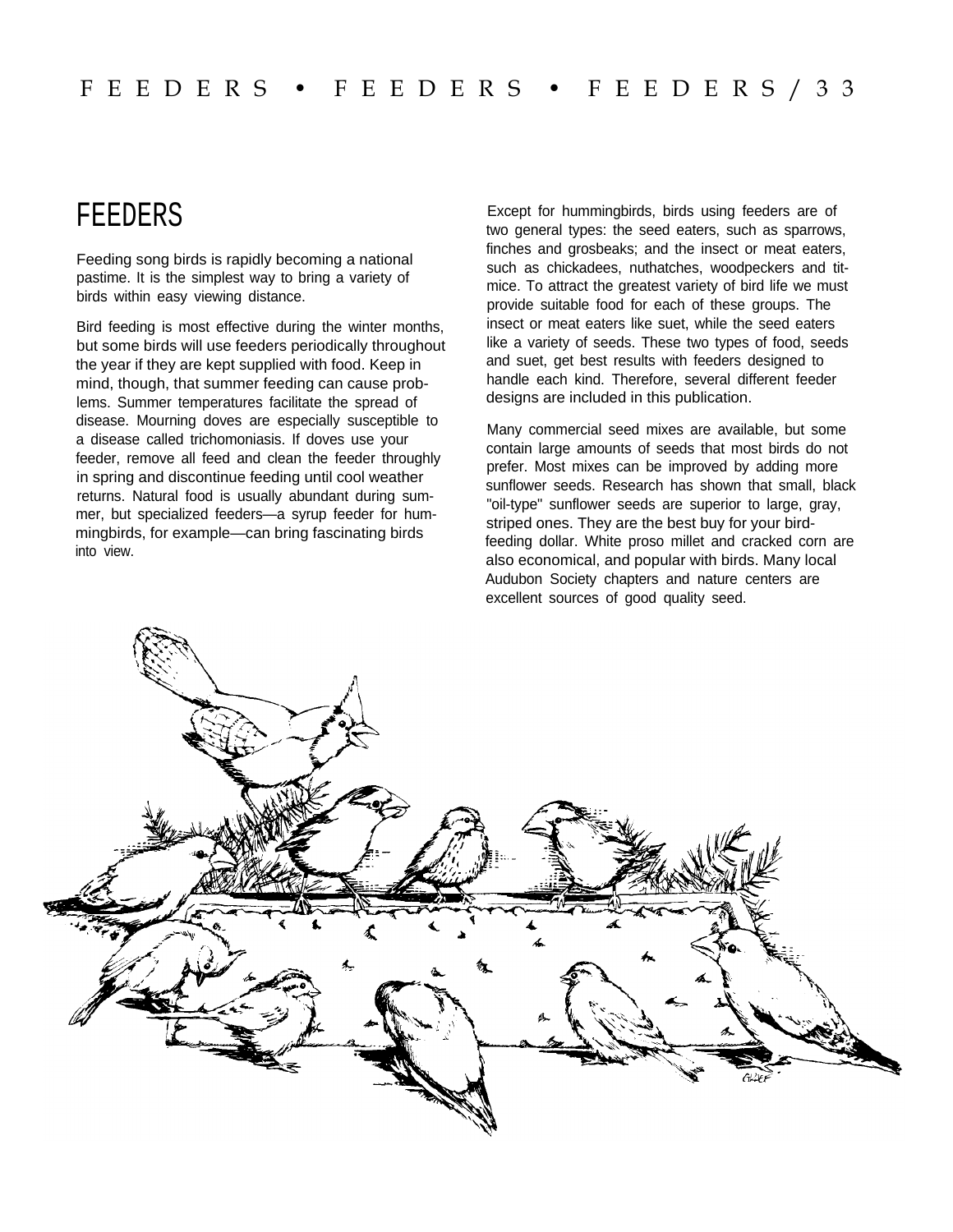Some birds have very specific seed preferences. You can easily attract these birds by feeding some special seeds in addition to mixes. Goldfinches, for example, readily come to niger thistle seed, and cardinals are fond of safflower seeds. These and other special seeds are expensive and may require special feeders.

The effectiveness of a total feeding program is often determined not so much by the design of the feeder as by its location. Winter feeders should be situated where they are protected from strong winds, and preferably near shrubbery or conifers where the birds can take shelter. Several feeders are often more effective than a single feeder in a backyard because they give more birds an opportunity to feed at the same time.

Be careful that feeders are not located near a spot where a cat can hide. Also, be prepared to tolerate or deal with squirrels. Squirrels can be interesting visitors to feeders—their antics are often fun to watch—but they can monopolize feeders. If this happens, place squirrel guards on feeder poles, place the feeder away from trees squirrels can jump from, buy a "squirrelproof" feeder (several of those available commercially do seem to work) or catch the offending squirrels in a live trap and move them to the countryside.

To be really effective, a winter feeding program should be started early—in late October or November—and must be continued without interruption into spring. Birds develop feeding patterns, and interruptions in the food supply may cause them to abandon feeders.

Many excellent books on bird feeders and feeding are available. We recommend further reading if you plan to take up bird feeding seriously.

# SHELTERED FEEDER

#### **MATERIALS**

Enough 1/2" exterior plywood for 1 piece 2' x 4' and 1 piece 1' x 2', each with grain on the face ply in the 2' direction Waterproof glue 1¼" nails Window screen to cover drain holes

#### MOUNTING

Attach to steel fence post with bolts through the back. Attach to wood post with lag screw through bottom into top of post. Balance feeder on top of post to determine center of gravity.

# WINDOW SILL FEEDER

#### MATERIALS

For bottom: 1/2" or 3/4" exterior plywood or 1 x 12 lumber (about 3/4" x 11¼") For edge: 5/16" x 1¾" lattice or 1/4" plywood strips 1" or 1¼" nails Waterproof glue 3' small-link brass or galvanized chain 4 screw eyes or screw hooks Window screen to cover drain holes

#### MOUNTING

The south side of the house will provide some protection from prevailing winter winds.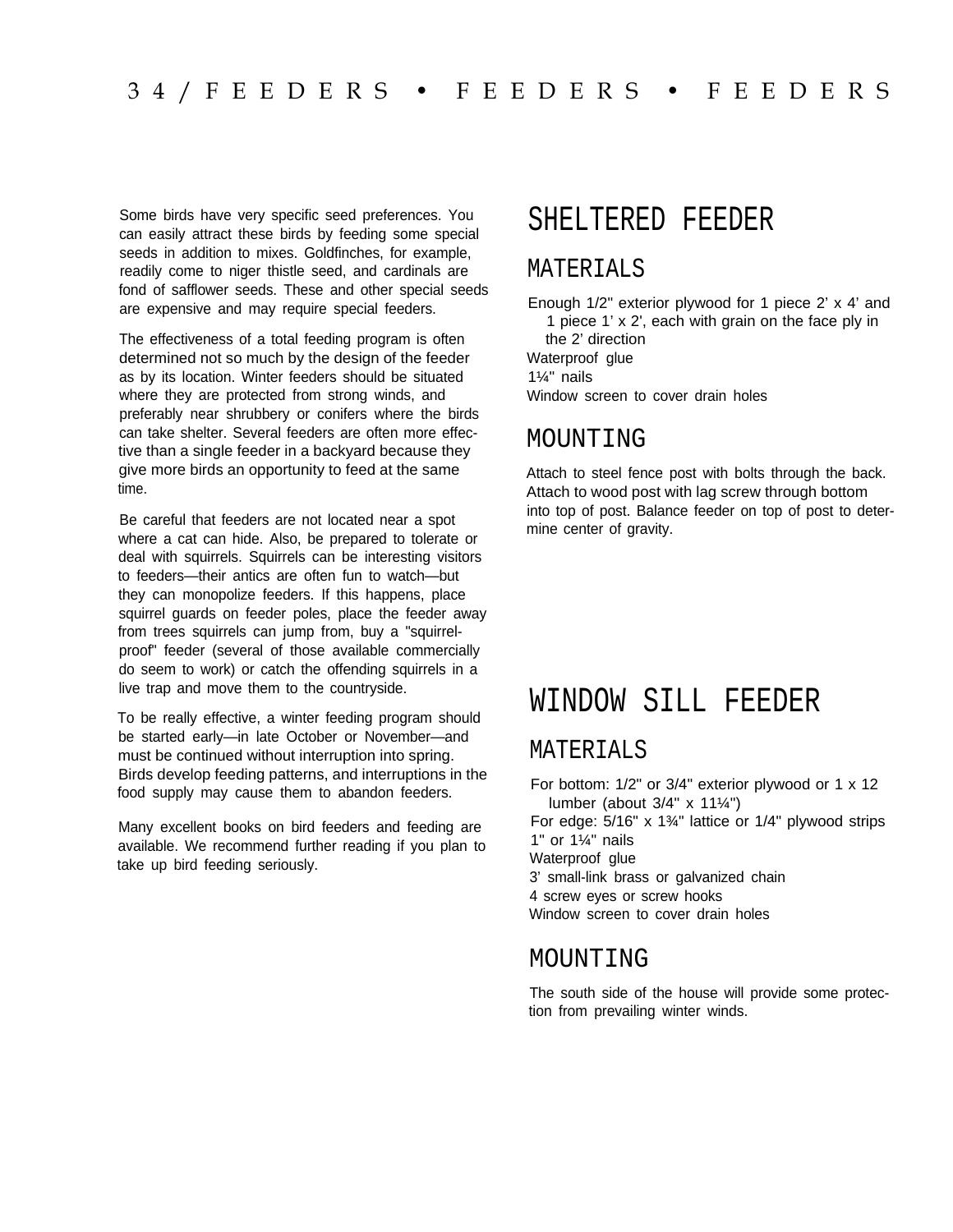

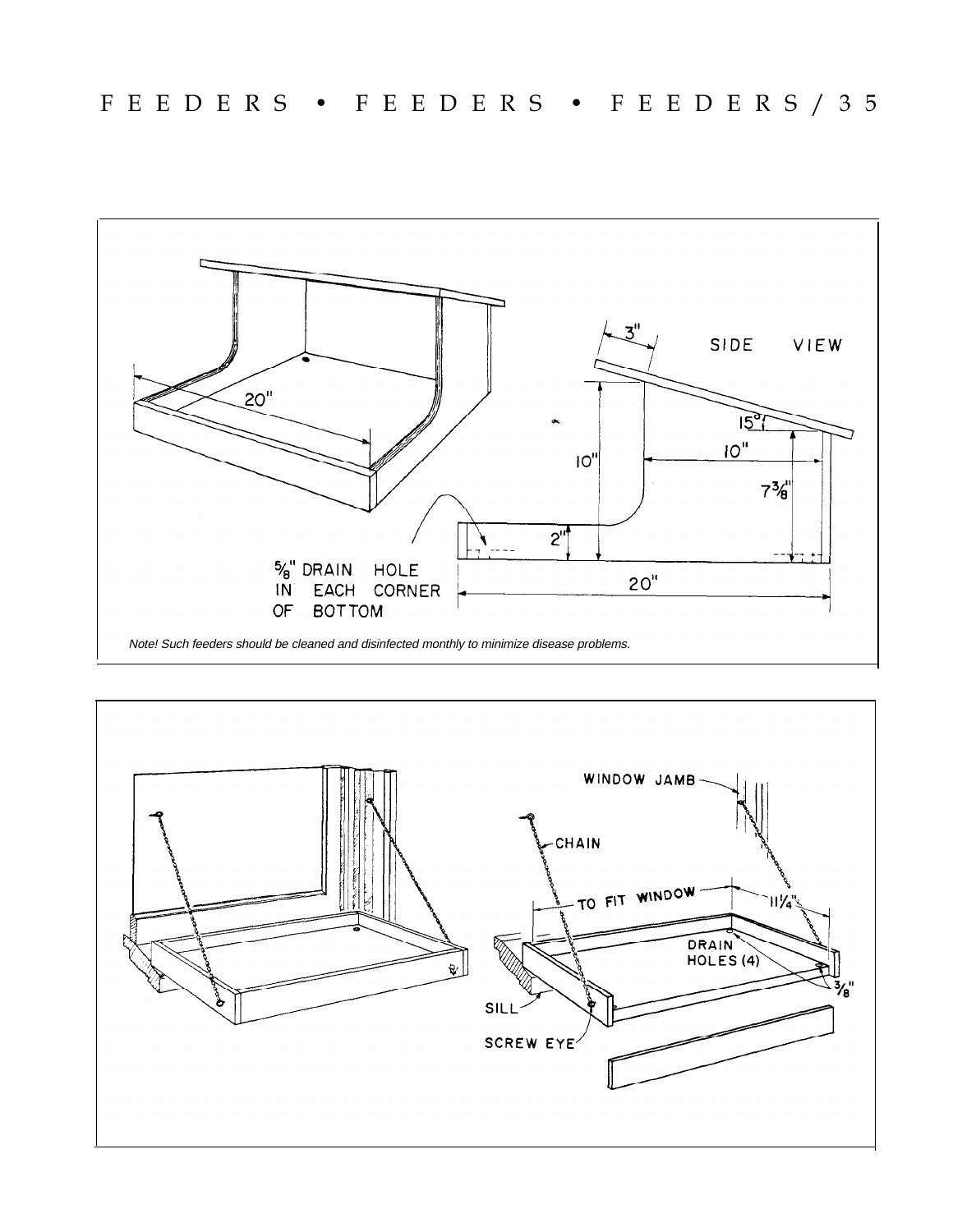# LOG SUET FEEDER



Hang from a low branch of a tree for easy refilling.

# SUET FEEDER

#### MATERIALS

- 1 piece 1 x 10 (about 3/4" x 9¼") x 2' or 3/4" exterior grade plywood equivalent
- 1 piece 5/16" to 1/2" lattice 3' long for strips to hold hardware cloth in place
- 1 piece 7½" x 8" hardware cloth, 113" mesh
- 1 pair 1" x 1" butt hinges with screws
- 1¼" nails or 1" flat head wood screws to attach strips 1¾" or 2¼" nails for general assembly

Waterproof glue

#### MOUNTING

Use roundhead or lag screws, etc., attach to post, tree or building, 5' to 6' above the ground. If possible, select a location sheltered from the north and west winds.

# CIRCULAR FEEDER

#### MATERIALS

- 1 piece 3/4" exterior plywood 2' x 2'
- 7 screw eyes
- 2' small-link brass or galvanized chain 1¼" wire nails
- Waterproof glue

#### CONSTRUCTION

1" guard rail may be attached to the 10" diameter bottom piece by either nails or waterproof glue. The same applies to the two roof pieces.

#### MOUNTING

Hang from a low branch of a tree so it can be reached for easy refilling.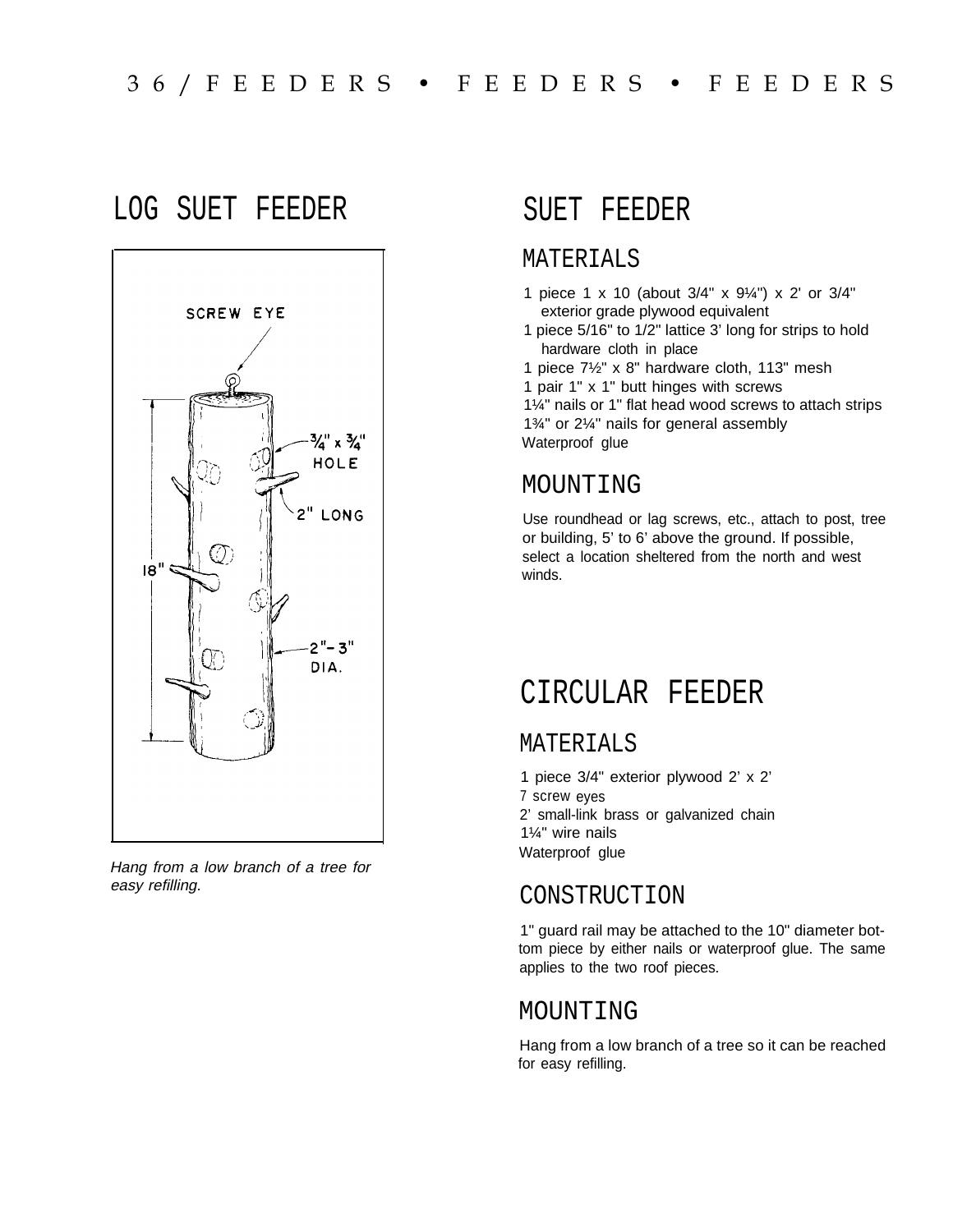

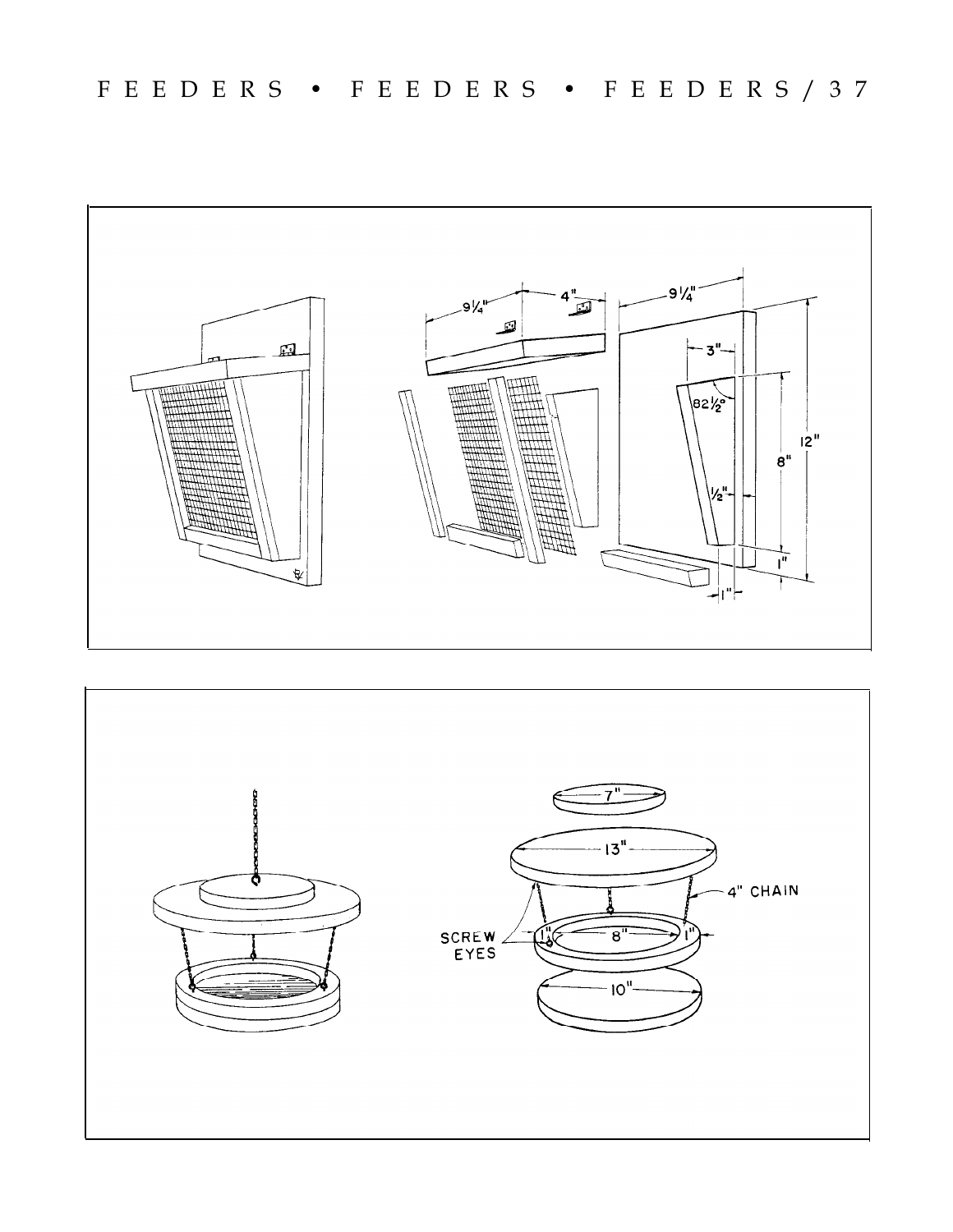# TIN CAN FEEDER

# MATERIALS

1 piece 1 x 8 (about 3/4" x 7¼") x 16" board or 3/4" x 8" x 16" exterior plywood 1 piece 1/4" x 1/4" x 16" 1 piece 1/4" x 1 3/8" x 33" lattice 1 fruit juice can about 4¼ x 7" 42" #16, 17 or 18 wire 3/4" wire nails

# FINISH FOR FRUIT JUICE CAN

Wash can with vinegar, allow to dry, then wash with clean water and allow to dry. Paint with a good grade of exterior house paint, metal paint or enamel. Use metal primer if available.

# MOUNTING

Hang from a low branch of a tree so it can be reached for easy refilling.

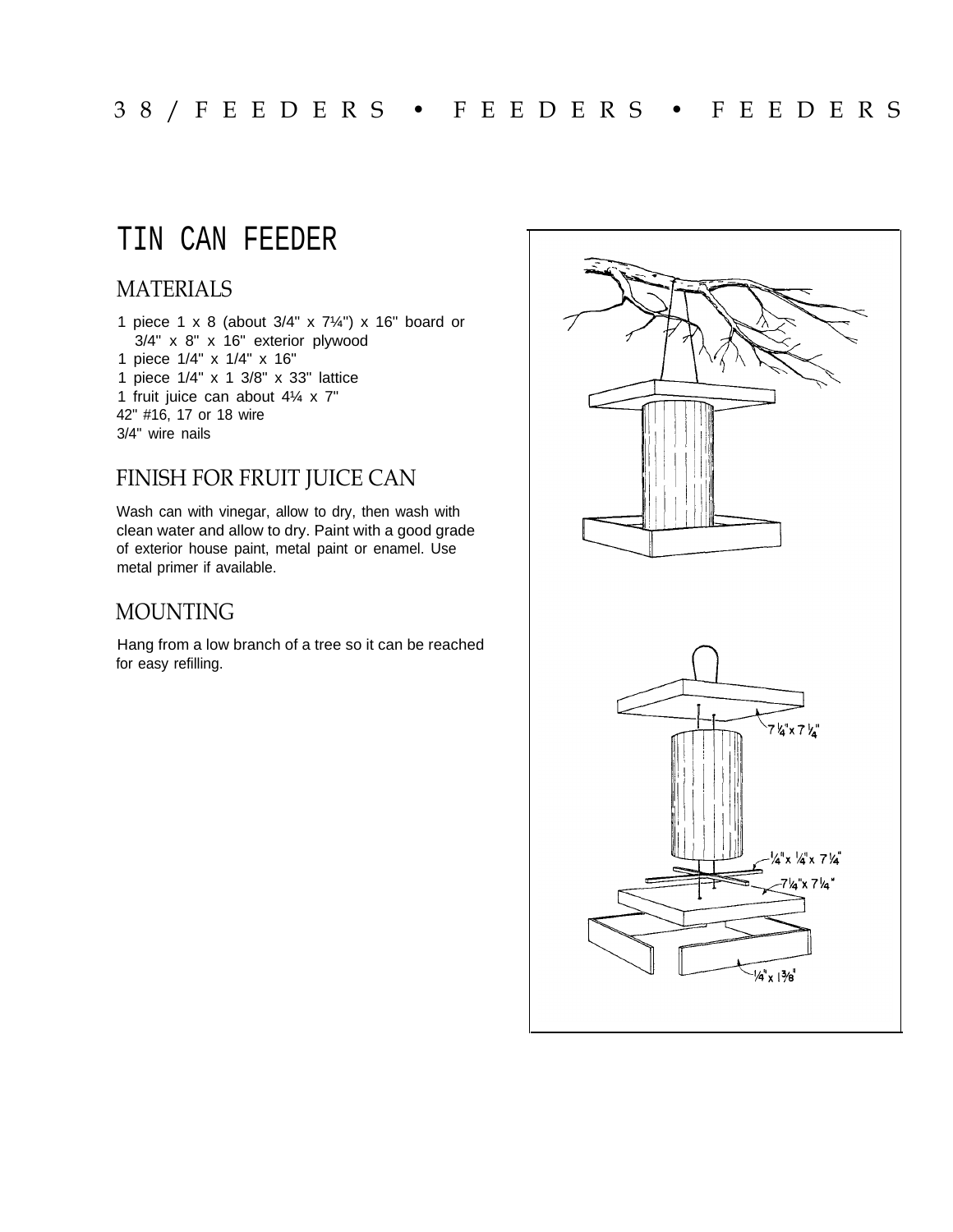# RECYCLING FOR FEEDERS AND HOUSES

There is more than one way to recycle.

Many household items that often wind up in the landfill can be recycled into wildlife homes and feeders. Recycling for wildlife is fun, effective, and inexpensive!

This section suggests uses for soda bottles, buckets, milk jugs and cartons, and old tires. Use your imagination to come up with other new uses for household trash. Remember to locate and care for recycled feeders and houses just as you would traditional or commercial designs.

# MILK JUG OR BLEACH BOTTLE FEEDERS

# **MATERIALS**

1/2 gallon or gallon jug small dowels or sticks hanging cord

# **CONSTRUCTION**

First, be certain the jug is completely clean. Cut two or three holes several inches above the bottom of the jug. Size of the holes (from 2" to 4" diameter) depends on birds you wish to attract. Insert a dowel or stick below each hole as a perch. Fill to hole level with seed and hang in a convenient tree or shrub.

# CARDBOARD MILK OR JUICE CARTON FEEDER

Cut a notch out of the container, fill and hang.

Note: NEVER use plastic bottles or jugs for bird housing. They overheat very quickly.

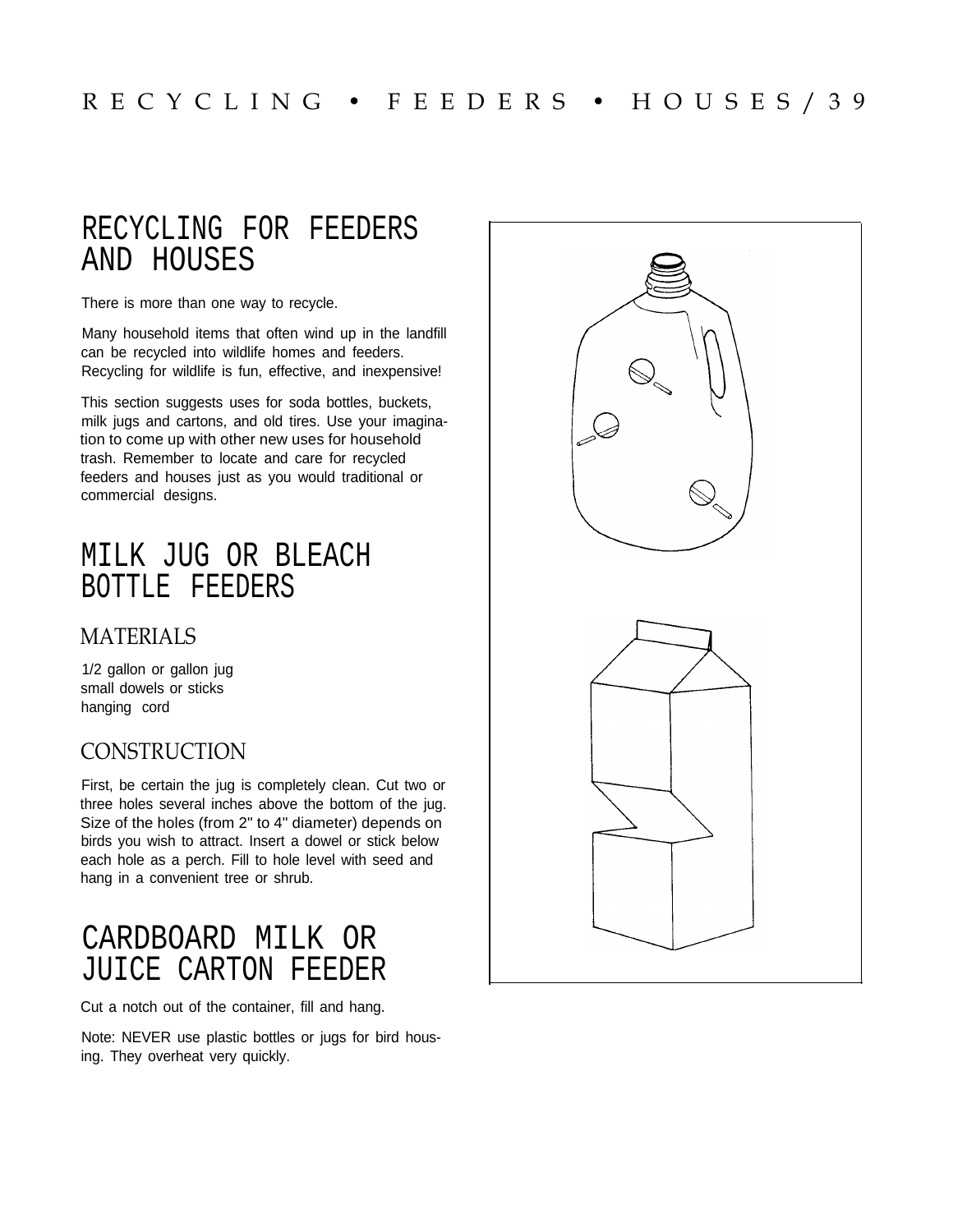# SUNFLOWER/SAFFLOWER SEEDFEEDER

#### MATERIALS

Three 2-liter plastic soda bottles 7" dessert topping lid baby-food jar lid coping saw single-edged razor blade or "X-acto" knife all-weather rubber or silicone sealant 8 inches of wire or monofilament fishing line small nail or 7/16" bit and hand drill metal or wood screw

Soak a 2-liter bottle in warm, soapy water. Remove label and rinse. Pull off the colored plastic base and save it for measuring when you cut the feeding holes.

# **CONSTRUCTION**

- 1. On another 2-liter bottle, make a perpendicular cut with the coping saw at the bottle's mouth down to the point at which the neck collar begins. Make a second cut at and slightly above the collar, perpendicular to the first cut. Discard the cut piece. Cut the rest of the neck and collar away from the bottle, leaving at least a 1" flange of plastic beneath the collar. Using a third 2-liter bottle, repeat these steps. You now have two spouts to use as feeding holes. Their neck pieces will prevent seed spillage.
- 2. Cut two 1" circular holes across from each other in the sides of the first bottle. Using the top of the plastic base as a guide, make the top of each cut at the same point as the top of the plastic base.
- 3. Apply sealant around the outside of each feeding hole. Insert the spouts into the bottle, flange end outward. The collar on each spout and the sealant will form a watertight gasket. Secure with a rubber band until dry.
- 4. Using the drill or small nail, make small holes in the bottom of the bottle and the dessert-topping and baby-food lids. Attach the two lids, with the baby food lid on the bottom, to the bottom of the bottle with the metal or wood screw. The topping lid forms a perch that the baby-food lid will stabilize.



5. Drill or punch two small, parallel holes in the bottle top. String wire or monofilament line through the holes and tie. Fill the bottle with sunflower seeds, then screw the top onto the bottle.

# MOUNTING

Hang the feeder in a tree or from a pole where it can be easily filled, seen from a window, and conveniently used by birds.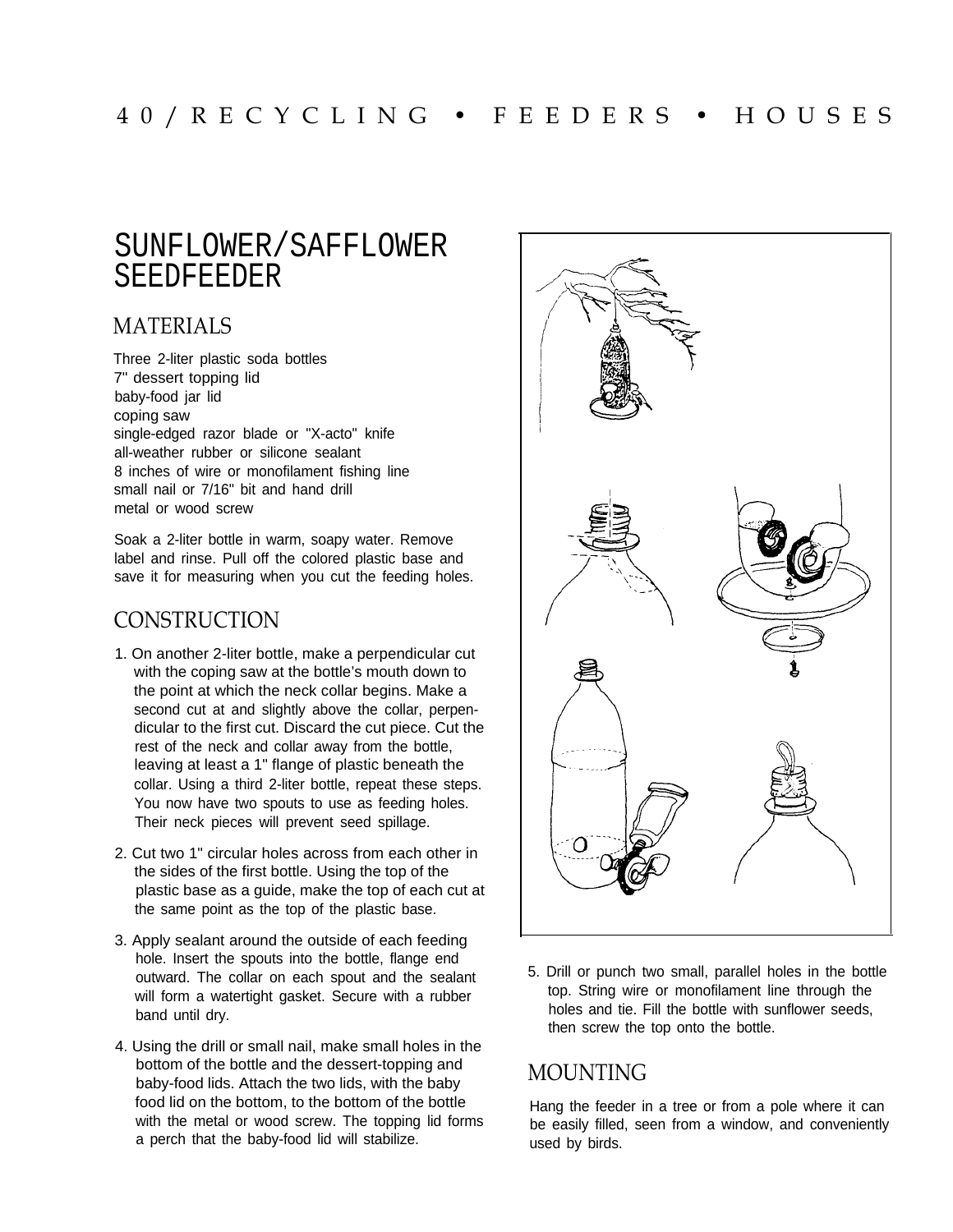# THISTLE SEED FEEDER

# MATERIALS

1- or 2-liter plastic soda bottle three or four 3/16" wide, 5" long wooden dowels (straight hardwood sticks will do) a single-edged razor blade or "X-acto" knife 8 inches of wire or monofilament fishing line one metal eye screw hand drill and small bit

Soak the bottle in warm, soapy water. Remove label and rinse. Pull off the colored plastic base and discard.

# **CONSTRUCTION**

- 1. Make small parallel cuts in each side of the bottle with the razor blade, "X-acto" knife, or hand drill. Insert the dowels as perches. Alternate the radial alignment of each perch so that all sides of the bottle are used.
- 2. At points about one inch below each dowel, make small 1/4" long, 1/8" wide incisions through the bottle for feeding holes. Don't make the cuts too large—the correct size will allow birds to pick out individual seeds yet prevent spillage. (A woodburning needle will also make the right-sized feeding holes.)
- 3. Bore a 7/16" hole in the bottom of the bottle and insert the eye screw. When suspended, the bottom becomes the top of the feeder. Affix wire or monofilament line to the eye screw and tie.

# MOUNTING

Hang the feeder in a tree or from a pole where it can be easily filled, seen from a window, and conveniently used by birds.



Pop bottle feeder plans courtesy of the U.S. fish and Wildlife Service.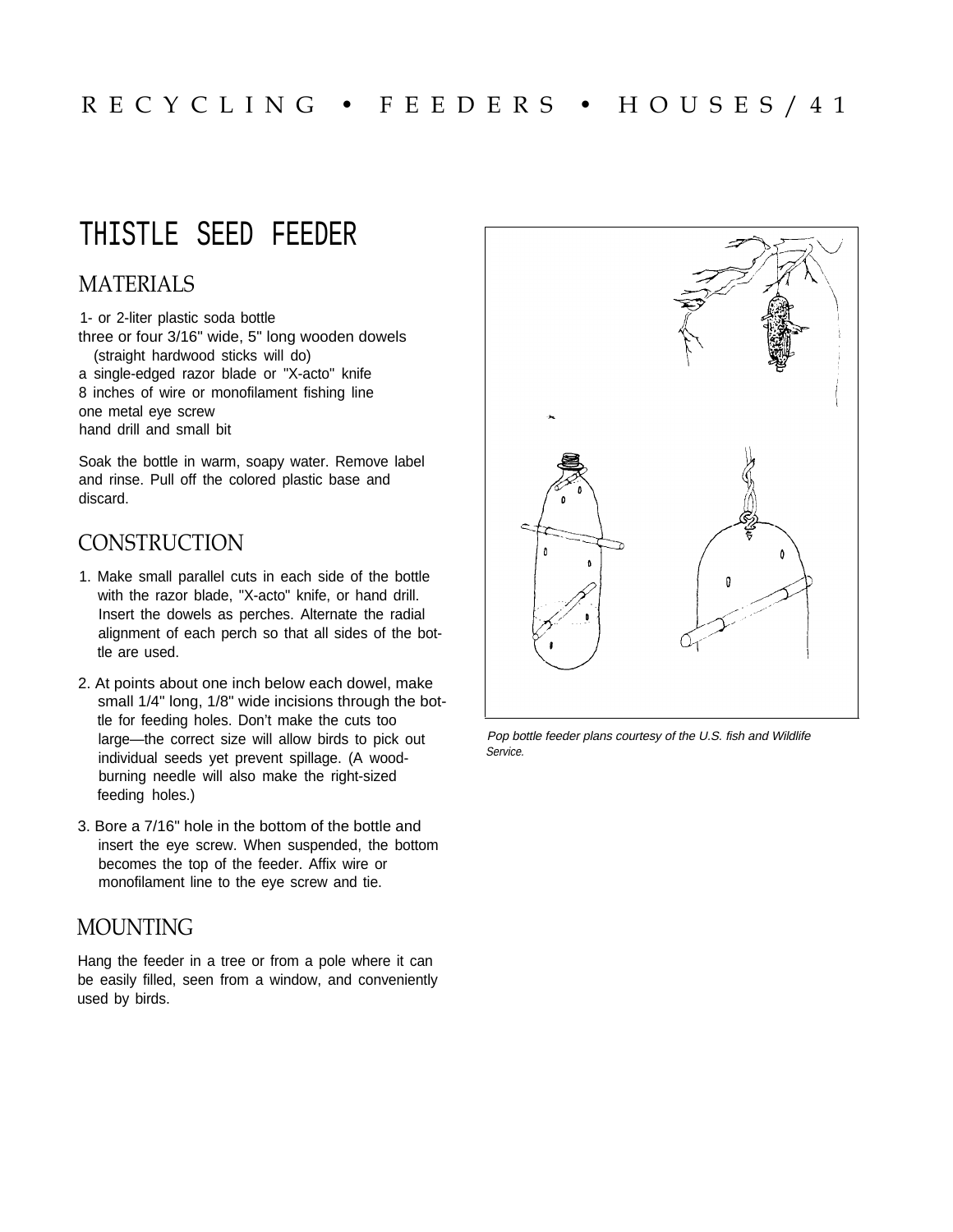# TIRE SHELTERS

The Maryland Game and Inland Fish Commission developed a design that uses one-half of a car tire to make a durable, weatherproof squirrel house. Squirrels seem to like them, and they are fairly inexpensive and vandal-proof. However, steel-belted radials do not work well due to the cutting involved.

# MATERIALS

House—One 14" to 16" automobile tire (one tire will make two houses). Steel-belted radials are not recommended.

Hanger—Eighteen inches of sturdy, bendable metal rod.

Nails—Six 2" galvanized roofing nails.

Washers—Seven roofing caps (six for the nails and one for the hanger).

Equipment—Carpet knife, electric jigsaw with knifeedge blades, electric drill with bits, pliers, cord with weight, rope, and metal tubing.

# **CONSTRUCTION**

- 1. Remove both beads and cut the tire in half (Fig. 1a). You can use a modified hacksaw blade or linoleum or carpet knife if you're only cutting a few tires. Be careful when cutting tires with a carpet knife to prevent slips due to hand and wrist fatigue. If you have to cut a lot of tires, an electric jigsaw fitted with a knife-edge blade may prove handy. Drill starter holes for the jigsaw blade. The knife-edge blades tend to overheat and break, so plan on replacing blades after cutting five to 10 tires.
- 2. Make the cuts and drill the holes in each tire half as shown in Figure 1b. A carpet knife may give better control for making these small cuts.
- 3. Bend the lower end up and inside the upper end. Match the appropriate holes and fasten the sides together using the roofing nails. If you have trouble matching the sides, fold the tire and use the outer holes as guides to mark the inner holes.
- 4. Fasten holes so that the upper side overlaps the lower side to keep rain out (Fig. 1c).
- 5. Drill the hole for the hanger so that the entrance tilts slightly downward to exclude rain, and drill four or five 3/8" to 1/2" holes in the bottom of the house for drainage.
- 6. Bend one end of the hanger rod into a tight loop or crimp. Slide a roofing cap, followed by a 2" x 2" rubber square, down to this crimp. This will help prevent the hanger from pulling through the top.
- 7. Insert the rod through the top of the shelter and bend it to form an open loop to fit over a tree limb (Fig. 1c).

# MOUNTING

Hang the shelter from a tree limb at least 15 feet up. Unless you're very sure of your tree-climbing abilities, use a ladder or sectional pole to hang it.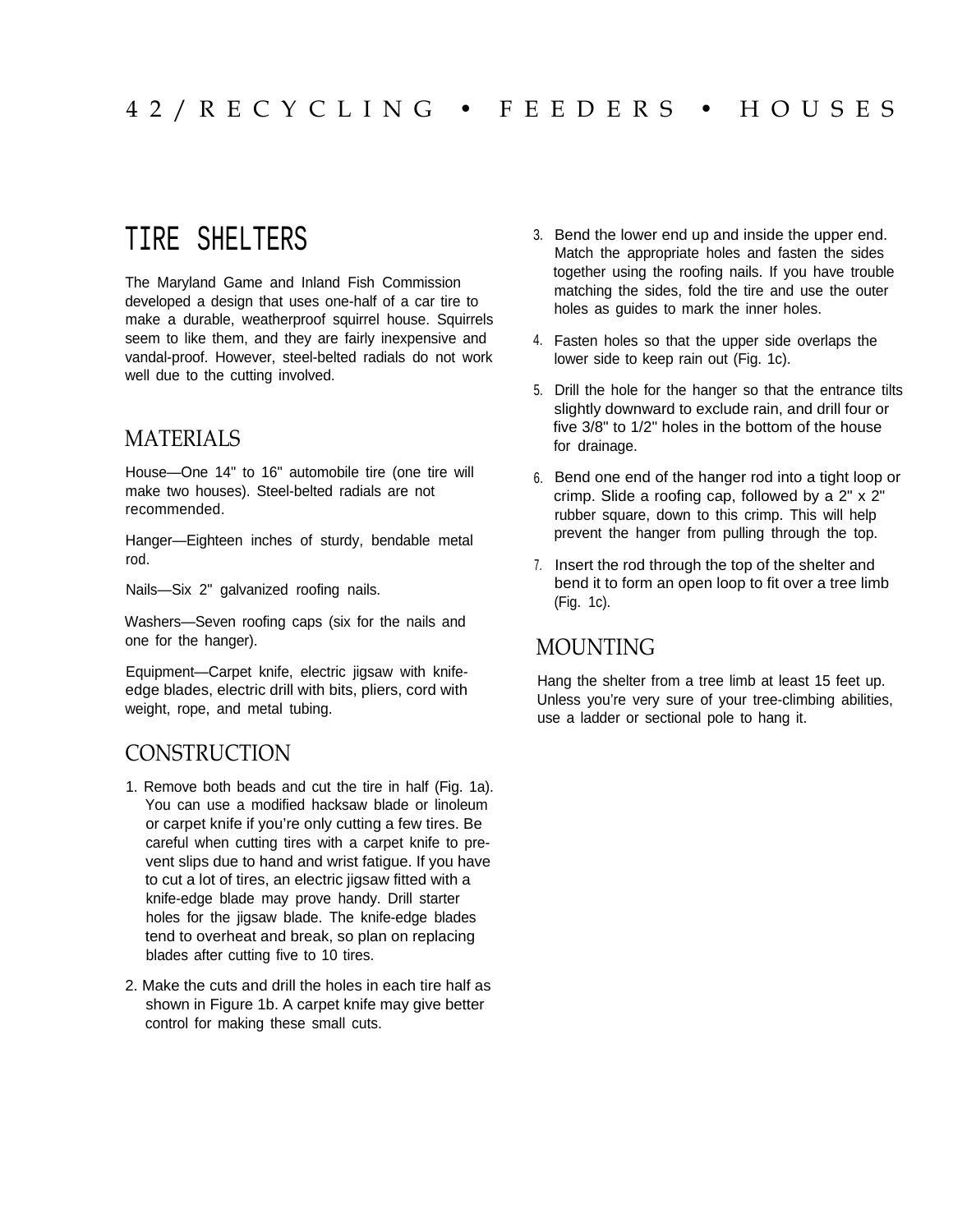



Instructions adapted from a Maryland Game and Inland Fish Commission brochure.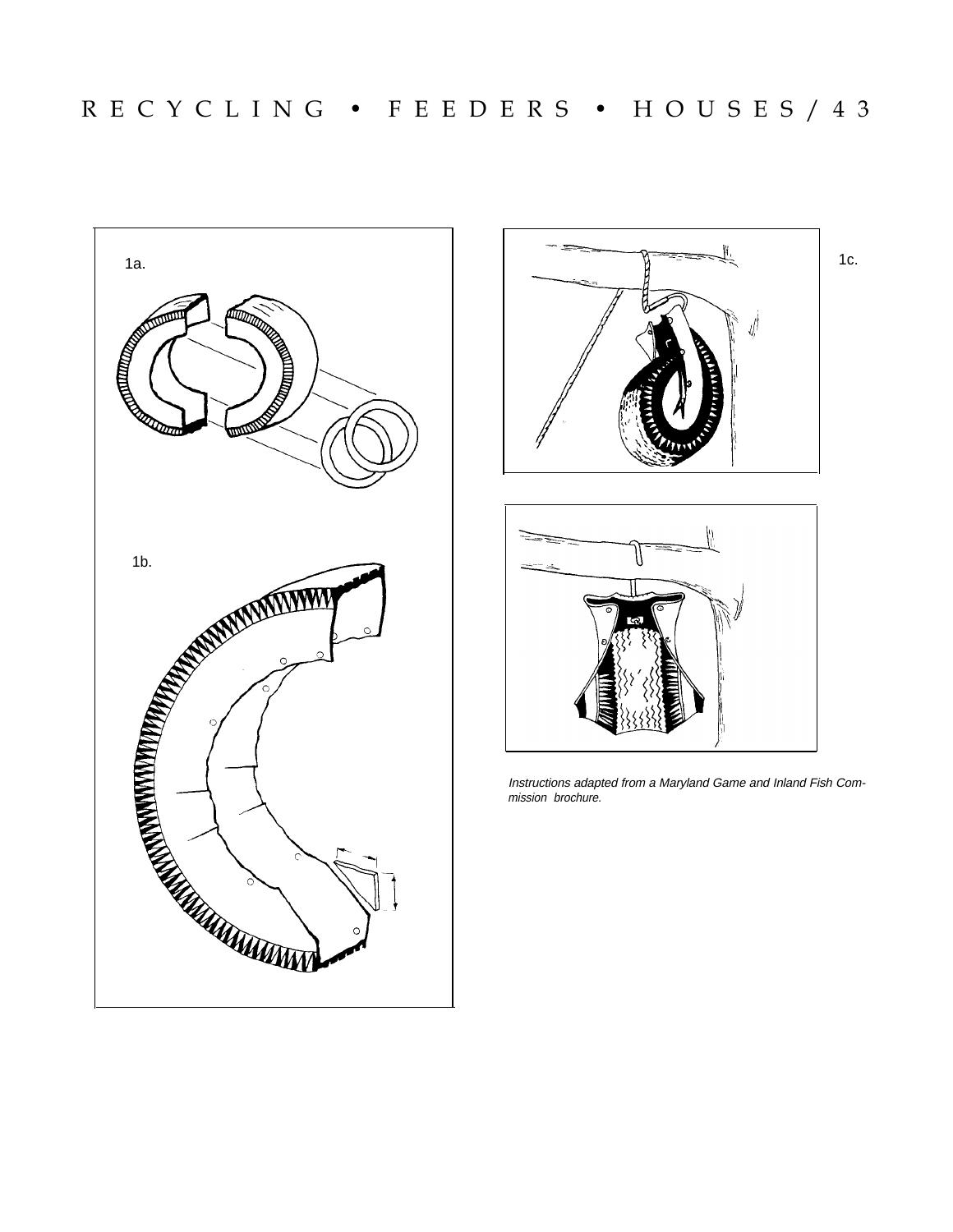# PLASTIC PAIL WOOD DUCK HOUSES

#### **MATERIALS**

- 2 five-gallon plastic pails
- 1 6" x 14" piece of 1/4" mesh hardware cloth
- 2 Number 8-32 x 1/2" machine screws with nuts and washers
- 1 1/2" x 12" pipe nipple
- 2 1/2" pipe flanges
- 4 1/4" x 3/4" bolts with nuts and washers
- 3 1/2" x 2" lag bolts
- 2 Ibs sawdust

# **CONSTRUCTION**

- 1. Draw a line around what will be the bottom pail just below the handle brackets with a felt-tipped marker, and cut off the top portion. At least 9½ inches of the pail should remain.
- 2. Draw and cut out a 3" x 4" oval entrance hole on the side of the top pail, one inch above the bottom. The shape helps to keep out hungry raccoons.
- 3. Drill two 3/16" holes in the side of the pail, 2½ inches below the corners of the entrance hole and 4½ inches apart.
- 4. Cut a piece of 1/4" mesh hardware cloth six inches wide by 14 inches long. Trim all edges to eliminate sharp wires. Attach to inside of top pail, flush with bottom of entrance, using two number 8-32 x 1/2" machine screws, nuts and washers. This screen gives the ducklings a foothold for climbing out.
- 5. Position a 1/2" pipe flange on back side of top pail, opposite entrance hole and about halfway up. Mark and drill four 1/4" bolt holes. Bolt flange to pail using four 1/4" x 3/4" bolts, nuts and washers.
- 6. Drill four to six 3/8" holes in the bottom of the pail for drainage and pour in 3 inches of sawdust.
- 7. Place the top pail over bottom pail and push together for a tight friction fit.

# MOUNTING

Mount house on a tree about 6' to 10' feet above ground. Anchor the 1/2" pipe flange with three 1/4" x 2" lag bolts and screw in 1/2" x 12" pipe nipple. Remove top of house and thread flange to pipe. Replace bottom of house.

You can also mount wood duck houses on 1¼" to 2" steel poles using two U-bolts attached to the back of the top bucket as shown, one above the other. Not all plastic pails are the same. If the two halves don't seem to nest snugly enough, attach a piece of wire from one handle-hole to the other, running it under the bottom bucket.

Plastic pails come in a variety of colors—green, gray, brown and white. To make them blend into the environment better—especially the white ones—you can "camouflage" them with enamel spray-paint, Let dry at least one week to get rid of paint odor before mounting outdoors.

Instructions adapted from "Plastic Pail Condos for Wood Ducks" by William Meier, in Wisconsin Natural Resources Magazine.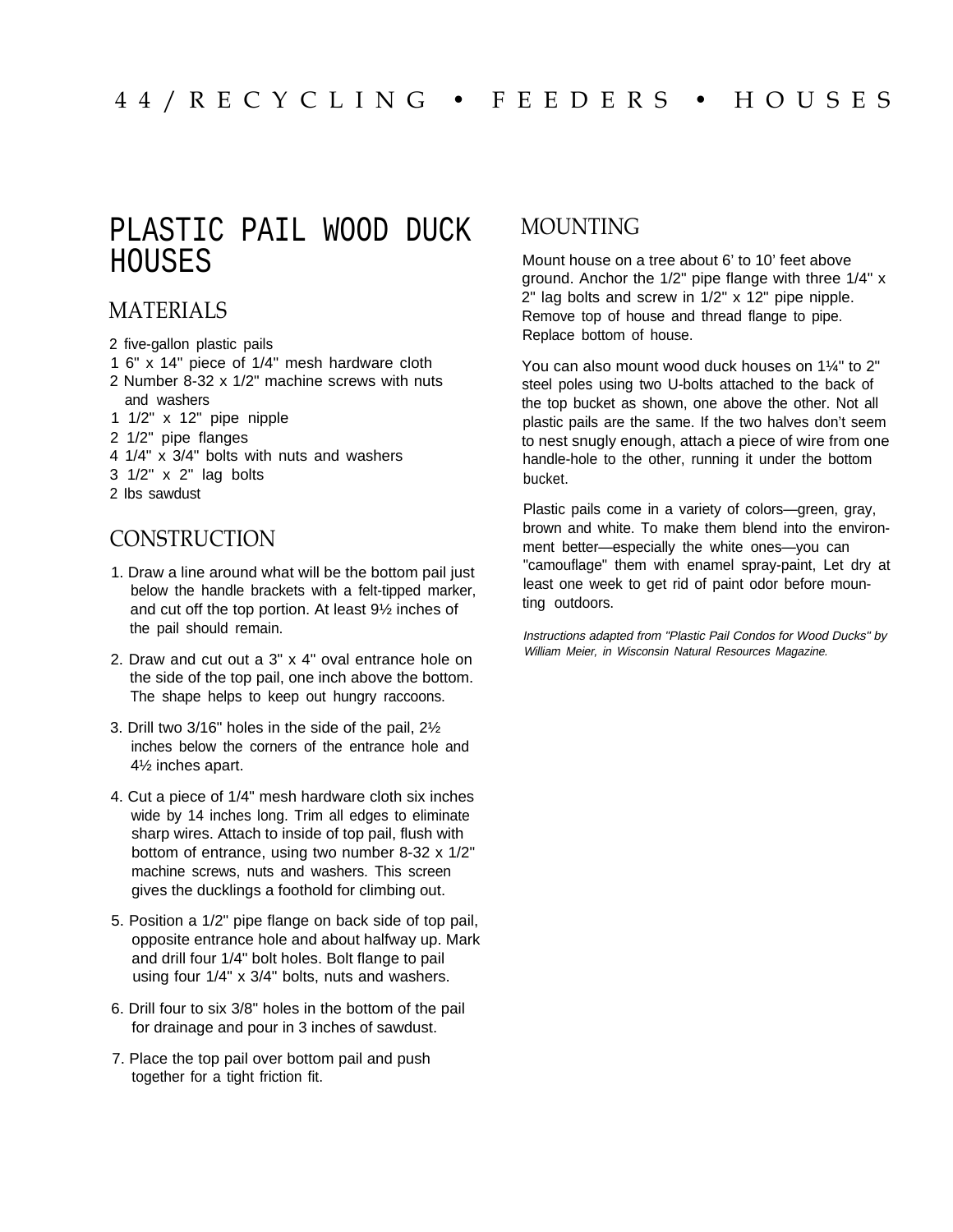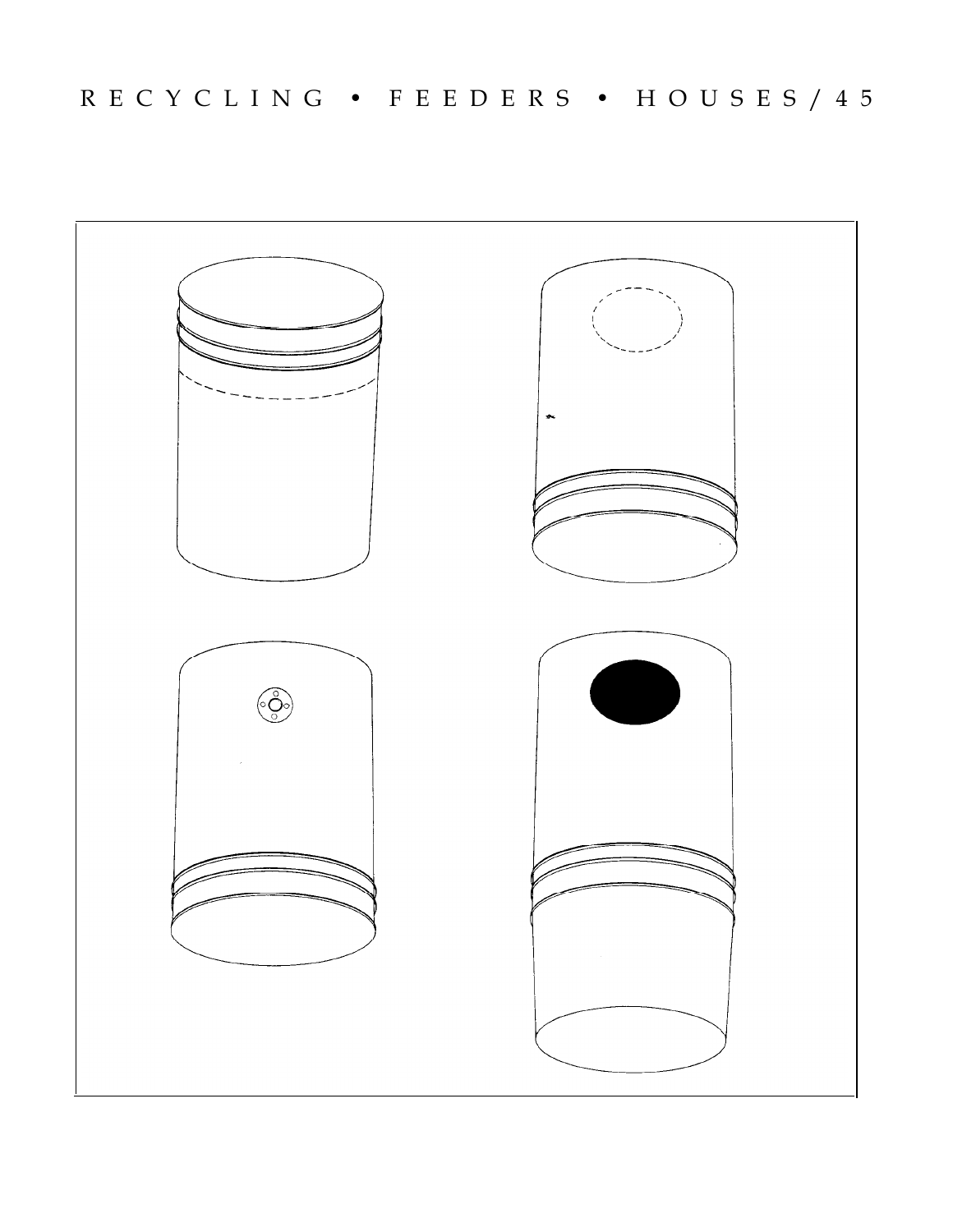ble construction designs. For additional information, ble construction designs. For additional information, AVAILABLE FROM UW-EXTENSION contact the UW-Extension wildlife specialist, Department of Wildlife Ecology, University of Wisconsin-Madison, Madison, WI 53706. Most bookstores, libraries and nature centers have publications that contain information about wildlife feeders and houses.

# Space limitations do not permit us to present all possi- OTHER WILDLIFE PUBLICATIONS

G1609 Landscape Plants that Attract Birds G3096 Bats: Information for Wisconsin Homeowners G3097 Wisconsin Woodlands: Wildlife Management G3117 Controlling Woodpecker Damage G3176 Bird Feeding: Tips for Beginners and Veterans.

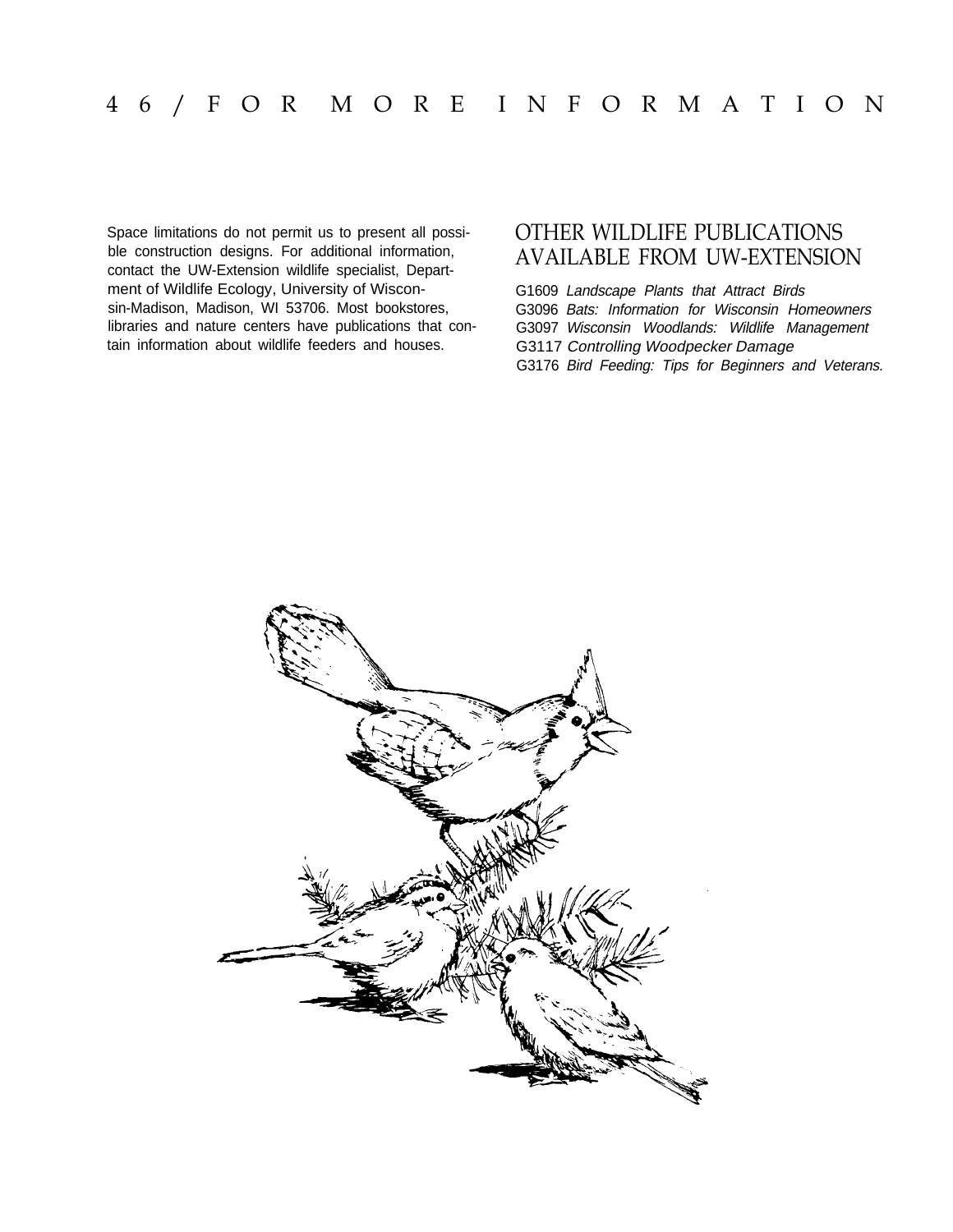# NOTES NOTES NOTES/47